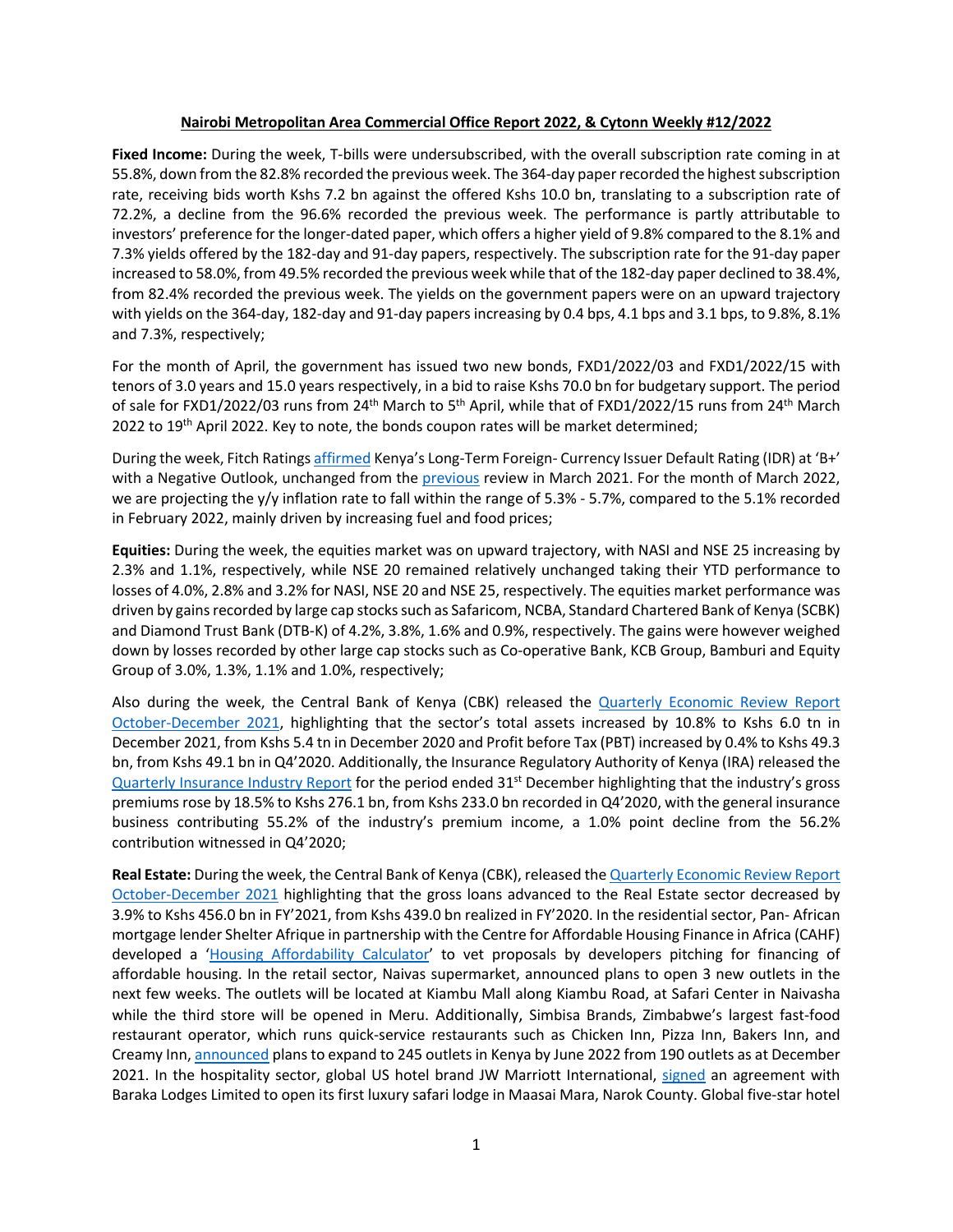brand Radisson Blu located in Nairobi Upper Hill announced plans to resume operations on 9th May 2022 following easing of the coronavirus crisis. In Listed Real Estate, the ILAM Fahari I-REIT closed the week trading at an average price of Kshs 6.0 per share. This represented a 3.4% Week-to-Date (WTD) increase and 6.3% Yearto-Date (YTD) decline, from Kshs 5.8 per share and Kshs 6.4 per share, respectively. Additionally, the Board of Directors of the REIT Manager and the REIT Trustee of ILAM Fahari I-REIT issued a Cautionary Announcement to unitholders of the REIT and the general public saying that the I-REIT Manager has undertaken a strategic review of the I-REIT with the Trustee's consent which, if approved and implemented may involve restructuring of the REIT;

**Focus of the Week:** In 2021, we published the Nairobi Metropolitan Area Commercial Office Report 2021 themed "*Market under Pandemic,*' a report which was highlighting the performance of the sector in 2020, as well as giving insights on the outlook and areas best fit for investment opportunities. This week, we will update our research with the Commercial Office report 2022 themed *'Changing Working Patterns Driving the Market'*, in order to determine the market's performance in the year 2021. The Commercial Office sector realized an improvement in its overall performance in 2021, with the average rental yields coming in at 7.1%, 0.1 % points higher than the 7.0% recorded in 2020. The average occupancy rates increased as well by 0.2% points to 77.9%, from 77.7% recorded in 2020;

## **Company Updates:**

## **Investment Updates:**

- Weekly Rates:
	- Cytonn Money Market Fund closed the week at a yield of 10.56%. To invest, dial \*809#;
	- Cytonn High Yield Fund closed the week at a yield of 13.93% p.a. To invest, email us at sales@cytonn.com and to withdraw the interest, dial \*809#;
- Justin Mwangi, a Senior Investment Analyst, was on an interview with metropol TV to discuss the FY'2021 banks performance. Watch Justin here
- We continue to offer Wealth Management Training every Thursday and every third Saturday of the month, from 9:00 am to 11:00 am, through our Cytonn Foundation. The training aims to grow financial literacy among the general public. To register for any of our Wealth Management Trainings, click here;
- If interested in our Private Wealth Management Training for your employees or investment group, please get in touch with us through wmt@cytonn.com;
- Any CHYS and CPN investors still looking to convert are welcome to consider one of the five projects currently available for conversion, click here for the latest conversion term sheet;
- Cytonn Insurance Agency acts as an intermediary for those looking to secure their assets and loved ones' future through insurance namely; Motor, Medical, Life, Property, WIBA, Credit and Fire and Burglary insurance covers. For assistance, get in touch with us through insuranceagency@cytonn.com;
- Cytonnaire Savings and Credit Co-operative Society Limited (SACCO) provides a savings and investments avenue to help you in your financial planning journey. To enjoy competitive investment returns, kindly get in touch with us through clientservices@cytonn.com;

## **Real Estate Updates:**

- For an exclusive tour of Cytonn's real estate developments, visit: Sharp Investor's Tour, and for more information, email us at sales@cytonn.com;
- Phase 3 of The Alma is now ready for occupation. To rent please email properties@cytonn.com;
- We have 8 investment-ready projects, offering attractive development and buyer targeted returns; See further details here: Summary of Investment-ready Projects;
- For recent news about the group, see our news section here;

## **Hospitality Updates:**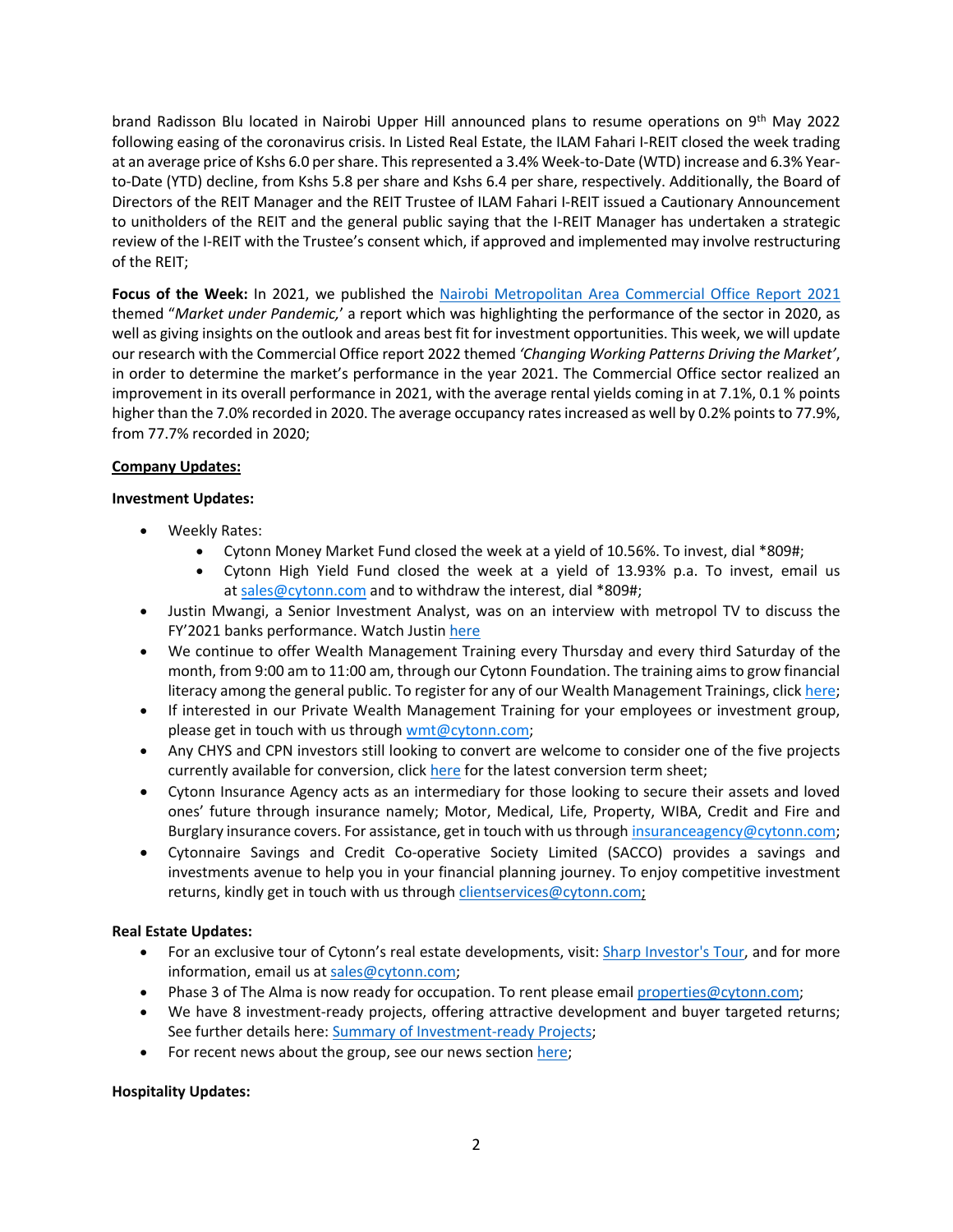• We currently have promotions for Staycations. Visit cysuites.com/offers for details or email us at sales@cysuites.com;

## **Fixed Income**

## **Money Markets, T-Bills & T-Bonds Primary Auction:**

During the week, T-bills were undersubscribed, with the overall subscription rate coming in at 55.8%, down from the 82.8% recorded the previous week. The 364-day paper recorded the highest subscription rate, receiving bids worth Kshs 7.2 bn against the offered Kshs 10.0 bn, translating to a subscription rate of 72.2%, a decline from the 96.6% recorded the previous week. The performance is partly attributable to investors' preference for the longer-dated paper, which offers a higher yield of 9.8% compared to the 8.1% and 7.3% yields offered by the 182-day and 91-day papers, respectively. The subscription rate for the 91-day paper increased to 58.0%, from 49.5% recorded the previous week while that of the 182-day paper declined to 38.4%, from 82.4% recorded the previous week. The yields on the government papers were on an upward trajectory with yields on the 364-day, 182-day and 91-day papers increasing by 0.4 bps, 4.1 bps and 3.1 bps, to 9.8%, 8.1% and 7.3%, respectively. The government continued rejecting expensive bids, accepting bids worth Kshs 13.2 bn out of the Kshs 13.4 bn worth of bids received, translating to an acceptance rate of 99.0%.

For the month of April, the government has issued two new bonds, FXD1/2022/03 and FXD1/2022/015 with tenors of 3.0 years and 15.0 years respectively, in a bid to raise Kshs 70.0 bn for budgetary support. The period of sale for FXD1/2022/03 runs from 24<sup>th</sup> March to 5<sup>th</sup> April, while that of FXD1/2022/15 runs from 24<sup>th</sup> March 2022 to 19<sup>th</sup> April 2022. Key to note, the bonds coupon rates will be market determined. We expect investors to prefer the longer dated paper, FXD1/2022/15, in search of higher yields. Our recommended bidding range for the two bonds is 10.4%-10.8% for FXD1/2022/03 and 13.6% - 13.8% for FXD1/2022/15 within which bonds of a similar tenors are trading.



In the money markets, 3-month bank placements ended the week at 7.7% (based on what we have been offered by various banks), while the yield on the 91-day T-bill increased by 3.1 bps to 7.3%. The average yield of the Top 5 Money Market Funds increased marginally by 0.1% points to 9.9%, from 9.8% recorded the previous week while the yield on the Cytonn Money Market Fund increased by 0.2% points to 10.6%, from 10.4% recorded the previous week.

The table below shows the Money Market Fund Yields for Kenyan Fund Managers as published on 25<sup>th</sup> March 2022: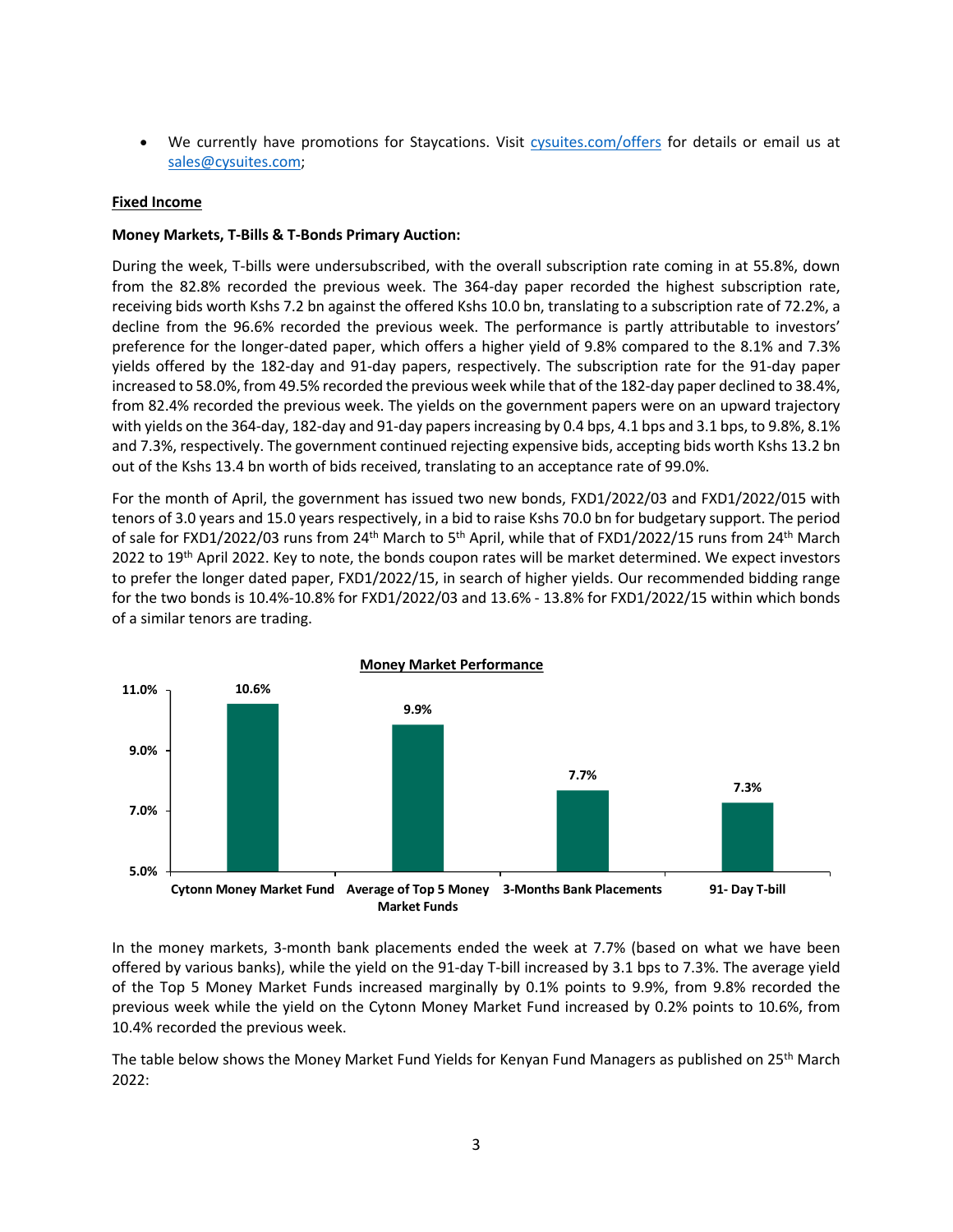|                | Money Market Fund Yield for Fund Managers as published on 25th March 2022 |                              |  |  |  |  |  |  |  |
|----------------|---------------------------------------------------------------------------|------------------------------|--|--|--|--|--|--|--|
| <b>Rank</b>    | <b>Fund Manager</b>                                                       | <b>Effective Annual Rate</b> |  |  |  |  |  |  |  |
| $\mathbf{1}$   | <b>Cytonn Money Market Fund</b>                                           | 10.6%                        |  |  |  |  |  |  |  |
| 2              | Zimele Money Market Fund                                                  | 9.9%                         |  |  |  |  |  |  |  |
| 3              | Nabo Africa Money Market Fund                                             | 9.7%                         |  |  |  |  |  |  |  |
| 4              | Sanlam Money Market Fund                                                  | 9.7%                         |  |  |  |  |  |  |  |
| 5              | Apollo Money Market Fund                                                  | 9.5%                         |  |  |  |  |  |  |  |
| 6              | GenCap Hela Imara Money Market Fund                                       | 9.4%                         |  |  |  |  |  |  |  |
| $\overline{7}$ | Dry Associates Money Market Fund                                          | 9.1%                         |  |  |  |  |  |  |  |
| 8              | CIC Money Market Fund                                                     | 9.0%                         |  |  |  |  |  |  |  |
| 9              | Madison Money Market Fund                                                 | 8.9%                         |  |  |  |  |  |  |  |
| 10             | Orient Kasha Money Market Fund                                            | 8.6%                         |  |  |  |  |  |  |  |
| 11             | Co-op Money Market Fund                                                   | 8.6%                         |  |  |  |  |  |  |  |
| 12             | NCBA Money Market Fund                                                    | 8.4%                         |  |  |  |  |  |  |  |
| 13             | ICEA Lion Money Market Fund                                               | 8.4%                         |  |  |  |  |  |  |  |
| 14             | British-American Money Market Fund                                        | 8.3%                         |  |  |  |  |  |  |  |
| 15             | AA Kenya Shillings Fund                                                   | 8.2%                         |  |  |  |  |  |  |  |
| 16             | Old Mutual Money Market Fund                                              | 7.1%                         |  |  |  |  |  |  |  |

*Source: Business Daily*

### **Liquidity:**

During the week, liquidity in the money markets remained ample, with the average interbank rate remaining relatively unchanged at 4.3%, as recorded the previous week, partly attributable to government payments which offset tax remittances. The average interbank volumes traded declined by 36.9% to Kshs 10.9 bn, from Kshs 17.2 bn recorded the previous week.

### **Kenya Eurobonds:**

During the week, the yields on Kenyan Eurobonds were on an upward trajectory, partly attributable to the affirmation of Kenya's Long-Term Foreign-Currency Issuer Default Rating (IDR) at 'B+' with a negative outlook by Fitch Ratings coupled with the United States Federal Reserve's interest rate hike in the previous week, which saw capital outflows from emerging markets as investors shifted to the United States Bonds market. Yields on the 10-year bond issued in 2018, 30-year bond issued in 2018, 12-year bond issued in 2019 and the 12-year bond issued in 2021 all increased by 0.4% points to 8.6%, 9.8%, 9.1% and 8.8%, respectively. Similarly, yields on the 10-year bond issued in 2014 and the 7-year bond issued in 2019 increased by 0.8% points and 0.5% points to 7.1% and 8.8%, respectively. Below is a summary of the performance:

|                      | <b>Kenya Eurobond Performance</b> |               |               |              |               |               |  |  |  |  |  |
|----------------------|-----------------------------------|---------------|---------------|--------------|---------------|---------------|--|--|--|--|--|
|                      | 2014                              | 2018          |               | 2019         | 2021          |               |  |  |  |  |  |
| <b>Date</b>          | 10-year issue                     | 10-year issue | 30-year issue | 7-year issue | 12-year issue | 12-year issue |  |  |  |  |  |
| $3$ -Jan-22          | 4.4%                              | 5.8%          | 8.1%          | 5.6%         | 6.7%          | 6.6%          |  |  |  |  |  |
| $1-Mar-22$           | 5.3%                              | 8.2%          | 9.7%          | 8.2%         | 8.2%          | 8.5%          |  |  |  |  |  |
| 18-Mar-22            | 6.3%                              | 8.2%          | 9.4%          | 8.3%         | 8.7%          | 8.4%          |  |  |  |  |  |
| 21-Mar-22            | 6.4%                              | 8.3%          | 9.5%          | 8.4%         | 8.7%          | 8.4%          |  |  |  |  |  |
| 22-Mar-22            | 6.7%                              | 8.4%          | 9.6%          | 8.5%         | 8.9%          | 8.5%          |  |  |  |  |  |
| 23-Mar-22            | 6.7%                              | 8.5%          | 9.7%          | 8.7%         | 9.0%          | 8.7%          |  |  |  |  |  |
| 24-Mar-22            | 7.1%                              | 8.6%          | 9.8%          | 8.8%         | 9.1%          | 8.8%          |  |  |  |  |  |
| <b>Weekly Change</b> | 0.8%                              | 0.4%          | 0.4%          | 0.5%         | 0.4%          | 0.4%          |  |  |  |  |  |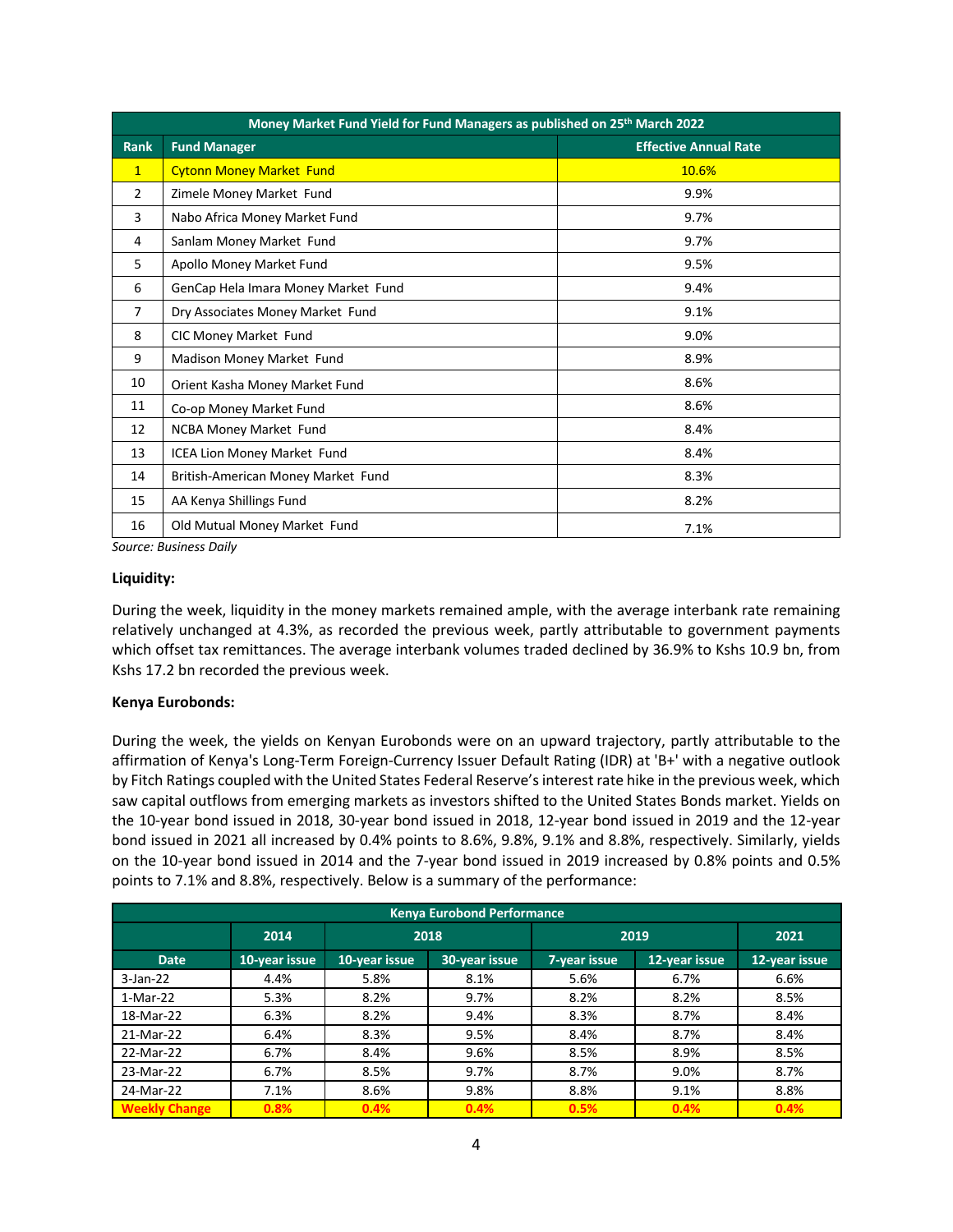| <b>MTD Change</b> | 1.8%    | $0.4\%$ | $0.2\%$ | 0.5%              | $0.8\%$ | 0.3% |
|-------------------|---------|---------|---------|-------------------|---------|------|
| <b>YTD Change</b> | $2.7\%$ | $2.8\%$ | $1.7\%$ | $\frac{3.2\%}{2}$ | $2.4\%$ | 2.2% |

*Source: CBK*

#### **Kenya Shilling:**

During the week, the Kenyan shilling depreciated by 0.3% against the US dollar, to close the week at Kshs 114.7, from Kshs 114.4 recorded the previous week, partly attributable to increased dollar demand from the oil and energy sectors. Key to note, this is the lowest the Kenyan shilling has ever depreciated against the dollar. On a year to date basis, the shilling has depreciated by 1.4% against the dollar, in comparison to the 3.6% depreciation recorded in 2021. We expect the shilling to remain under pressure in 2022 as a result of:

- a. Rising global crude oil prices on the back of supply constraints and geopolitical pressures at a time when demand is picking up with the easing of COVID-19 restrictions and as economies reopen. Key to note, risks abound the recovery following the emergence of the new COVID-19 variants,
- b. Increased demand from merchandise traders as they beef up their hard currency positions in anticipation for more trading partners reopening their economies globally,
- c. An ever present current account deficit due to an imbalance between imports and exports, with Kenya's current account deficit estimated to come in at 5.6% of GDP in the 12 months to February 2022 compared to the 4.3% for a similar period in 2021. The wider deficit reflects a higher import bill, particularly for oil, which more than offset increased receipts from agricultural and services exports, and remittances, and,
- d. The aggressively growing government debt, with Kenya's public debt having increased at a 10-year CAGR of 18.4% to Kshs 8.0 tn in December 2021, from Kshs 1.5 tn in December 2011 thus putting pressure on forex reserves to service some of the public debt.

The shilling is however expected to be supported by:

- i. High Forex reserves currently at USD 7.9 bn (equivalent to 4.8-months of import cover), which is above the statutory requirement of maintaining at least 4.0-months of import cover, and the EAC region's convergence criteria of 4.5-months of import cover. In addition, the reserves were boosted by the USD 1.0 bn proceeds from the Eurobond issued in July 2021, USD 972.6 mn IMF disbursement, USD 130.0 mn World Bank loan financing received in June 2021 and the recently approved USD 750.0 mn World Bank loan facility, and,
- ii. Improving diaspora remittances evidenced by a 23.5% y/y increase to USD 321.5 mn as of February 2022, from USD 260.3 mn recorded over the same period in 2021, which has continued to cushion the shilling against further depreciation.

### **Weekly Highlights:**

## **I. Fitch Ratings - Kenya**

During the week, Fitch Ratings affirmed Kenya's Long-Term Foreign- Currency Issuer Default Rating (IDR) at 'B+' with a Negative Outlook, unchanged from the previous review in March 2021. The B+ rating was on the back of the strong economic growth, with Kenya's economy having recorded a 9.9% growth in Q3'2021, up from a 2.1% contraction recorded in a similar period in 2020, coupled with the continued macroeconomic stability. Fitch Ratings estimates Kenya's real GDP growth to come in at 6.5% in 2021 and to slow down to 6.0% in 2022, due to downsides posed by the upcoming August general elections. Further, policy reforms under the USD 2.3 bn Extended Fund Facility (EFF) and Extended Credit Facility (ECF) program from the IMF have contributed to progress on fiscal consolidation and positive sentiments from external financing sources. However, the positive factors were weighed down by several factors below the 'B' range median. Some of the factors that led to the Negative outlook include: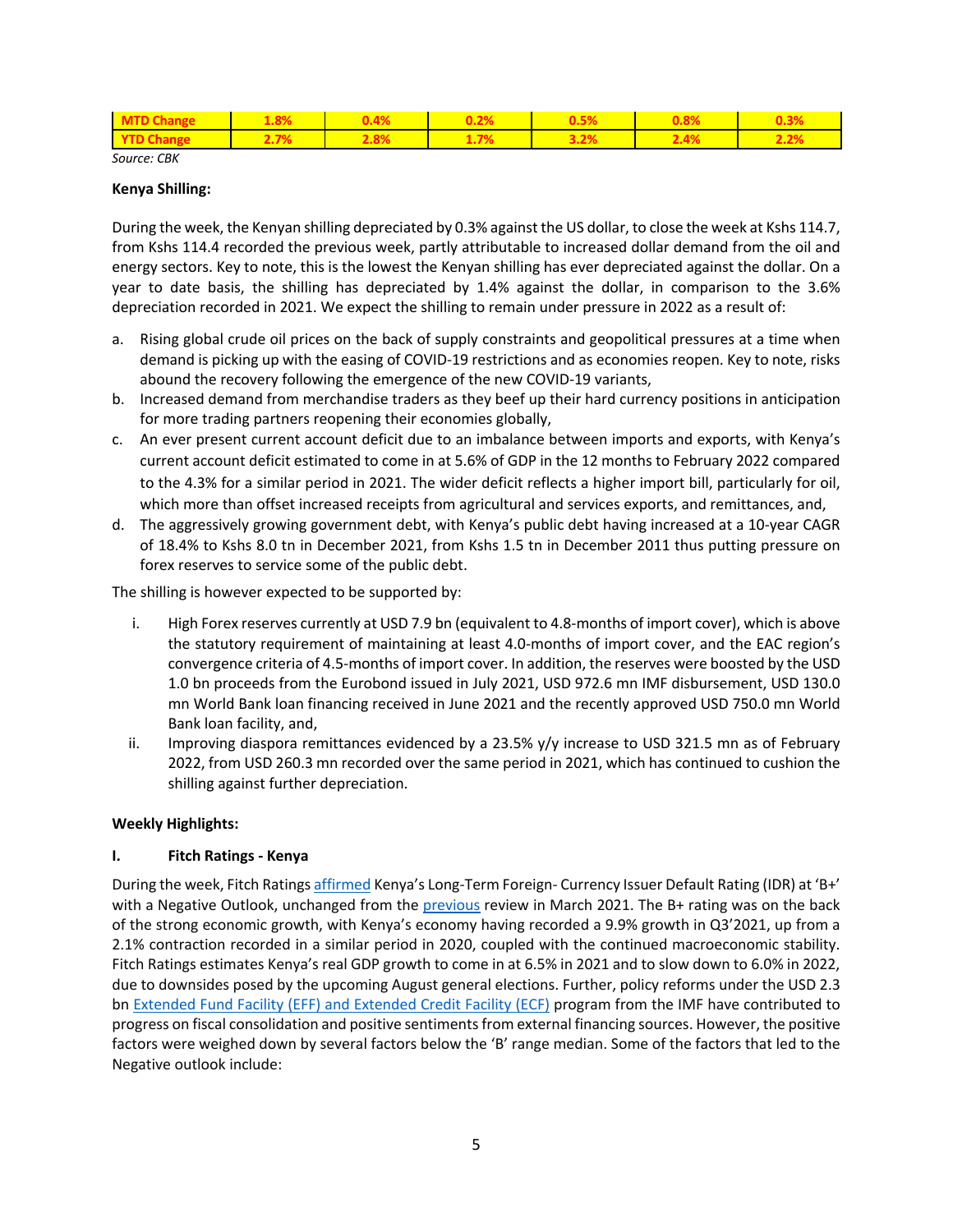- i) The increasing Public Debt levels, which stood at 66.2% of GDP as at December 2021, projected to rise to 69.0% in FY'2022 and stagnate at approximately 70.0% over the medium term,
- ii) High net external indebtedness attributable to external debt growing at a faster 10-year CAGR of 19.8%, to Kshs 4.2 tn in December 2021 from Kshs 0.6 tn in December 2011 as compared to a 10- CAGR of 17.6% for domestic debt to Kshs 4.0 tn in December 2021 from Kshs 0.8 tn in December 2011,
- iii) Relatively high debt to revenue ratio which is forecasted to stand at 424.0% in FY'2022 as compared to 434.0% in FY'2021, but higher than 'B' median debt to revenue ratio of 321.0%,
- iv) Ever present fiscal deficit which is expected to narrow to 7.8% of GDP in FY'2022 from 8.2% in FY'2021 but still above the 'B' median fiscal deficit forecast of 3.7% of GDP,
- v) Inflationary pressures caused by increasing food and fuel cost pressures likely to be accelerated by the recent geo-political pressures between Russia and Ukraine which has led to rising global fuel prices. Although inflation is expected to remain within the government's target range of 2.5% - 7.5%, Fitch forecasts an annual increase of 6.5% in FY'2022, as compared to the 6.1% in FY'2021, and,
- vi) Widening current accounts deficit, which increased to 5.5% of GDP in 2021 from 4.7% in 2020, mainly attributable to higher energy imports due to the increasing oil prices. However, improving export performance and increasing remittance inflows are expected to contain the current account deficit from further widening in 2022.

Fitch Ratings noted that a credible fiscal plan coupled with a significant decline in net external indebtedness would lead to positive ratings action while a failure to stabilise public debt to GDP at current levels, costlier external debt servicing and a weaker than expected GDP growth remain the biggest factors to a negative rating action. Despite the affirmation of a negative outlook by Fitch Ratings, we expect the recently approved USD 750.0 mn facility by the World Bank, coupled with fiscal reforms promoted by the EFF/ECF arrangement by the IMF to improve sentiments around the country and cushion it against further ratings deterioration. Further, fiscal consolidation efforts will be boosted by the positive revenue collection drives as evidenced by total revenue collections as at end of February surpassing the targets. However, risk abound fiscal consolidation with the looming August 2022 elections which are expected to see increased expenditure and reduced revenue collection as a result of deterioration of business environment. We also expect Kenya's sovereign bonds to remain largely unaffected in the near and medium term, as a result of affirmation of the rankings. Below is a summary of the credit ratings on Kenya so far:

| <b>Rating Agency</b> | <b>Previous Rating</b> | <b>Current Rating</b> | <b>Current Outlook</b> | Date Released              |
|----------------------|------------------------|-----------------------|------------------------|----------------------------|
| <b>Fitch Ratings</b> | B+                     | B+                    | <b>Negative</b>        | 22nd March 2022            |
| S&P Global           | B+                     |                       | Stable                 | 5 <sup>th</sup> March 2021 |
| Moody's              | Β1                     | B2                    | Negative               | 19 <sup>th</sup> June 2020 |

## **II. March 2022 Inflation projections**

We are projecting the y/y inflation rate for March 2022 to fall within the range of 5.3% - 5.7%. The key drivers include:

- i) Increasing fuel prices Fuel prices for the period  $15<sup>th</sup>$  March 2022 to  $14<sup>th</sup>$  March 2022 increased by 3.9% to Kshs 134.7 per litre for Super Petrol and by 4.5% to Kshs 115.6 per litre for Diesel, while Kerosene remained unchanged at Kshs 103.5 per litre. With fuel being a major contributor to Kenya's headline inflation, we expect the increasing fuel prices to exert upward pressure on the inflation basket,
- ii) Increasing food prices This was evidenced by the 8.7%  $y/y$  increase in the prices food & non-alcoholic beverages as of February 2022 due to increased costs of production. Food prices increased by 0.8%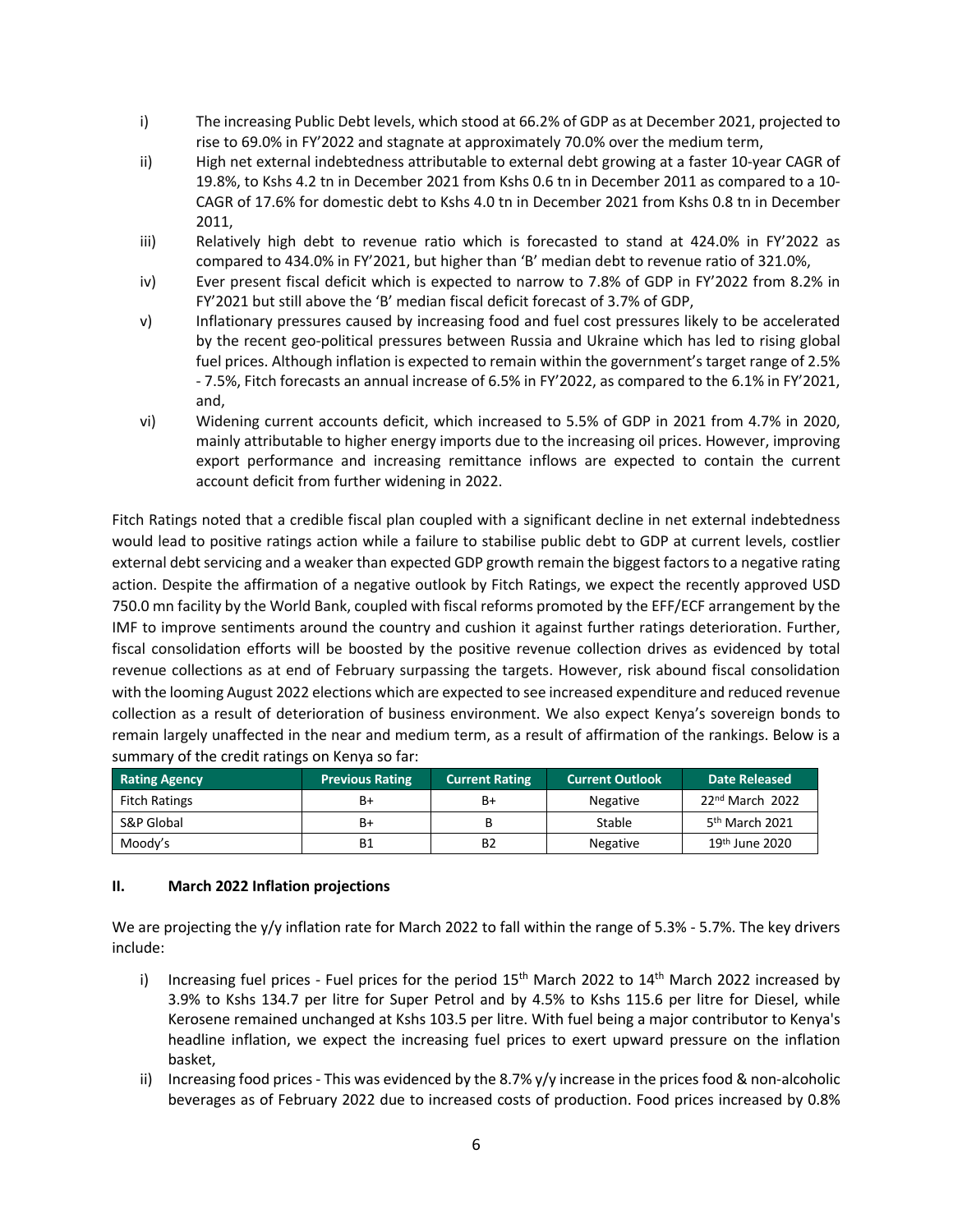m/m from January 2022 mainly due to increases in the prices of cooking oil (salad), cooking oil and cabbages among other food items. Further, adverse weather conditions in most parts of the country have affected the food prices upwards, and,

iii) The price of electricity which reduced by 15.7% in January 2022 marking the first phase of compliance with President Uhuru Kenyatta's directive to cut the cost of electricity by 30.0% in order to reduce the cost of living. The reduction in electricity costs helped prices of goods remain stable during the month of February 2022 due to lower production costs. Additionally, the further 15.0% reduction in the cost of electricity is expected to be done within Q1'2022 coupled with the Energy and Petroleum Regulatory Authority maintaining the Fuel Cost Charge at 4.3 from January 2022 will help mute energy inflationary pressures going forward.

Going forward, we expect the inflation rate to remain within the government's set range of 2.5% - 7.5%. However, concerns remain high on the widening trade deficit as global fuel prices continue to rise due to supply bottlenecks coupled with Geopolitical tensions arising from the Russia-Ukraine invasion. We are of the opinion that the rising global fuel prices are likely to deplete the fuel subsidy program currently in place and further lead to elevated inflationary pressures coupled with a depreciation of the local currency.

*Rates in the Fixed Income market have remained stable due to the relatively ample liquidity in the money market. The government is 7.9% ahead of its prorated borrowing target of Kshs 496.2 bn having borrowed Kshs 535.4 bn of the Kshs 661.6 bn borrowing target for the FY'2021/2022. We expect a gradual economic recovery as evidenced by the revenue collections of Kshs 1.2 tn during the first eight months of the current fiscal year, which was equivalent to 100.8% of the prorated revenue collection target. However, despite the projected high budget deficit of 11.4% and the affirmation of the `B+' rating with negative outlook by Fitch Ratings, we believe that the support from the IMF and World Bank will mean that the interest rate environment will remain stable since the government is not desperate for cash***.** *Owing to this,* **o***ur view is that investors should be biased towards short-term fixed-income securities to reduce duration risk.*

## **Equities**

## **Markets Performance**

During the week, the equities market was on an upward trajectory, with NASI and NSE 25 increasing by 2.3% and 1.1%, respectively, while NSE 20 remained relatively unchanged taking their YTD performance to losses of 4.0%, 2.8% and 3.2% for NASI, NSE 20 and NSE 25, respectively. The equities market performance was driven by gains recorded by large cap stocks such as Safaricom, NCBA, Standard Chartered Bank of Kenya (SCBK) and Diamond Trust Bank (DTB-K) of 4.2%, 3.8%, 1.6% and 0.9%, respectively. The gains were however weighed down by losses recorded by other large cap stocks such as Co-operative Bank, KCB Group, Bamburi and Equity Group of 3.0%, 1.3%, 1.1% and 1.0%, respectively.

During the week, equities turnover increased by 52.1% to USD 20.3 mn, from USD 13.3 mn recorded the previous week, taking the YTD turnover to USD 231.2 mn. Foreign investors remained net sellers, with a net selling position of USD 1.5 mn, from a net selling position of USD 1.7 mn recorded the previous week, taking the YTD net selling position to USD 12.3 mn.

The market is currently trading at a price to earnings ratio (P/E) of 9.8x, 23.9% below the historical average of 12.9x, and a dividend yield of 3.8%, 0.2% points below the historical average of 4.0%. Key to note, NASI's PEG ratio currently stands at 1.2x, an indication that the market is trading at a premium to its future earnings growth. A PEG ratio greater than 1.0x indicates the market may be overvalued while a PEG ratio less than 1.0x indicates that the market is undervalued. The current P/E valuation of 9.8x is 27.4% above the most recent trough valuation of 7.7x experienced in the first week of August 2020. The charts below indicate the historical P/E and dividend yields of the market: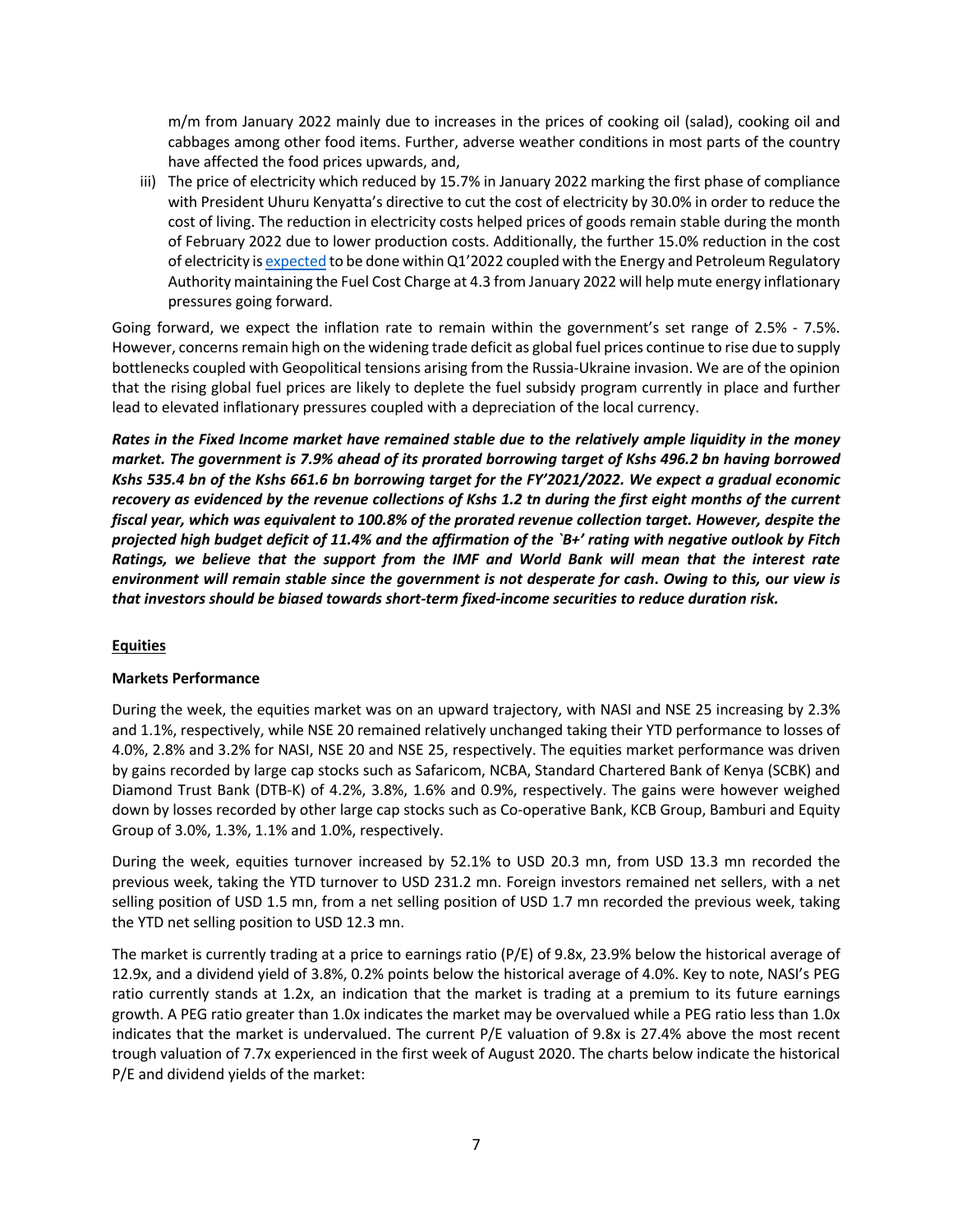

**Weekly Highlight:**

### **I. Q4'2021 Quarterly Economic Review**

During the week, the Central Bank of Kenya (CBK) released the **Quarterly Economic Review Report October-**December 2021, for the period ending  $31<sup>st</sup>$  December 2021, highlighting that the banking sector remained stable and resilient during the period. According to the report, the sector's total assets increased by 3.2% to Kshs 6.0 tn in December 2021, from Kshs 5.8 tn in September 2021. The increase was mainly attributable to a 5.7% increase in loans and advances coupled with a 12.7% and 1.9% increase in placements and government securities during the quarter. On a yearly basis, total assets increased by 10.8% to Kshs 6.0 tn, from Kshs 5.4 tn in December 2020. Notably, net loans and advances accounted for 48.8% of total assets in Q4'2021, which was a 0.6% points decline from 49.4% of total assets in Q3'2021 and a 1.0% point decline from 49.8% of the total assets in Q4'2020.

Other key take-outs from the report include:

i. The banking sector recorded a 0.4% increase in Profit before Tax (PBT) to Kshs 49.3 bn in Q4'2021, from Kshs 49.1 bn in Q3'2021, with the increase in profitability having been weighed down by a higher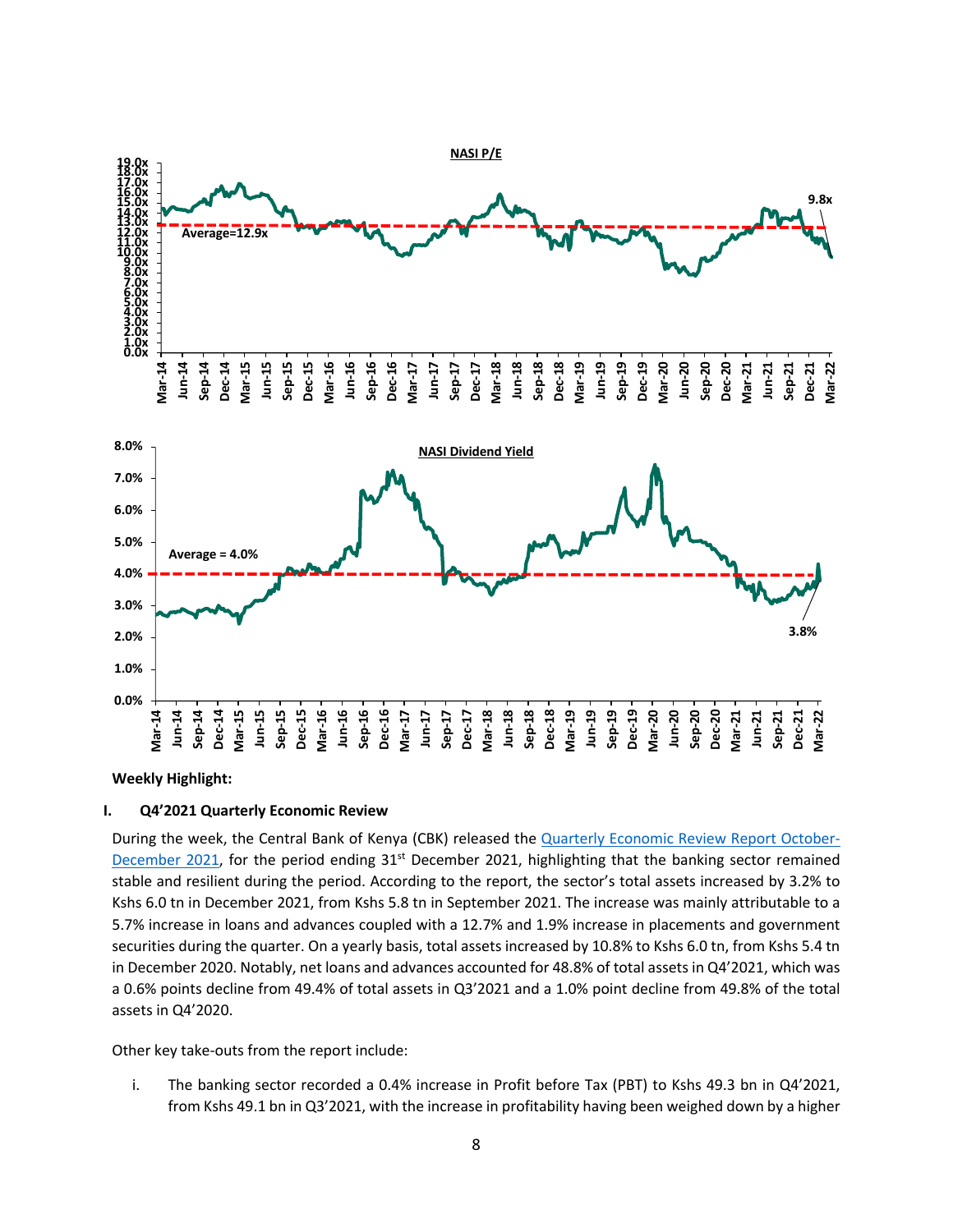8.4% increase in expenses to Kshs 117.5 bn from Kshs 108.4 bn, compared to the 5.9% increase in income to Kshs 166.7 bn, from Kshs 157.4 bn in Q4'2021. On a yearly basis, PBT increased by 108.9%, to Kshs 49.3 bn, from Kshs 23.6 bn recorded in Q4'2020,

- ii. The sector's Return on Assets (ROA) remained unchanged at 2.6% in Q4'2021, as was recorded in Q3'2021. Year on year, the Return on Assets increased by 1.0% point from 1.6%, recorded in Q4'2020. Additionally, Return On Equity (ROE) declined by 0.4% points to 21.6% from 22.0% in Q4'2021, but increased by 7.8% from 13.8%, recorded in Q4'2020,
- iii. Lending increased by 1.7% to Kshs 3.25 tn in Q4'2021, from Kshs 3.19 tn in Q3'2021, attributable to an increase in loans and advances to trade, Personal and Household, as well as the Manufacturing sector which increased by 4.0%, 2.0% and 1.3%, respectively. On a yearly basis, lending was up by 8.3% to Kshs 3.2 tn, from Kshs 3.0 tn in Q4'2020,
- iv. Deposits recorded a 2.2% increase to Kshs 4.4 tn in December 2021, from Kshs 4.3 tn in Q3'2021, attributable to a 1.1% increase in local currency deposits which increased to Kshs 3.4 tn in December 2021, from Kshs 3.3 tn in September 2021. Compared to last year, deposits increased by 10.4% to Kshs 4.4 tn in Q4'2021, from Kshs 4.0 tn in Q4'2020. Key to note, customer deposits remain the main source of funding for banks, accounting for 73.9% of the sector's total liabilities and shareholders' funds as at Q4'2021, 0.7% points and 0.3% points lower than the 74.6% and 74.2% that was recorded in Q3'2021 and Q4'2020, respectively,
- v. Credit risk remained elevated in the sector, despite the gross Non-Performing Loans (NPLs) ratio reducing to 13.1% in Q4'2021, from 13.6% in Q3'2021. The manufacturing sector registered the highest decrease in NPLs by 12.9% in Q4'2021 as a result of the continued economic recovery. Notably, the asset quality, improved compared to last year as the NPL ratio declined by 0.5% points to 13.6% in Q4'2021, from 14.1% in Q4'2020,
- vi. The sector's NPL coverage ratio increased to 54.1% in Q4'2021, from 53.5% in Q3'2021, an indication that the banks maintained the current relatively high provisioning levels to manage risks given the tough economic conditions. The NPL coverage as of Q4'2020 stood at 51.9%,
- vii. The banking sector remained adequately capitalized, with the aggregate Core Capital to Total Risk-Weighted Assets ratio coming in at 16.7% in Q4'2021, 0.4% points higher than the 16.3% that was recorded in Q3'2021 and similar to what was recorded in Q4'2020. The Core Capital to Total Risk-Weighted Assets ratio was 6.2% points above the CBK's minimum statutory ratio of 10.5%. On the other hand, Total Capital to Total Risk-Weighted Assets ratio, increased by 0.8% points to 19.6% in Q4'2021, from 18.8% in Q3'2021, and, up 0.4% points from 19.2% recorded in Q4'2020. The Q4'2021 Total Capital to Total Risk-Weighted Assets ratio was 5.1% points above the CBK's minimum statutory ratio of 14.5%, and,
- viii. The sector remained sufficiently liquid during the period under review, despite the liquidity ratio declining to 56.2% in Q4'2021, from 56.7% in Q3'2021. Year on year, the ratio increased by 1.6% points from 54.6% record in Q4'2020. This was 36.2% points above the minimum statutory level of 20.0%. The decline in the banking sector's liquidity during the quarter is attributable to a 1.0% increase in total short-term liabilities, which outpaced the 0.1% increase in total liquid assets.

The increasing profitability in Q4'2021 points towards an improving economy and a continued recovery of the banking sector. We note that the banking sector's asset quality has continued to improve in tandem with the gradual economic recovery. Going forward, we expect to see a similar trend as credit risk continues to decline following an improving business environment. However, risks lie on the downside on the back of uncertainties surrounding the August 2022 elections and the emergence of new COVID-19 variants. Further, the sector remains sufficiently capitalized and with adequate liquidity levels, evidenced by the capital adequacy and liquidity ratios remaining above the minimum statutory ratios. Overall, we expect the banking sector to remain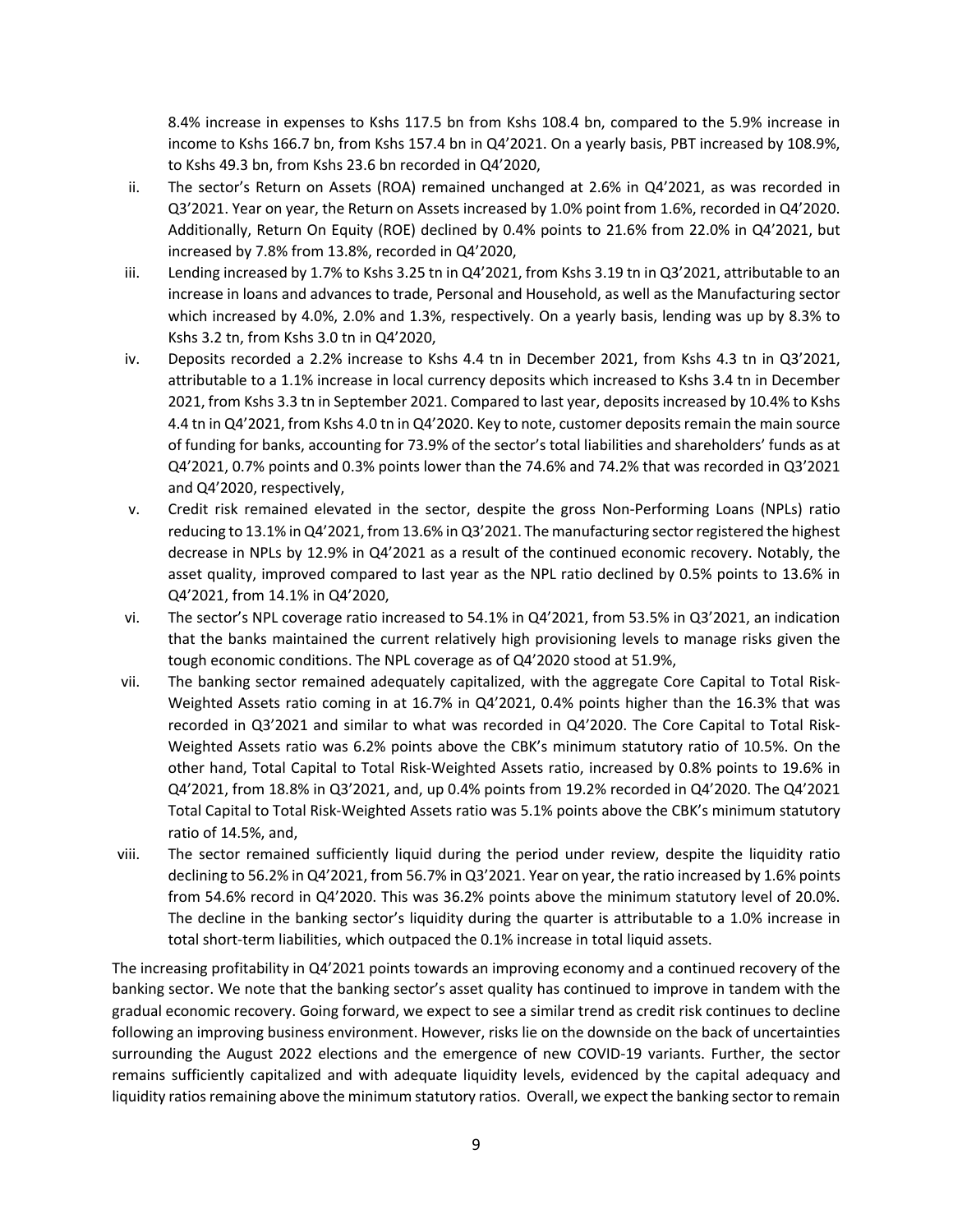resilient boosted by the CBK's efforts to improve their liquidity positions by maintaining the Cash Reserve Ratio at 4.25%, proactive monitoring of the loan book by commercial banks and improved capital adequacy across the sector. Additionally, we expect the banking sector to redesign their operating models for loans, as well as establish a workflow management tool to aid in reducing the non-performing loans in order to support the improvement of the banks' asset quality.

## **II. Q4'2021 Insurance Industry Report**

Recently, the Insurance Regulatory Authority of Kenya (IRA) released the Quarterly Insurance Industry Report for the period ending 31<sup>st</sup> December highlighting that the industry's profits after tax increased by 16.3% to Kshs 5.7 bn, from Kshs 4.9 bn in Q4'2020 mainly driven by an 18.5% increase in net premium income to Kshs 221.5 bn, from Kshs 187.0 bn in Q4'2020, as the business environment improved. The industry's gross premiums rose by 18.5% as well to Kshs 276.1 bn, from Kshs 233.0 bn recorded in Q4'2020, with the general insurance business contributing to 55.2% of the industry's premium income, a 1.0% point decline from the 56.2% contribution witnessed in Q4'2020. However, the general insurance business has continued to report high underwriting losses mainly attributed to increases in loss ratios as the net claims outpace net premiums.

Other key take-outs from the report include:

- i. Investment income increased by 44.3% to Kshs 51.8 bn in Q4'2021, from Kshs 35.9 bn recorded in Q4'2020 for long term insurance businesses, and also increased by 15.7% for general insurance businesses to Kshs 11.6 bn, from Kshs 10.0 bn recorded in Q4'2020. The increases can be attributed to fair value gains on quoted equity investments in the capital market as evidenced by the increases in the NASI, NSE 25 and NSE 20 which posted gains of 9.5%, 9.8% and 1.6%, respectively, in 2021,
- ii. The net claims for the long term insurance business increased by 19.5% to Kshs 81.0 bn, from Kshs 67.8 bn in Q4'2020, mainly driven by increased but modest requests from individuals wishing to access their pension benefits given the reduction in their disposable income. The loss ratio for the long term business declined slightly by 0.4% points to 70.4%, from 70.8% recorded in Q4'2020,
- iii. The loss ratio for the general insurance businesses increased to 68.8% in Q4'2021, from 63.6% in Q4'2020 owing to a 22.3% increase in claims which outpaced the 16.7% increase in the net earned premium income. The increase in claims was mainly driven by the 38.5% growth in medical claims to Kshs 27.0 bn, from Kshs 21.0 bn in Q4'2020 coupled with a 50.5% growth in motor insurance claims to Kshs 35.4 bn from Kshs 29.4 bn. Key to note, the incurred loss ratio during the quarter of 68.8% is 4.6% points higher than the three-year industry average of 64.2%,
- iv. The combined ratio for general insurance business increased by 0.7% points to 106.2% in Q4 2021, from 105.5% recorded in Q3'2021 and 4.9% points higher than the 101.3% recorded in Q4'2020. The increase in the combined ratio is mainly attributable to the increasing claims ratio, having increased by 5.2% points to 68.8% in Q4'2021, from 63.6% in Q4'2020, and,
- v. General insurance businesses recorded an underwriting loss of Kshs 6.3 bn in Q4'2021 as compared to a loss of Kshs 1.2 mn in Q4'2020. This increased loss was mainly driven by an 85.2% increase in Motor private class of general insurance loss to Kshs 6.2 bn from Kshs 3.3 bn in Q4'2021. Workmen's compensation class made the highest underwriting profit of Kshs 2.8 bn while motor private and motor commercial classes of general insurance business incurred the highest losses of Kshs 6.2 bn and Kshs 3.3 bn respectively.

In our view, the insurance sector is expected to continue improving in 2022 as more people embark on insurance following an improving economic environment. We anticipate an increase in net premiums in tandem with the increase in disposable income as well as an increase in investment income mainly driven by gains recorded in both the equities and fixed income markets. However, risks abound the positive outlook on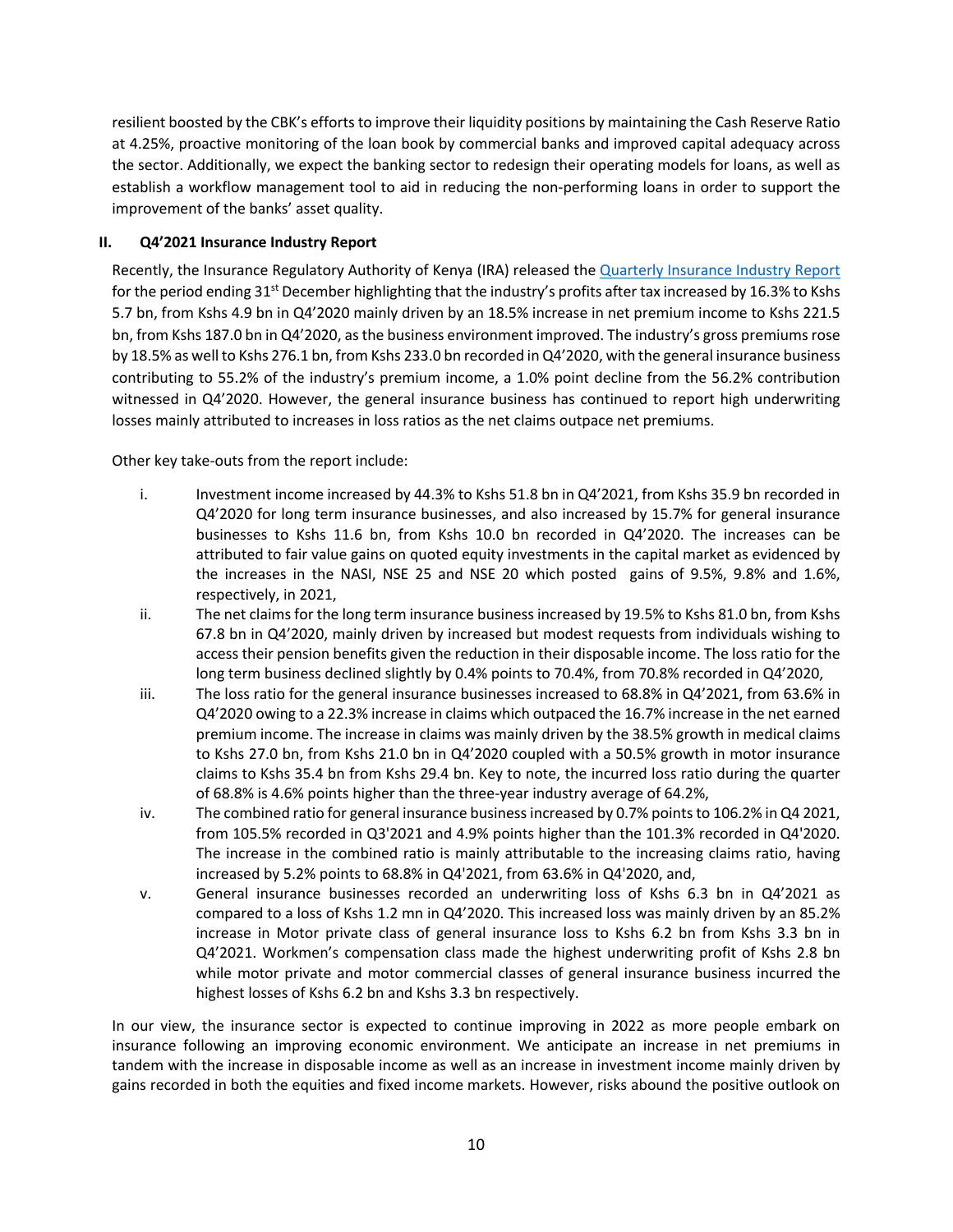the back of the high loss ratios and ahead of the August 2022 elections which are likely to have a negative effect on investment performance and the net claims.

## **Earnings Releases**

During the week, Equity Group and NCBA Group released their FY'2021 financial results. Below is a summary of their performance;

# **I. Equity Group**

|                                                 | <b>Equity Group FY'2021 Key Highlights</b> |                   |                 |
|-------------------------------------------------|--------------------------------------------|-------------------|-----------------|
|                                                 | <b>Balance Sheet</b>                       |                   |                 |
| <b>Balance Sheet Items</b>                      | <b>FY'2020 (Kshs bn)</b>                   | FY'2021 (Kshs bn) | y/y change      |
| Net Loans and Advances                          | 477.8                                      | 587.8             | 23.0%           |
| <b>Government Securities</b>                    | 175.7                                      | 228.5             | 30.0%           |
| <b>Total Assets</b>                             | 1,015.1                                    | 1,304.9           | 28.6%           |
| <b>Customer Deposits</b>                        | 740.8                                      | 959.0             | 29.5%           |
| Deposits per Branch                             | 2.2                                        | 2.8               | 29.1%           |
| <b>Total Liabilities</b>                        | 876.5                                      | 1128.7            | 28.8%           |
| <b>Shareholders' Funds</b>                      | 132.2                                      | 169.2             | 28.0%           |
|                                                 | <b>Income Statement</b>                    |                   |                 |
| <b>Income Statement Items</b>                   | FY'2020 (Kshs bn)                          | FY'2021 (Kshs bn) | y/y change      |
| Net Interest Income                             | 55.1                                       | 68.8              | 24.8%           |
| Net non-Interest Income                         | 38.5                                       | 44.6              | 15.8%           |
| <b>Total Operating income</b>                   | 93.7                                       | 113.4             | 21.1%           |
| Loan Loss provision                             | (26.6)                                     | (5.8)             | (78.1%)         |
| <b>Total Operating expenses</b>                 | (72.7)                                     | (61.5)            | (15.4%)         |
| Profit before tax                               | 22.2                                       | 51.9              | 134.0%          |
| <b>Profit after tax</b>                         | 20.1                                       | 40.1              | 99.4%           |
| <b>Core EPS</b>                                 | 5.3                                        | 10.6              | 99.4%           |
|                                                 | <b>Key Ratios</b>                          |                   |                 |
| <b>Income Statement Ratios</b>                  | FY'2020                                    | FY'2021           | % point change  |
| Yield from interest-earning assets              | 10.1%                                      | 9.3%              | (0.8%           |
| Cost of funding                                 | 2.70%                                      | 2.65%             | (0.05%)         |
| Cost of risk                                    | 28.4%                                      | 5.2%              | (23.2%)         |
| Net Interest Margin                             | 7.6%                                       | 6.8%              | (0.8%           |
| Net Interest Income as % of operating income    | 58.9%                                      | 60.7%             | 1.8%            |
| Non-Funded Income as a % of operating income    | 41.1%                                      | 39.3%             | (1.8%)          |
| Cost to Income Ratio                            | 77.6%                                      | 54.2%             | (23.4%)         |
| Cost to Income Ratio without LLP                | 49.2%                                      | 49.1%             | $(0.1\%)$       |
| Cost to Assets                                  | 5.5%                                       | 4.8%              | (0.7%           |
|                                                 | <b>Capital Adequacy Ratios</b>             |                   |                 |
| <b>Ratios</b>                                   | FY'2020                                    | FY'2021           | % points change |
| Core Capital/Total Liabilities                  | 16.2%                                      | 14.2%             | (2.0%)          |
| Minimum Statutory ratio                         | 8.0%                                       | 8.0%              | 0.0%            |
| <b>Excess</b>                                   | 8.2%                                       | 6.2%              | (2.0%)          |
| Core Capital/Total Risk Weighted Assets         | 14.8%                                      | 12.9%             | (1.9%)          |
| Minimum Statutory ratio                         | 10.5%                                      | 10.5%             | 0.0%            |
| <b>Excess</b>                                   | 4.3%                                       | 2.4%              | (1.9%)          |
| <b>Total Capital/Total Risk Weighted Assets</b> | 18.9%                                      | 17.7%             | (1.2%)          |
| Minimum Statutory ratio                         | 14.5%                                      | 14.5%             | 0.0%            |
| <b>Excess</b>                                   | 4.4%                                       | 3.2%              | (1.2%)          |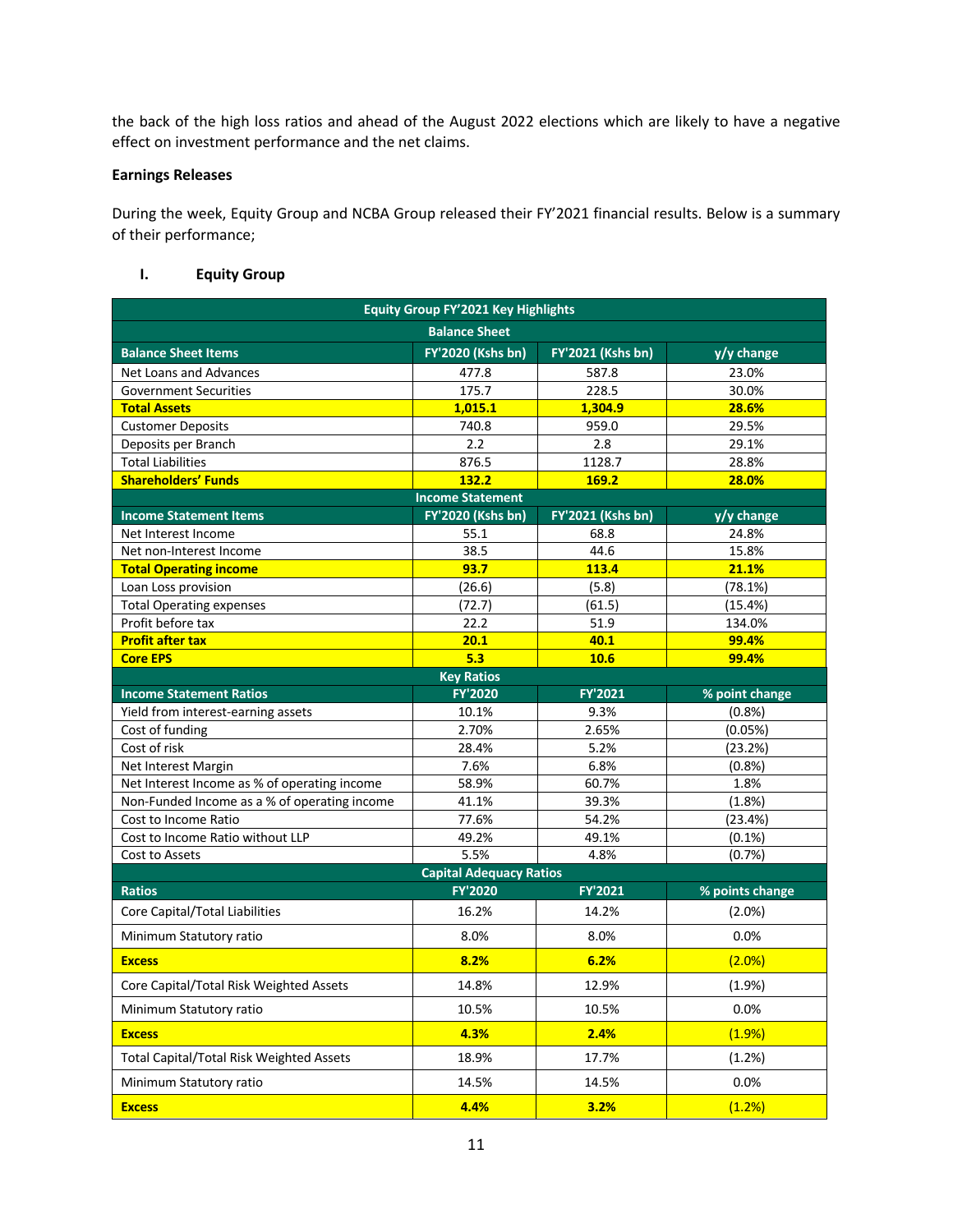Key take-outs from the earnings release include;

- i. Core earnings per share increased by 99.4% to Kshs 10.6 in FY'2021, from Kshs 5.3 recorded in FY'2020, higher than our projections of an 84.0% increase to Kshs 9.8. The performance was driven by a 21.1% growth in total operating income to Kshs 113.4 bn, from Kshs 93.7 bn in FY'2020, coupled with a 15.4% decline in total operating expenses to Kshs 61.5 bn, from Kshs 72.7 bn in FY'2020,
- ii. Interest income increased by 27.9% to Kshs 94.3 bn, from Kshs 73.8 bn in FY'2020 driven by a 22.6% increase in interest income on loans and advances to Kshs 63.8 bn, from Kshs 52.0 bn recorded in FY'2020, coupled with a 40.7% increase in interest income from government securities to Kshs 29.5 bn, from Kshs 20.9 bn in FY'2020,
- iii. The Yield on Interest-Earning Assets, however, declined by 0.8% points to 9.3%, from 10.1% in FY'2020, as the average interest-earning assets grew faster by 39.1% to Kshs 1,014.7 bn, from Kshs 729.3 bn in FY'2020 compared to the 27.9% increase in trailing interest income,
- iv. Interest expense rose by 37.2% to Kshs 25.5 bn, from Kshs 18.6 bn in FY'2020, following a 30.3% increase in interest expense on customer deposits to Kshs 17.9 bn, from Kshs 13.7 bn in FY'2020, coupled with a 70.9% increase in other interest expenses to Kshs 6.1 bn, from Kshs 3.6 bn in FY'2020. Cost of funds declined marginally to 2.65%, from 2.70% in FY'2020, owing to the 39.8% growth in the average interest-bearing liabilities, which outpaced the faster 37.2% growth in trailing interest expense,
- v. Net Interest Margin (NIM) however declined to 6.8%, from 7.6% in FY'2020, attributable to the 39.1% growth in average interest-earning assets, which outpaced the 24.8% growth of trailing Net Interest Income (NII),
- vi. Total operating expenses declined by 15.4% to Kshs 61.5 bn in FY'2021, from Kshs 72.7 bn recorded in FY'2020, mainly due to a 78.1% decline in Loans Loss Provision to Kshs 5.8 bn in FY'2021, from Kshs 26.6 bn recorded in FY'2020. The reduced provisioning level was due to declining credit risk on the back of increased business activities in 2021 driven by the gradual economic recovery. On the other hand, Staff Costs grew by 23.9% to Kshs 19.1 bn in FY'2021 from Kshs 15.4 bn recorded in FY'2020,
- vii. The balance sheet recorded an expansion as Total Assets increased by 28.6% to Kshs 1,304.9 bn in FY'2021, from Kshs 1,015.1 bn recorded in FY'2020. This growth was largely driven by the 23.0% growth of the loan book to Kshs 587.8 bn, from Kshs 477.8 bn recorded in FY'2020, coupled with a 30.0% growth in Government securities to Kshs 228.5 bn in FY'2021, from Kshs 175.7 bn in FY'2020. The remarkable expansion in the balance sheet is also partly attributable to the 66.5% stake acquisition of Banque Commerciale Du Congo (BCDC) in August 2020. BCDC contributed Kshs 419.8 bn worth of assets in FY'2021 to the Group – 32.2% of the total assets,
- viii. Total liabilities rose by 28.8% to Kshs 1,128.7 bn, from Kshs 876.5 bn in FY'2020, driven by a 29.5% increase in customer deposits to Kshs 959.0 bn, from Kshs 740.8 bn in FY'2020. Key to note, the strong growth in customer deposits is mainly attributable to the acquisition of BCDC, with the subsidiary contributing Kshs 361.4 bn to the total deposits – 32.0% of total deposits,
- ix. Deposits per branch increased by 29.1% to Kshs 2.8 bn, from Kshs 2.2 bn in FY'2020, with the number of branches increasing by 1 to 337 branches in FY'2021, from 336 in FY'2020, with Equity Bank Rwanda contributing 1 additional branch,
- **x.** Gross Non-Performing Loans (NPLs) reduced by 9.3% to Kshs 53.9 bn in FY'2021, from Kshs 59.4 bn recorded in FY'2020. The group's asset quality improved, with the NPL ratio declining to 8.6% in FY'2021, from 11.5% recorded in FY'2020, attributable to the 9.3% decline in Gross Non-Performing Loans (NPLs) coupled with a 21.3% growth in gross loans. The main sectors that contributed to the Non-Performing Loans were MSMEs and Agriculture, which contributed 18.5% and 6.5%, respectively. The group's Tanzanian subsidiary recorded the highest NPL ratio, coming in at 23.3% in FY'2021, with Equity Bank Kenya recording an NPL ratio of 8.2% in FY'2021,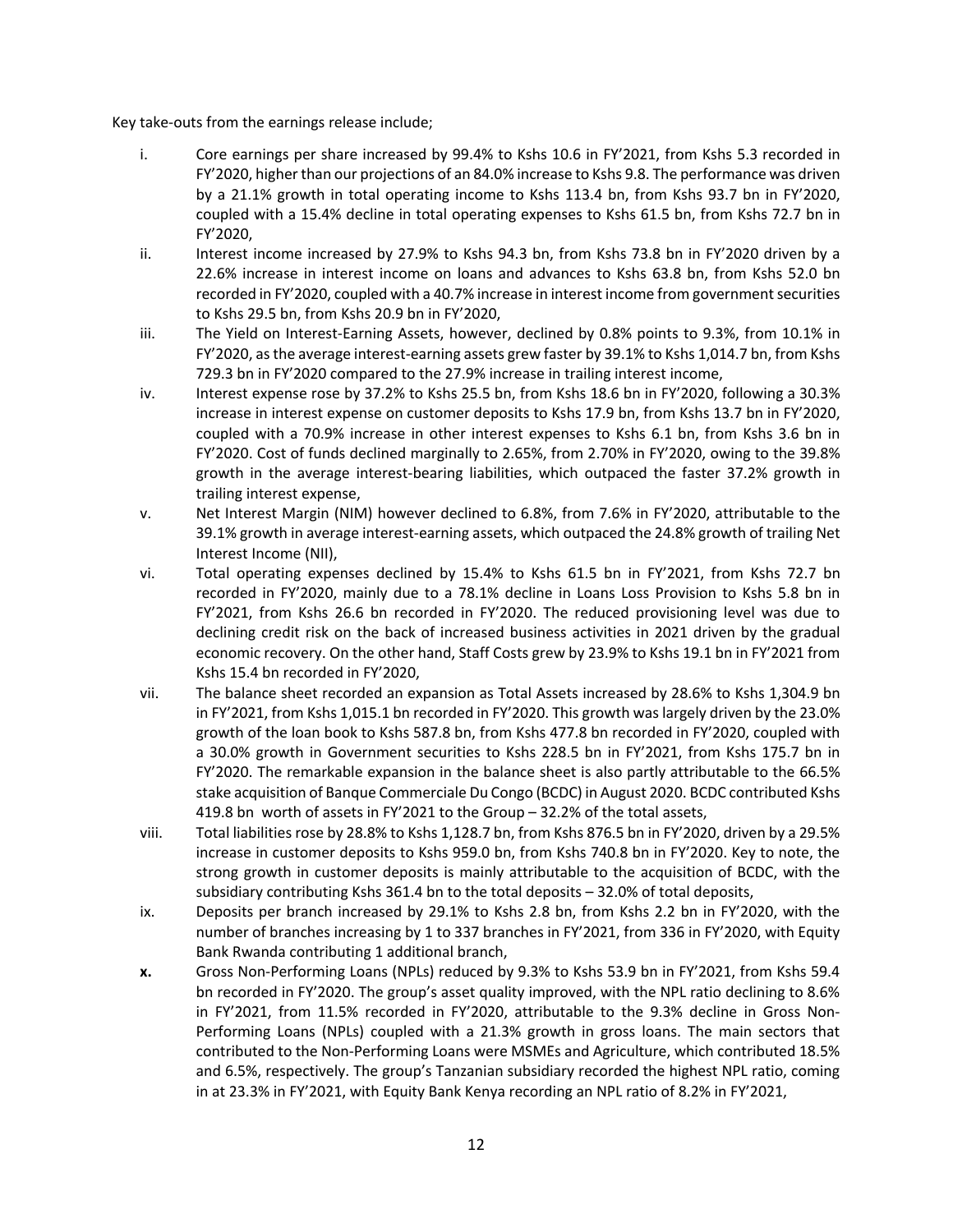- **xi.** With the general Loan Loss Provisions declining by 2.2% to Kshs 27.7 bn, from Kshs 28.3 bn in FY'2020, slower than the 9.3% decline in the Gross Non-Performing Loans, the NPL coverage improved to 68.7%, from 62.4% in FY'2020, an indication of sufficient provisioning, and,
- **xii.** Equity Group is currently sufficiently capitalized with a core capital to risk-weighted assets ratio of 12.9%, 2.4% points above the minimum statutory requirement of 10.5%. In addition, the total capital to risk-weighted assets ratio was 17.7%, exceeding the minimum statutory requirement of 14.5% by 3.2% points. Adjusting for IFRS 9, the core capital to risk-weighted assets stood at 12.9% while total capital to risk-weighted assets came in at 17.7%.

For a comprehensive analysis, please see our **Equity Group FY'2021 Earnings Note** 

## **II. NCBA Group**

|                                                 | NCBA Group FY'2021 Key Highlights |                   |                |  |  |  |  |  |  |
|-------------------------------------------------|-----------------------------------|-------------------|----------------|--|--|--|--|--|--|
|                                                 | <b>Balance Sheet</b>              |                   |                |  |  |  |  |  |  |
| <b>Balance Sheet Items</b>                      | <b>FY'2020 (Kshs bn)</b>          | FY'2021 (Kshs bn) | y/y change     |  |  |  |  |  |  |
| <b>Net Loans and Advances</b>                   | 248.5                             | 244.0             | (1.8%)         |  |  |  |  |  |  |
| <b>Government Securities</b>                    | 148.3                             | 196.1             | 32.2%          |  |  |  |  |  |  |
| <b>Total Assets</b>                             | 528.0                             | 591.1             | 12.0%          |  |  |  |  |  |  |
| <b>Customer Deposits</b>                        | 421.5                             | 469.9             | 11.5%          |  |  |  |  |  |  |
| Deposits per Branch                             | 5.4                               | 6.0               | 11.4%          |  |  |  |  |  |  |
| <b>Total Liabilities</b>                        | 455.4                             | 513.1             | 12.7%          |  |  |  |  |  |  |
| <b>Shareholders' Funds</b>                      | 72.3                              | 77.9              | 7.6%           |  |  |  |  |  |  |
|                                                 | <b>Income Statement</b>           |                   |                |  |  |  |  |  |  |
| <b>Income Statement Items</b>                   | FY'2020 (Kshs bn)                 | FY'2021 (Kshs bn) | y/y change     |  |  |  |  |  |  |
| Net Interest Income                             | 17.0                              | 20.2              | 19.1%          |  |  |  |  |  |  |
| Net non-Interest Income                         | 16.1                              | 16.1              | (0.2%          |  |  |  |  |  |  |
| <b>Total Operating income</b>                   | 33.1                              | 36.3              | 9.7%           |  |  |  |  |  |  |
| Loan Loss provision                             | 13.4                              | 9.2               | (31.3%)        |  |  |  |  |  |  |
| <b>Total Operating expenses</b>                 | 28.6                              | 24.7              | (13.8%)        |  |  |  |  |  |  |
| Profit before tax                               | 3.8                               | 11.1              | 192.0%         |  |  |  |  |  |  |
| <b>Profit after tax</b>                         | 2.5                               | 6.5               | 159.0%         |  |  |  |  |  |  |
| <b>Core EPS</b>                                 | 1.5                               | 4.0               | 159.0%         |  |  |  |  |  |  |
|                                                 | <b>Key Ratios</b>                 |                   |                |  |  |  |  |  |  |
| <b>Income Statement Ratios</b>                  | <b>FY'2020</b>                    | FY'2021           | % point change |  |  |  |  |  |  |
| Yield from interest-earning assets              | 6.1%                              | 10.2%             | 4.1%           |  |  |  |  |  |  |
| Cost of funding                                 | 3.1%                              | 4.1%              | 1.1%           |  |  |  |  |  |  |
| Net Interest Spread                             | 3.1%                              | 6.1%              | 3.0%           |  |  |  |  |  |  |
| Net Interest Margin                             | 3.2%                              | 6.2%              | 3.0%           |  |  |  |  |  |  |
| Cost of Risk                                    | 40.4%                             | 25.3%             | (15.1%)        |  |  |  |  |  |  |
| Net Interest Income as % of operating income    | 51.3%                             | 55.7%             | 4.4%           |  |  |  |  |  |  |
| Non-Funded Income as a % of operating income    | 48.7%                             | 44.3%             | (4.4%)         |  |  |  |  |  |  |
| Cost to Income Ratio                            | 86.5%                             | 68.0%             | (18.5%)        |  |  |  |  |  |  |
|                                                 | <b>Capital Adequacy Ratios</b>    |                   |                |  |  |  |  |  |  |
| <b>Ratios</b>                                   | FY'2020                           | FY'2021           | % point change |  |  |  |  |  |  |
| Core Capital/Total Liabilities                  | 15.4%                             | 16.8%             | 1.4%           |  |  |  |  |  |  |
| Minimum Statutory ratio                         | 8.0%                              | 8.0%              | 0.0%           |  |  |  |  |  |  |
| <b>Excess</b>                                   | 7.4%                              | 8.8%              | 1.4%           |  |  |  |  |  |  |
| Core Capital/Total Risk Weighted Assets         | 17.3%                             | 19.0%             | 1.7%           |  |  |  |  |  |  |
| Minimum Statutory ratio                         | 10.5%                             | 10.5%             | 0.0%           |  |  |  |  |  |  |
| <b>Excess</b>                                   | 6.8%                              | 8.5%              | 1.7%           |  |  |  |  |  |  |
| <b>Total Capital/Total Risk Weighted Assets</b> | 17.5%                             | 19.1%             | 1.6%           |  |  |  |  |  |  |
| Minimum Statutory ratio                         | 14.5%                             | 14.5%             | 0.0%           |  |  |  |  |  |  |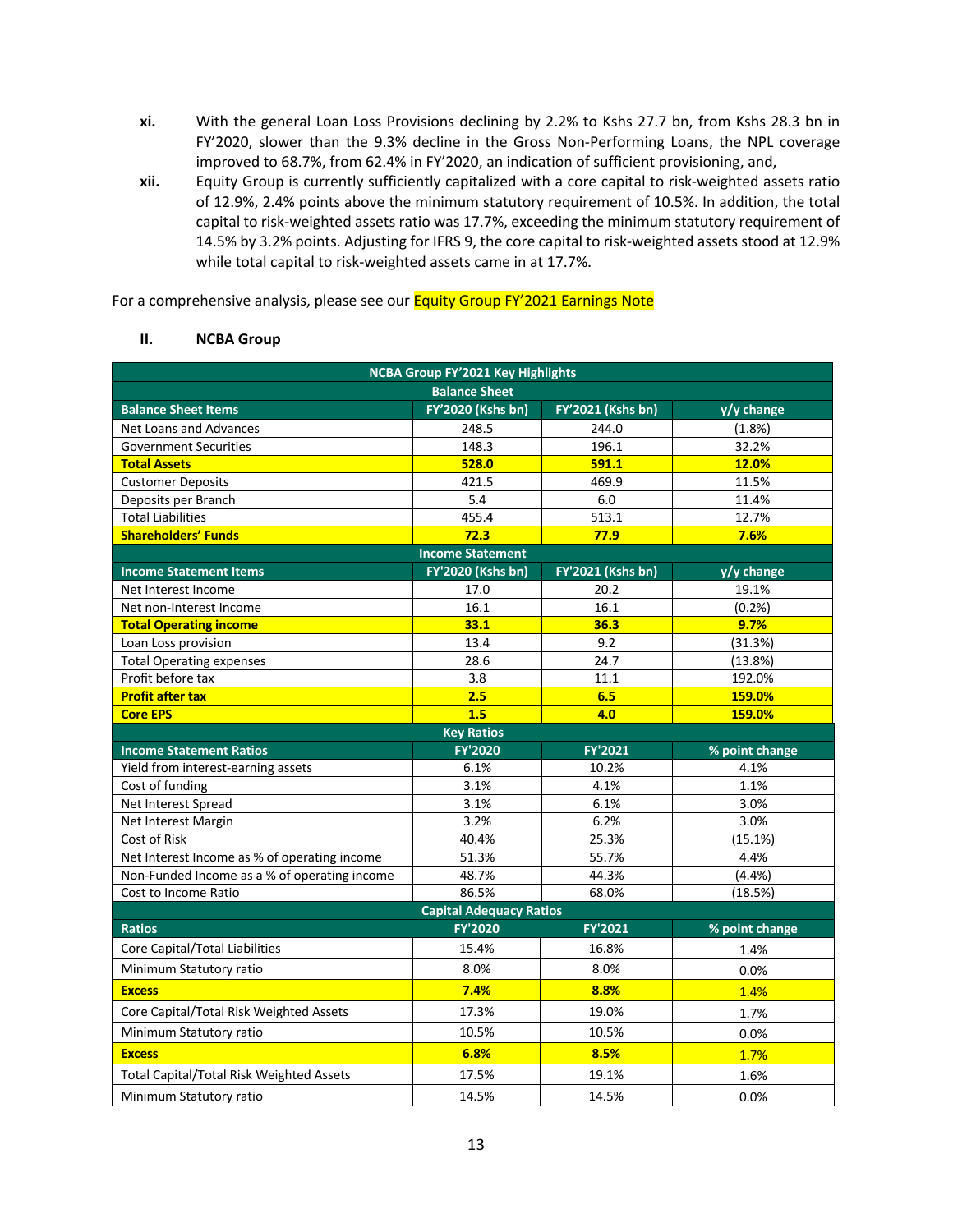|  | <b>YCASS</b> | <b>And</b> |  |  |
|--|--------------|------------|--|--|
|--|--------------|------------|--|--|

Key take-outs from the earnings release include;

- i. Core earnings per share increased by 123.7% to Kshs 6.2 from Kshs 2.8 in FY'2020 higher than our projections of a 78.6% increase to Kshs 5.0. The performance in the earnings per share was driven by the 5.8% growth in total operating income to Kshs 49.2 bn, from Kshs 46.4 bn in FY'2020 coupled with the 16.4% decline in total operating expenses to Kshs 33.4 bn from Kshs 40.0 bn,
- ii. Interest income rose by 5.1% to Kshs 46.5 bn, from Kshs 44.2 bn in FY'2020 mainly driven by a 20.9% growth in interest income from government securities to Kshs 20.3 bn, from Kshs 16.8 bn in FY'2020. The growth was however weighed down by a 4.3% decline in interest income from loans and advances to Kshs 25.5 bn, from Kshs 26.7 bn in FY'2020,
- iii. The yield on interest-earning assets marginally declined by 0.3% points to 10.0% in FY'2021, from 10.3% in FY'2020, due to the faster 10.0% growth in average interest-earning assets to Kshs 485.2 bn, from Kshs 441.0 bn in FY'2020, compared to the 5.1% growth in trailing Interest Income
- iv. Interest expense rose by 3.9% to Kshs 19.5 bn, from Kshs 18.8 bn in FY'2020, mainly attributable to a 7.8% increase in interest expense on customer deposits to Kshs 18.5 bn, from Kshs 17.2 bn in FY'2020. The growth was mitigated by a 45.7% decline in other interest expenses to Kshs 0.7 bn in FY'2021, from Kshs 1.3 bn coupled with an 11.8% decline in expenses in deposits and placements from banking institutions to Kshs 266.8 mn, from Kshs 302.5 mn in FY'2020. Cost of funds declined to 4.2% from 4.4% in FY'2020 owing to the 16.4% decline in trailing interest expense compared to the 10.9% growth recorded on average interesting bearing liabilities,
- v. The Net Interest Margin came in at 5.8%, higher than the 5.9% seen in 2020, due to the slower 6.1% growth in Net Interest Income, compared to the 10.0% growth seen in the average interest-earning assets,
- vi. Total operating expenses declined by 16.4% to Kshs 33.4 bn, from Kshs 40.0 bn in FY'2020, largely driven by the 37.8% decline in loan loss provision to Kshs 12.7 bn, from Kshs 20.4 bn in FY'2020. The lower provisioning level was caused by declining credit risk as a result of increased business activity in 2021 on the back of the gradual economic recovery. Staff costs increased by 10.0% to Kshs 8.0 bn, from Kshs 7.2 bn recorded in FY'2020,
- vii. The balance sheet recorded an expansion with total assets growth of 12.0% to Kshs 591.1 bn, from Kshs 528.0 bn in FY'2020. This growth was largely driven by a 32.2% increase in government securities to Kshs 196.1 bn, from the Kshs 148.3 bn recorded in FY'2020. The loan book on the other hand, contracted by 1.8% to Kshs 244.0 bn, from Kshs 248.5 bn in FY'2020, partly attributable to the bank's cautious lending owing to their increasing non-performing loans,
- viii. Total liabilities rose by 12.7% to Kshs 513.1 bn, from Kshs 455.4 bn in FY'2020, driven by an 11.5% growth in customer deposits to Kshs 469.9 bn, from Kshs 421.5 bn in FY'2020. Additionally, placements by other banking institutions increased by 134.4% to the Kshs 14.8 bn recorded in FY'2021, from Kshs 6.3 bn in FY'2020,
- ix. Deposits per branch declined by 4.6% to Kshs 4.5 bn, from Kshs 4.7 bn in FY'2021, with the number of branches increasing by 15 to 104 branches in FY'2021 from 89 branches in FY'2021. In its continued branch expansion strategy, the group plans to open 11 more branches in Kenya,
- x. Gross non-performing loans (NPLs) rose by 10.7% to Kshs 44.3 bn in FY'2021, from Kshs 40.1 bn in FY'2020. Consequently, the NPL ratio rose to 16.0% in FY'2021, from 14.7% in FY'2020 attributable to the faster 10.7% increase in NPLs that outpaced the 1.4% increase in gross loans which came in at Kshs 276.7 bn in FY'2021, from the Kshs 272.1 bn in FY'2020. General loan loss provisions increased by 36.8% to Kshs 24.4 bn, from Kshs 17.8 bn in FY'2020,
- xi. The NPL coverage rose to 73.6% in FY'2021, from 60.9% owing to the faster 36.8% increase in general loan loss provisions, compared to the 10.7% growth in gross NPLs, and,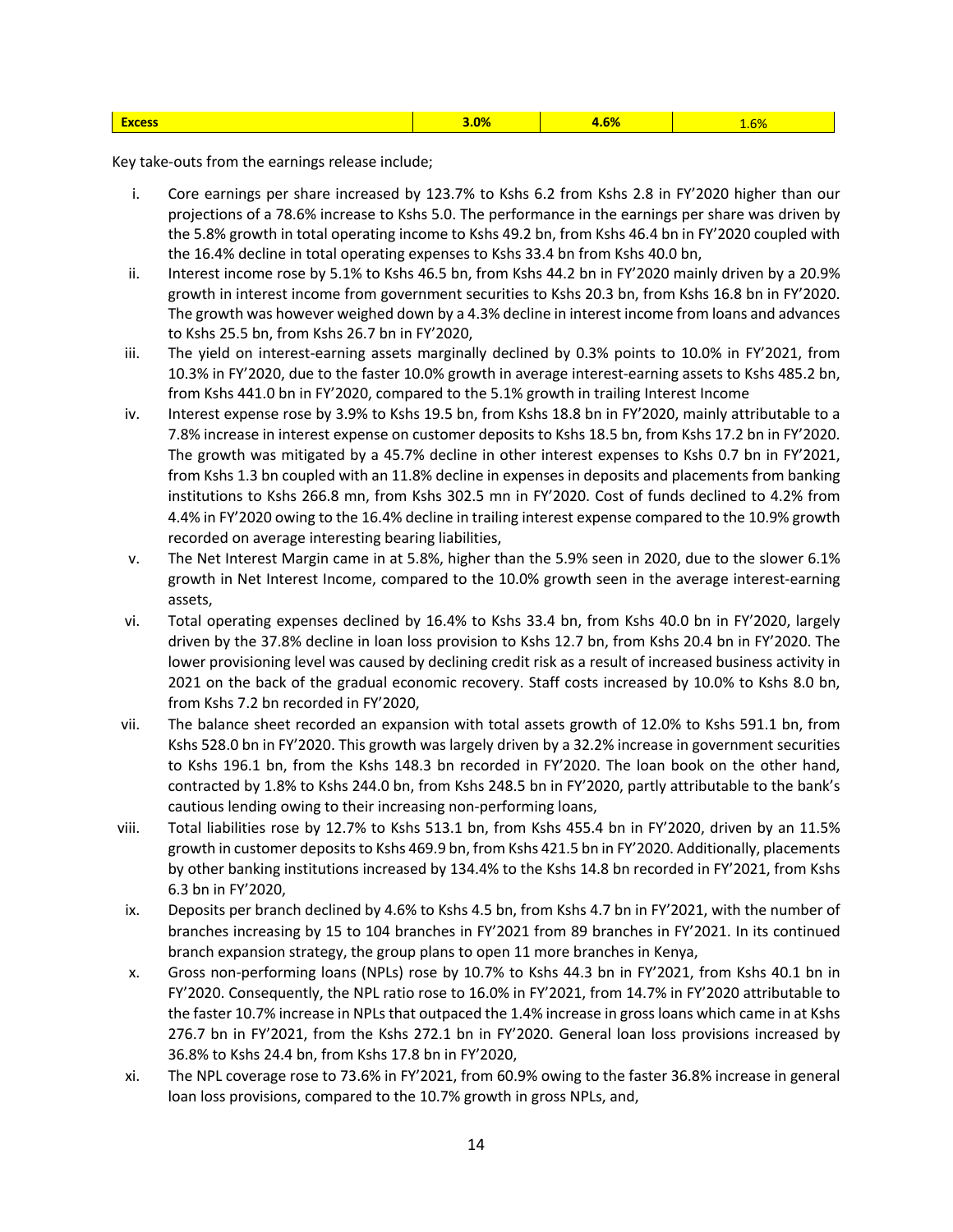xii. NCBA Group is currently sufficiently capitalized with a core capital to risk weighted assets ratio of 19.0%, 8.5% above the statutory requirement. In addition, the total capital to risk weighted assets ratio was 19.1%, exceeding the statutory requirement by 4.6%. Adjusting for IFRS 9, the core capital to risk weighted assets stood at 19.8%, while total capital to risk weighted assets came in at 19.9%.

For a comprehensive analysis, please see our NCBA Group FY'2021 Earnings Note

### **Asset Quality**

### *The table below is a summary of the asset quality for the banks that have released*

|                                        | <b>FY'2020 NPL</b><br>Ratio** | <b>FY'2021</b><br>NPL Ratio* | % point change in<br><b>NPL Ratio</b> | <b>FY'2020 NPL</b><br>Coverage** | <b>FY'2021 NPL</b><br>Coverage* | % point change in NPL<br><b>Coverage</b> |
|----------------------------------------|-------------------------------|------------------------------|---------------------------------------|----------------------------------|---------------------------------|------------------------------------------|
| ABSA Bank Kenya                        | 7.7%                          | 7.9%                         | 0.2%                                  | 71.1%                            | 77.7%                           | 6.6%                                     |
| <b>Equity Group</b>                    | 11.5%                         | 8.6%                         | (2.9% )                               | 62.4%                            | 68.7%                           | 6.3%                                     |
| <b>Stanbic Bank</b>                    | 11.8%                         | 9.3%                         | (2.5%)                                | 60.6%                            | 51.8%                           | (8.8%)                                   |
| Co-operative Bank of Kenya             | 18.7%                         | 14.6%                        | (4.1%)                                | 50.3%                            | 60.6%                           | 10.3%                                    |
| <b>NCBA Group</b>                      | 14.7%                         | 16.0%                        | 1.3%                                  | 60.9%                            | 73.6%                           | 12.7%                                    |
| Standard Chartered Bank Kenya          | 16.0%                         | 16.0%                        | $(0.0\%)$                             | 80.6%                            | 84.4%                           | 3.8%                                     |
| <b>KCB Group</b>                       | 14.8%                         | 16.6%                        | 1.8%                                  | 59.8%                            | 52.9%                           | (6.9%)                                   |
| <b>Mkt Weighted Average</b>            | 14.2%                         | 13.8%                        | (0.4% )                               | 62.8%                            | 63.1%                           | 0.3%                                     |
| *Market cap weighted as at 25/03/2021  |                               |                              |                                       |                                  |                                 |                                          |
| **Market cap weighted as at 15/04/2020 |                               |                              |                                       |                                  |                                 |                                          |

Key take-outs from the table include;

- i. Asset quality for the listed banks that have released their FY'2021 results improved during the period, with the weighted average NPL ratio declining by 0.4% points to a market cap weighted average of 13.8%, from an average of 14.2% for the listed banking sector in FY'2020. The improvement in asset quality is attributable to declining credit risk on the back of increased business activities in 2021 driven by the gradual economic recovery,
- ii. NPL Coverage for the listed banks increased to a market cap weighted average of 63.1% in FY'2021, from 62.8% recorded in FY'2020, as the banks increased their provisioning levelsto proactively manage risks brought about by the emergence of new COVID-19 variants coupled with the slow recovery of some sectors such as tourism and hospitality and,
- iii. KCB Group recorded a decline in their NPL coverage despite the NPL ratio rising, which would suggest modest provisioning. Given the slow recovery in some sectors locally and the high NPL ratios in some of the group's subsidiaries, we expected the group to maintain the high provisioning to cater for the existing credit risk. Key to note, If KCB's NPL Coverage remained at the 59.8% level recorded in 2020, the bank would have had an additional provisioning of Kshs 8.4 bn, which would have reduced the earnings per share from the reported Kshs 10.6 to Kshs 8.6.

## **Summary Performance**

The table below highlights the performance of the banks that have released so far, showing the performance using several metrics, and the key take-outs of the performance;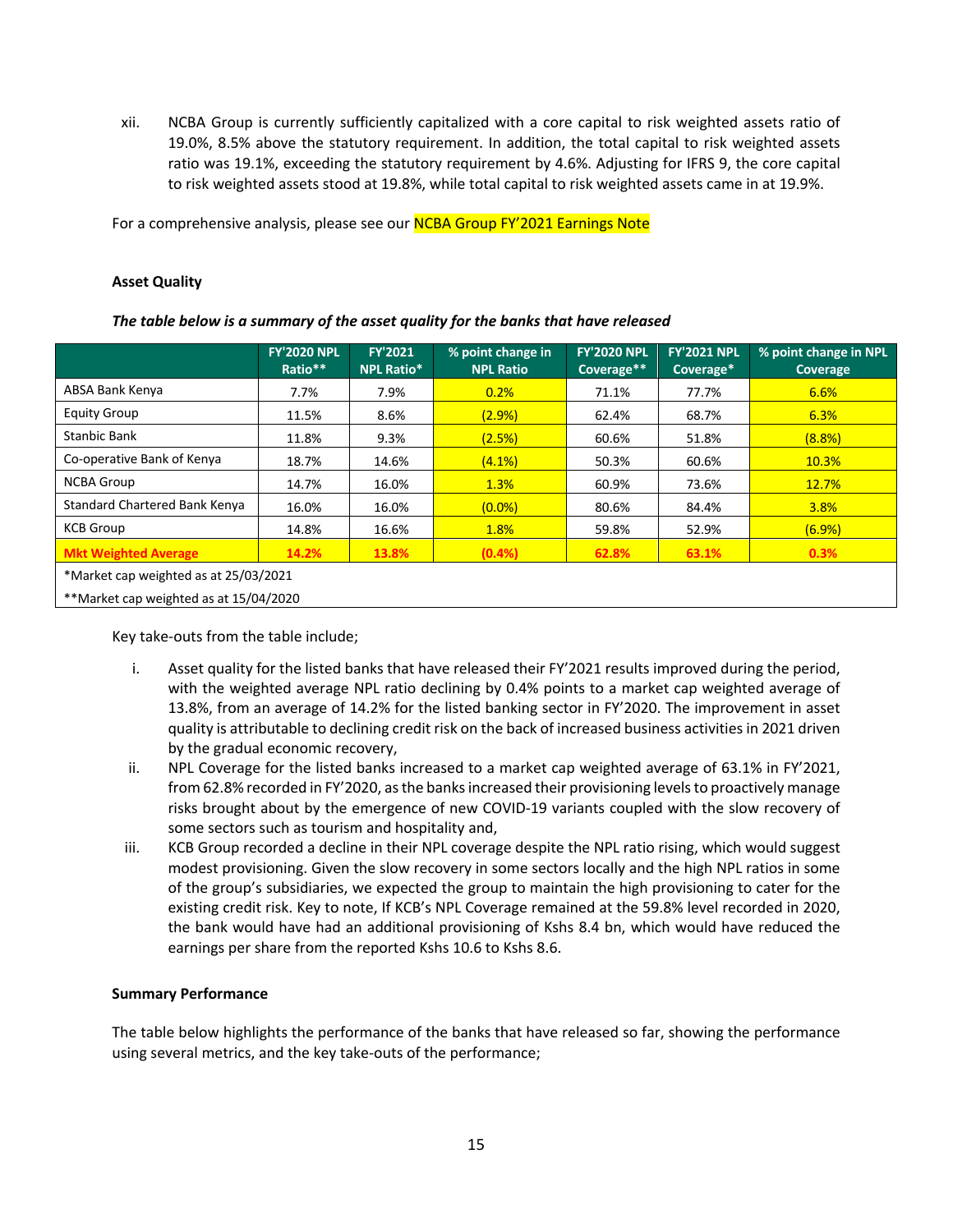| <b>Bank</b>                                                                     | Core<br><b>EPS</b><br>Growth | <b>Interest</b><br><b>Income</b><br>Growth | <b>Interest</b><br><b>Expense</b><br>Growth | <b>Net</b><br><b>Interest</b><br><b>Income</b><br><b>Growth</b> | <b>Net</b><br><b>Interest</b><br><b>Margin</b> | Non-<br><b>Funded</b><br><b>Income</b><br>Growth | <b>NFI</b> to<br><b>Total</b><br><b>Operating</b><br><b>Income</b> | Growth in<br><b>Total Fees &amp;</b><br><b>Commissions</b> | <b>Deposit</b><br>Growth | <b>Growth in</b><br><b>Government</b><br><b>Securities</b> | Loan to<br><b>Deposit</b><br>Ratio | Loan<br>Growth | <b>Return on</b><br>Average<br><b>Equity</b> |
|---------------------------------------------------------------------------------|------------------------------|--------------------------------------------|---------------------------------------------|-----------------------------------------------------------------|------------------------------------------------|--------------------------------------------------|--------------------------------------------------------------------|------------------------------------------------------------|--------------------------|------------------------------------------------------------|------------------------------------|----------------|----------------------------------------------|
| ABSA                                                                            | 161.2%                       | 1.9%                                       | 15.9%                                       | 8.0%                                                            | 7.1%                                           | 4.7%                                             | 31.6%                                                              | 11.6%                                                      | 5.9%                     | 5.2%                                                       | 87.2%                              | 12.2%          | 21.1%                                        |
| <b>NCBA</b>                                                                     | 123.7%                       | 5.1%                                       | 3.9%                                        | 6.1%                                                            | 5.9%                                           | 5.6%                                             | 45.0%                                                              | 2.5%                                                       | 11.5%                    | 20.9%                                                      | 51.9%                              | (1.8%)         | 13.6%                                        |
| Equity                                                                          | 99.4%                        | 27.9%                                      | 37.2%                                       | 24.8%                                                           | 6.8%                                           | 15.8%                                            | 39.3%                                                              | 29.4%                                                      | 29.5%                    | 30.0%                                                      | 61.3%                              | 23.0%          | 26.6%                                        |
| KCB                                                                             | 74.3%                        | 15.1%                                      | 17.6%                                       | 14.4%                                                           | 8.4%                                           | 8.8%                                             | 28.0%                                                              | 9.0%                                                       | 9.1%                     | 29.7%                                                      | 80.7%                              | 13.5%          | 21.8%                                        |
| <b>SCBK</b>                                                                     | 66.2%                        | $(6.1\%)$                                  | (24.7%)                                     | $(1.6\%)$                                                       | 6.4%                                           | 24.9%                                            | 35.5%                                                              | 19.9%                                                      | 3.5%                     | (4.2%)                                                     | 47.5%                              | 3.7%           | 17.4%                                        |
| Co-op                                                                           | 53.0%                        | 13.9%                                      | 17.0%                                       | 12.9%                                                           | 8.0%                                           | 11.0%                                            | 32.1%                                                              | 18.1%                                                      | 7.7%                     | 13.7%                                                      | 76.1%                              | 8.2%           | 17.3%                                        |
| Stanbic                                                                         | 43.2%                        | 1.6%                                       | 15.2%                                       | 12.2%                                                           | 6.2%                                           | 4.2%                                             | 42.6%                                                              | (8.5%)                                                     | (5.8%)                   | (17.4%)                                                    | 83.0%                              | 11.2%          | 14.0%                                        |
| FY'21 Mkt<br><b>Weighted</b><br>Average*                                        | 81.0%                        | 8.2%                                       | 11.1%                                       | 10.5%                                                           | 7.6%                                           | 10.3%                                            | 32.0%                                                              | 11.0%                                                      | 5.9%                     | 12.5%                                                      | 76.5%                              | 10.6%          | 19.3%                                        |
| FY'20 Mkt<br><b>Weighted</b><br>Average**                                       | (26.8%)                      | 16.7%                                      | 12.5%                                       | 18.9%                                                           | 7.3%                                           | 6.4%                                             | 35.4%                                                              | (2.1%)                                                     | 22.3%                    | 26.3%                                                      | 69.8%                              | 11.7%          | 13.2%                                        |
| *Market cap weighted as at 25/03/2021<br>**Market cap weighted as at 15/04/2020 |                              |                                            |                                             |                                                                 |                                                |                                                  |                                                                    |                                                            |                          |                                                            |                                    |                |                                              |

Key takeaways from the table above include:

- i. The listed banks that have released recorded an 81.0% weighted average growth in core Earnings per Share (EPS), compared to a weighted average decline of 26.8% in FY'2020 for the listed banking sector. The performance is however largely skewed by the strong performance from ABSA Bank and NCBA whose core EPS grew by 161.2% and 123.7%, respectively,
- ii. The Banks have recorded a weighted average deposit growth of 5.9%, slower than the 22.3% growth recorded in FY'2020,
- iii. Interest expense grew at a slower pace, by 11.1%, compared to the 12.5% growth in FY'2020. Similarly, cost of funds declined, coming in at a weighted average of 2.6% in FY'2021, from 2.9% in FY'2020, owing to the faster growth in average interest-bearing liabilities, an indication that the listed banks were able to mobilize cheaper deposits,
- iv. Average loan growth came in at 10.6%, 1.1% points lower than the 11.7% growth recorded in FY'2020. Additionally, the loan growth was lower than the 12.5% growth in government securities, an indication that banks shied away from lending due to uncertainties surrounding the emergence of new COVID-19 variants coupled with the slow recovery of some sectors such as tourism and hospitality,
- v. Interest income grew by 8.2%, compared to a growth of 16.7% recorded in FY'2020 while the weighted average Yield on Interest Earning Assets (YIEA) increased to 9.9%, from the 9.5% recorded in FY'2020 for the listed banking sector, an indication of the increased allocation to higher-yielding assets by the sector during the period. Consequently, the Net Interest Margin (NIM) now stands at 7.6%, 0.3% points higher than the 7.3% recorded in FY'2020 for the whole listed banking sector, and,
- vi. Non-Funded Income grew by 10.3%, compared to the 6.4% growth recorded in FY'2020. This can be attributable to the faster growth in the fees and commission which grew by 11.0% compared to a decline of 2.1% in FY'2020, following the expiry of the waiver on fees on mobile transactions.

| <b>Company</b>           | Price as at<br>18/03/2023 | Price as at<br>25/03/2024 | w/w<br>change | <b>YTD</b><br><b>Change</b> | Year<br>Open<br>2022 | <b>Target</b><br>Price* | <b>Dividend</b><br><b>Vield</b> | Upside/<br>Downside** | P/TBv<br><b>Multiple</b> | <b>Recommendation</b> |
|--------------------------|---------------------------|---------------------------|---------------|-----------------------------|----------------------|-------------------------|---------------------------------|-----------------------|--------------------------|-----------------------|
| <b>Kenva Reinsurance</b> | 2.3                       | 2.3                       | (0.9%         | $1.7\%)$                    | 2.3                  | 3.2                     | 8.8%                            | 50.1%                 | 0.2x                     | Buy                   |
| <b>Jubilee Holdings</b>  | 275.3                     | 274.0                     | (0.5%         | $13.5\%$                    | 316.8                | 381.7                   | 3.3%                            | 42.6%                 | 0.5x                     | Buy                   |
| I&M Group***             | 20.7                      | 21.2                      | 2.4%          | (0.9%                       | 21.4                 | 24.4                    | 10.9%                           | 25.9%                 | 0.6x                     | <b>Buv</b>            |
| <b>KCB Group***</b>      | 44.6                      | 44.0                      | (1.3%)        | $(3.4\%)$                   | 45.6                 | 51.4                    | 6.7%                            | 23.4%                 | 0.9x                     | Buy                   |

## **Cytonn Coverage:**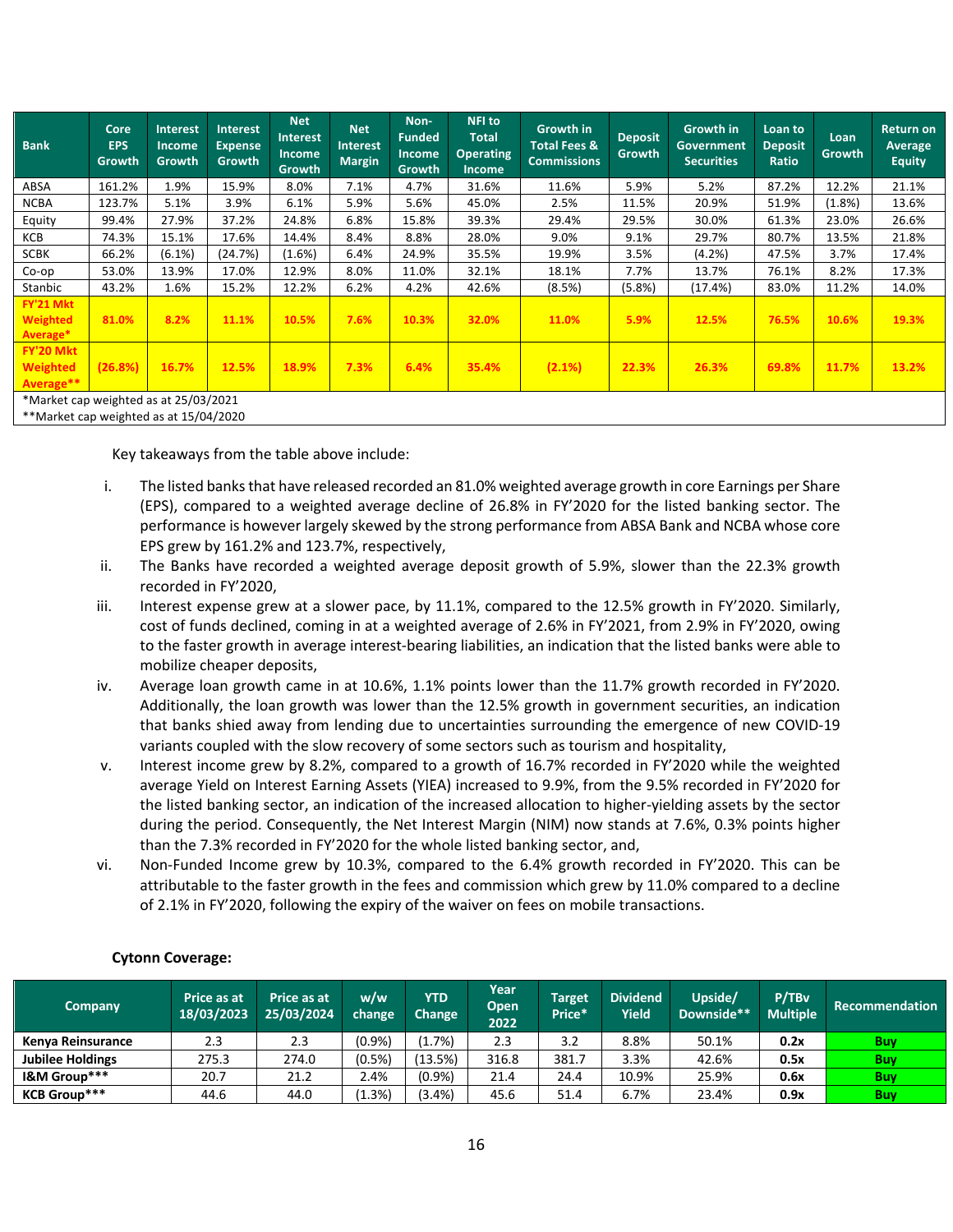| <b>Liberty Holdings</b>                       | 6.5   | 6.3   | (3.7%)    | (11.3%)    | 7.1   | 7.7   | 0.0%    | 22.3%  | 0.5x | <b>Buy</b>        |
|-----------------------------------------------|-------|-------|-----------|------------|-------|-------|---------|--------|------|-------------------|
| <b>Equity Group***</b>                        | 52.0  | 51.5  | $(1.0\%)$ | $(2.4\%)$  | 52.8  | 56.6  | 5.8%    | 15.7%  | 1.3x | <b>Accumulate</b> |
| <b>Britam</b>                                 | 6.9   | 6.8   | $(0.6\%)$ | (9.5%)     | 7.6   | 7.9   | $0.0\%$ | 15.1%  | 1.1x | <b>Accumulate</b> |
| NCBA***                                       | 25.0  | 25.9  | 3.8%      | 1.8%       | 25.5  | 26.4  | 12.0%   | 13.9%  | 0.6x | <b>Accumulate</b> |
| <b>Stanbic Holdings</b>                       | 100.0 | 102.0 | 2.0%      | 17.2%      | 87.0  | 105.2 | 9.0%    | 12.1%  | 0.9x | <b>Accumulate</b> |
| Co-op Bank***                                 | 13.3  | 12.9  | $(3.0\%)$ | (0.8% )    | 13.0  | 13.1  | 7.5%    | 8.8%   | 1.0x | <b>Hold</b>       |
| <b>Diamond Trust Bank***</b>                  | 56.5  | 57.0  | 0.9%      | (4.2%)     | 59.5  | 61.8  | 0.0%    | 8.4%   | 0.2x | <b>Hold</b>       |
| <b>Standard Chartered***</b>                  | 139.8 | 142.0 | 1.6%      | 9.2%       | 130.0 | 137.7 | 10.0%   | 7.0%   | 1.1x | <b>Hold</b>       |
| <b>Sanlam</b>                                 | 11.0  | 11.4  | 3.6%      | (1.3%)     | 11.6  | 12.1  | $0.0\%$ | 5.8%   | 1.2x | <b>Hold</b>       |
| ABSA Bank***                                  | 12.4  | 12.4  | (0.4% )   | 5.1%       | 11.8  | 11.9  | 8.9%    | 5.3%   | 1.2x | <b>Hold</b>       |
| <b>CIC Group</b>                              | 2.1   | 2.0   | $(2.9\%)$ | $(7.4\%)$  | 2.2   | 1.9   | $0.0\%$ | (6.3%) | 0.7x | <b>Sell</b>       |
| <b>HF Group</b>                               | 3.1   | 3.2   | 4.5%      | $(15.0\%)$ | 3.8   | 3.0   | 0.0%    | (8.6%) | 0.2x | <b>Sell</b>       |
| *Target Price as per Cytonn Analyst estimates |       |       |           |            |       |       |         |        |      |                   |

**\*\*Upside/ (Downside) is adjusted for Dividend Yield**

**\*\*\*For Disclosure, these are stocks in which Cytonn and/or its affiliates are invested in**

*We are "Neutral" on the Equities markets in the short term. With the market currently trading at a premium to its future growth (PEG Ratio at 1.2x), we believe that investors should reposition towards value stocks with strong earnings growth and that are trading at discounts to their intrinsic value. We expect the discovery of new COVID-19 variants, the upcoming Kenyan general elections and the slow vaccine rollout to continue weighing down the economic outlook. On the upside, we believe that the relaxation of COVID-19 containment measures in the country will lead to improved investor sentiments.*

#### **Real Estate**

#### **I. Industry Reports**

During the week, the Central Bank of Kenya (CBK), released the Quarterly Economic Review Report October-December 2021, and the key take-outs were as follows;

- i. The gross loans advanced to the Real Estate sector decreased by 1.5% to Kshs 456.0 bn in FY'2021, from Kshs 463.0 bn in Q3'2021. On a YoY basis, this was an increase of 3.9% from the Kshs 439.0 bn realized in FY'2020. Additionally, gross loans advanced to the Tourism sector also increased by 0.9% to Kshs 107.0 bn in FY'2021, from Kshs 106.0 bn in Q3'2021 and 4.9% from Kshs 102.0 bn in FY'2020,
- ii. Gross loans advanced to the Building and Construction sector increased by 4.1% to Kshs 128.0 bn in FY'2021, from Kshs 123.0 bn in Q3'2021, similar to FY'2020. This was mainly attributed to increased construction activities in select Real Estate sectors such as the residential sector which has witnessed activities due to improved business environment,
- iii. The Gross Non Performing Loans in the Real Estate sector increased by 7.9% to Kshs 74.7 bn in FY'2021, from Kshs 69.2 bn recorded in Q3'2021. On a YoY basis, the performance represented a 21.6% increase from Kshs 61.4 bn realized in FY'2020, attributed to increased Real Estate loan default rates due to the tough economic environment, and,
- iv. The gross NPLs to gross loans ratio decreased to 13.1% in FY'2021, from 13.6% in Q3'2021. This was due to a 2.0% decrease in gross NPLs as compared to a 1.7% increase in gross loans.

The graph below shows the number of Real Estate non-performing loans compared to the total Real Estate loan book from 2016-2021;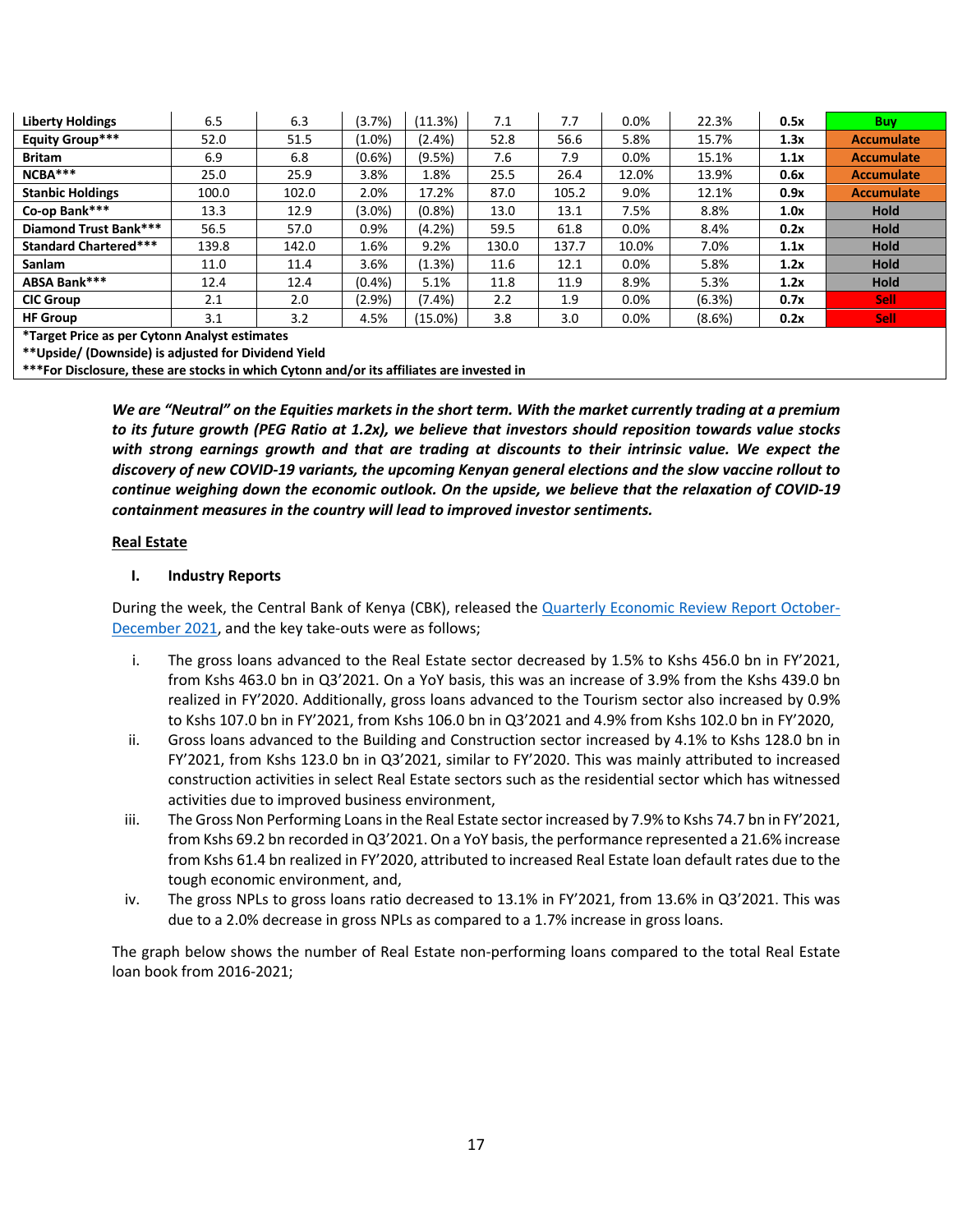

*Source: Central Bank of Kenya*

We expect the Real Estate sector's performance to be driven by expected increase in visitor arrivals into the country hence boosting the performance of hospitality sector coupled with the increased infrastructural developments thereby opening up various areas for investments. Despite this, we expect lending to the Real Estate sector to continue being muted in the medium term, given the high NPLs, which have been growing at a 5-year CAGR of 22.0% to Kshs 74.7 bn in FY'2021, from Kshs 27.6 bn in FY'2016.

#### **II. Residential Sector**

During the week, Pan- African mortgage lender, Shelter Afrique in partnership with the Centre for Affordable Housing Finance in Africa (CAHF) developed a 'Housing Affordability Calculator' to vet proposals by developers pitching for financing of affordable housing. To gauge affordability, the calculator will apply background data and assumptions based on the prevailing mortgage terms in individual countries, percentage of monthly household income spent on transport based on distance of house from city centre, and percentage of monthly household income spent on transport and housing for each income band. Other benefits that the housing affordability calculator will offer include;

- i. Enhancing understanding of housing affordability as it pertains to the demand and supply sides in the context of African countries,
- ii. Assisting banks to vet projects using the criteria to ensure affordability of the purchase price, finance and the cost of living,
- iii. Enable Shelter Afrique evaluate housing project proposals submitted, with respect to whether the units proposed are likely to be affordable to a low income target market in that location,
- iv. Streamlining the pricing process for affordable homes through ensuring that developers put up prices at standardized prices thereby limiting overpricing of units while claiming to put up affordable houses, and,
- v. Hasten implementation of state policy on beneficiaries of tax incentives for affordable housing since the houses will be priced affordably to increase home ownership. In Kenya such incentives by the government include; scrapped stamp duty for first-time buyers, provision of bulk infrastructure such as drainage and utilities and reduced corporate tax from 30.0% to 15.0% for developers.

The move by Shelter Afrique and CAHF is expected to result to effective demand of the affordable housing units developed thus mitigating the risk of overpriced houses that would have had a downturn on the demand. In Kenya, the Affordable Housing Programme has so far delivered about 1,600 units only cumulatively, thus falling short of the targeted 500,000 units by 2022. Additionally, home ownership continued to lag behind at 21.3% in Kenya, compared to other countries in Africa such as South Africa and Ghana with 53.0% and 47.2%, hence we expect that the move by Shelter Afrique to ensure affordable house prices will increase demand and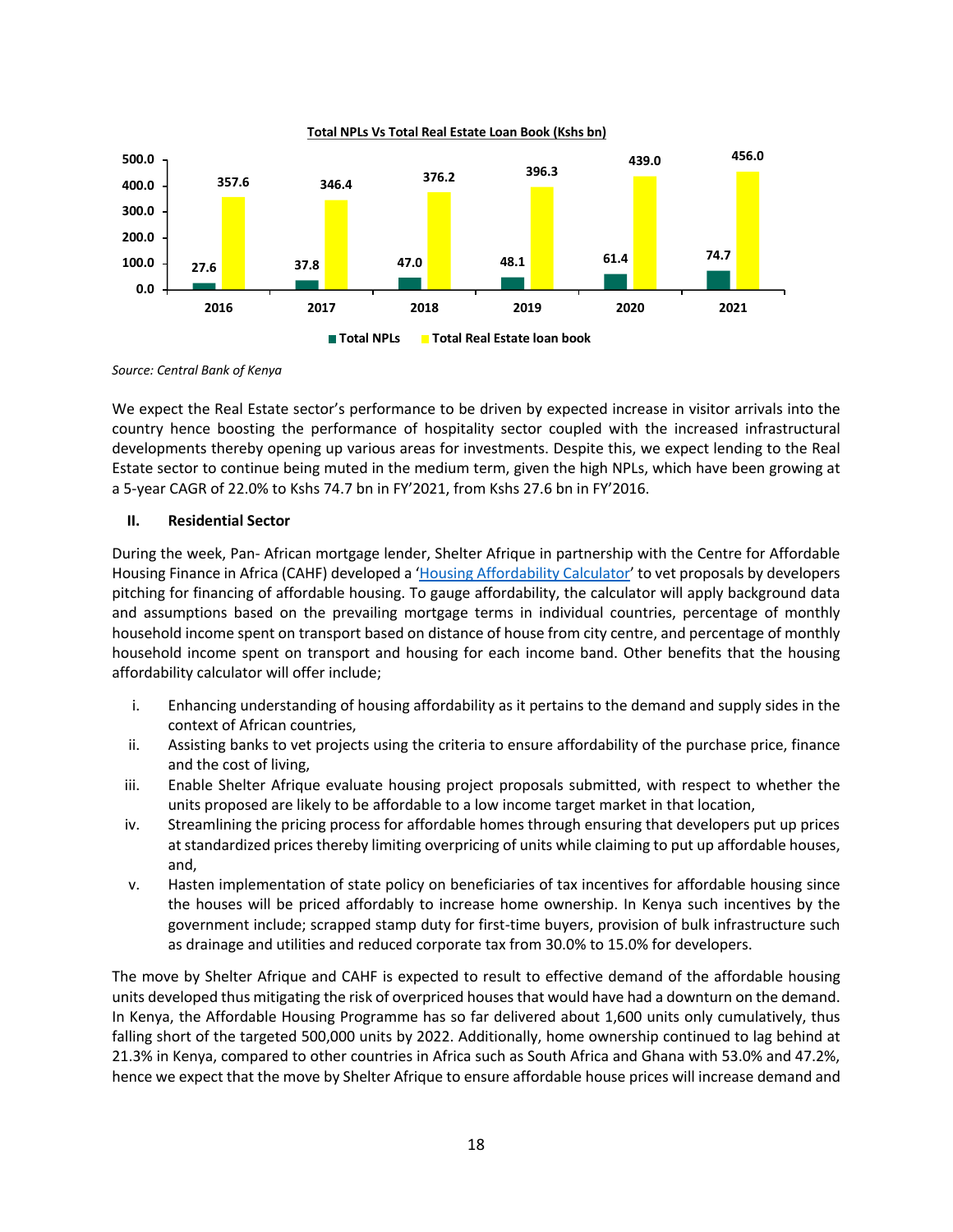hence enhance home ownership in Kenya. The graph below shows the home ownership percentages of different countries compared to Kenya;



*Source: Centre for Affordable Housing Africa, Federal Reserve* 

We expect the residential sector to record increased activities on the affordable housing front supported by; i) efforts to standardize house prices to boost affordability, ii) availability of affordable mortgages through firms such as Shelter Afrique, and, iiI) demand for affordable housing units by the growing Kenyan middle class.

### **III. Retail Sector**

## **a) Naivas announces plans to open 3 more stores**

During the week Naivas supermarket, a local retail chain, announced plans to open 3 new outlets in the next few weeks. One of the outlets will be located at Kiambu Mall along Kiambu Road at a space that was previously occupied by troubled Botswana retailer Choppies Supermarket. The Kiambu Mall outlet and the second outlet which will be located at Safari Center in Naivasha are set to be opened by 14<sup>th</sup> April 2022. The third store will be opened in Meru on a date that is yet to be specified by the retailer. Currently, Naivas operates 82 outlets, having opened 3 outlets so far this year, with the latest being at Katani, along Mombasa Road.

The retailer's decision to expand in Kiambu Road is supported by presence of a good transport network as the area is mainly served by, Kiambu Road and easily accessible through Boma Road and Ruiru-Kamiti Road which will enhance client and supplier accessibility, i) the strategic positioning of the mall which will provide a high footfall from residents of the surrounding estates, and, iii) presence of the prime space left by troubled retailers such as Choppies. In terms of performance, according to the Cytonn Annual Markets Review-2021, Satellite Towns where Kiambu Mall is categorized recorded average rent per SQFT of Kshs 142, which is 16.5% lower than the market average of Kshs 170 per SQFT with a relatively high rental yield of 6.2%.

| Nairobi Metropolitan Area Retail Market Performance FY'2021 |                          |                           |                             |  |  |  |  |  |  |
|-------------------------------------------------------------|--------------------------|---------------------------|-----------------------------|--|--|--|--|--|--|
| Area                                                        | Rent/SQFT FY'2021 (Kshs) | <b>Occupancy% FY'2021</b> | <b>Rental Yield FY'2021</b> |  |  |  |  |  |  |
| Westlands                                                   | 213                      | 78.8%                     | 10.0%                       |  |  |  |  |  |  |
| Karen                                                       | 202                      | 84.0%                     | 9.8%                        |  |  |  |  |  |  |
| Kilimani                                                    | 183                      | 86.0%                     | 9.8%                        |  |  |  |  |  |  |
| Ngong Road                                                  | 171                      | 79.0%                     | 7.7%                        |  |  |  |  |  |  |
| Kiambu Road                                                 | 180                      | 74.2%                     | 7.7%                        |  |  |  |  |  |  |
| Mombasa Road                                                | 148                      | 75.0%                     | 6.8%                        |  |  |  |  |  |  |
| Thika Road                                                  | 161                      | 74.0%                     | 6.7%                        |  |  |  |  |  |  |

The table below shows the submarket performance of nodes in the Nairobi Metropolitan Area (NMA);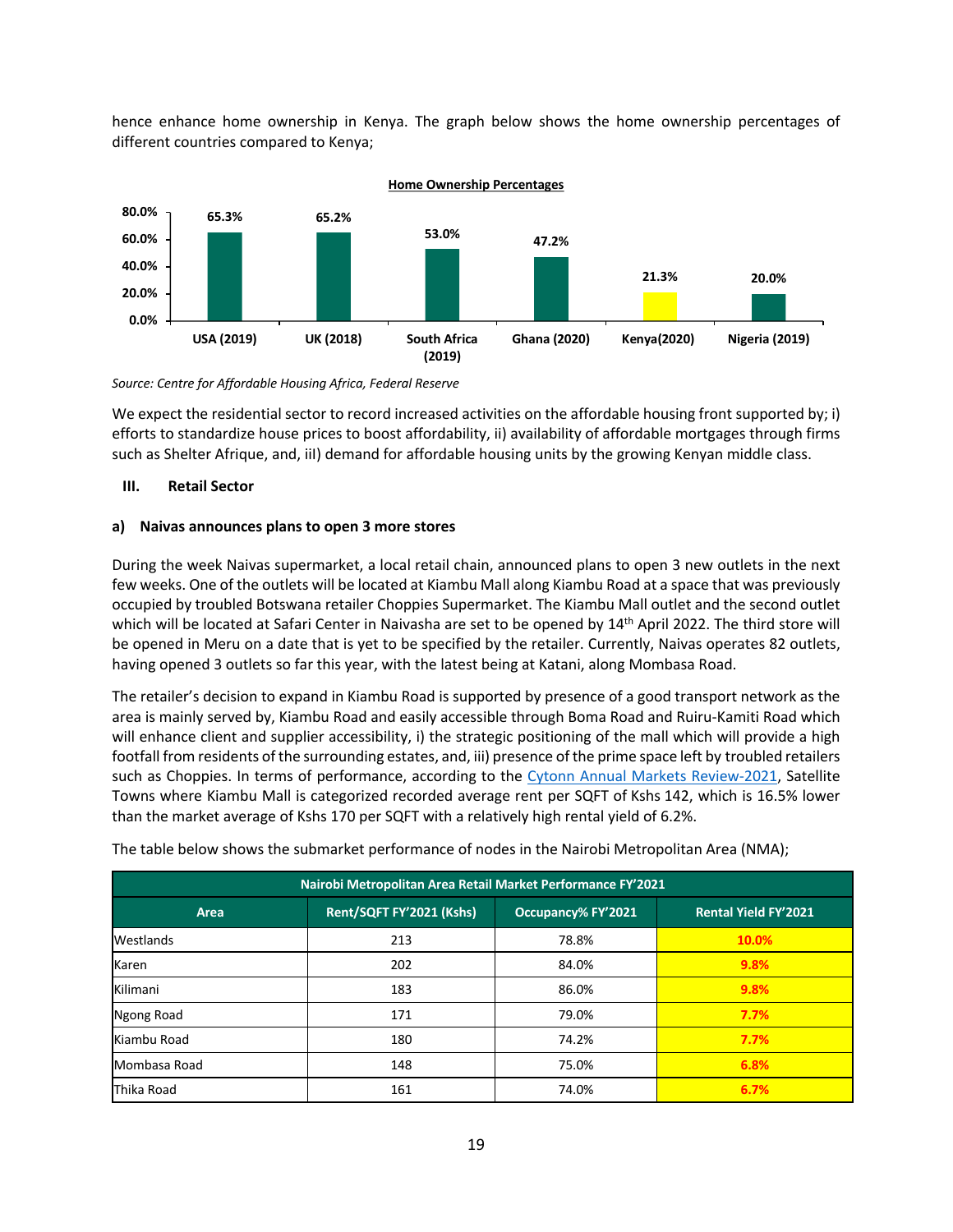| Nairobi Metropolitan Area Retail Market Performance FY'2021                           |      |       |      |  |  |  |  |  |  |  |
|---------------------------------------------------------------------------------------|------|-------|------|--|--|--|--|--|--|--|
| Rent/SQFT FY'2021 (Kshs)<br>Occupancy% FY'2021<br><b>Rental Yield FY'2021</b><br>Area |      |       |      |  |  |  |  |  |  |  |
| Satellite Towns                                                                       | 142  | 69.0% | 6.2% |  |  |  |  |  |  |  |
| Eastlands                                                                             | 133  | 71.6% | 5.6% |  |  |  |  |  |  |  |
| Average                                                                               | 170. | 76.8% | 7.8% |  |  |  |  |  |  |  |

*Source: Cytonn Research* 

On the other hand, according to Kenya Retail Report 2021, Nakuru County where Safari Center is located, recorded average rent per SQFT of Kshs 59 , which is 39.9% lower than the market average of Kshs 118 per SQFT in the Kenyan retail market. The retailer's decision to invest in the area is also supported by other factors such as; i) strategic location of the mall along Nairobi-Nakuru Road thus promoting accessibility, and, ii) increased demand evidenced by Nakuru's high population growth rate at 3.2%, a 0.9% points higher than Kenya's growth rate at 2.3%.

Additionally, Mount Kenya where Meru is classified recorded an average rent per SQFT of Kshs 128 with an occupancy rate of 81.7% thus bringing its rental yield to 7.9%, 1.1% points higher than the market average of 6.8%. Other factors supporting expansion in Mount Kenya include; i) positive demographics with Meru having a population of 1.5 mn as of 2019, 7.1% higher than 1.4 mn recorded in 2009, according to KNBS, ii) the attractiveness of the region as a tourist hub in close proximity to key tourist attractions such as the Ol Pejeta Conservancy in Nanyuki and Mount Kenya National Park, and, iii) a growing middle class with increased consumer purchasing power. The table below shows performance of the key urban centers in Kenya;

| Summary of Retail Performance in Key Urban Cities in Kenya 2021 |                |                            |                          |  |  |  |  |  |  |
|-----------------------------------------------------------------|----------------|----------------------------|--------------------------|--|--|--|--|--|--|
| <b>Region</b>                                                   | Rent/SQFT 2021 | <b>Occupancy Rate 2021</b> | <b>Rental vield 2021</b> |  |  |  |  |  |  |
| Mount Kenya                                                     | 128            | 81.7%                      | 7.9%                     |  |  |  |  |  |  |
| Nairobi                                                         | 168            | 75.8%                      | 7.5%                     |  |  |  |  |  |  |
| Mombasa                                                         | 119            | 77.6%                      | 6.8%                     |  |  |  |  |  |  |
| Kisumu                                                          | 101            | 74.6%                      | 6.4%                     |  |  |  |  |  |  |
| Eldoret                                                         | 131            | 80.8%                      | 6.3%                     |  |  |  |  |  |  |
| Nakuru                                                          | 59             | 80.0%                      | 6.1%                     |  |  |  |  |  |  |
| <b>Average</b>                                                  | 118            | 78.4%                      | 6.8%                     |  |  |  |  |  |  |

*Source: Cytonn Research, 2021*

The table below shows the summary of the number of stores of the key local and international retailer supermarket chains in Kenya;

|                            | <b>Main Local and International Retail Supermarket Chains</b> |                                                                                        |                                                                                 |                                                                                        |                                                                                                                                        |                                                   |                                  |                                                |                                                                 |                                                                    |  |  |
|----------------------------|---------------------------------------------------------------|----------------------------------------------------------------------------------------|---------------------------------------------------------------------------------|----------------------------------------------------------------------------------------|----------------------------------------------------------------------------------------------------------------------------------------|---------------------------------------------------|----------------------------------|------------------------------------------------|-----------------------------------------------------------------|--------------------------------------------------------------------|--|--|
| Name of<br><b>Retailer</b> | Category                                                      | <b>Highest</b><br>number of<br><b>branches</b><br>that have<br>as at<br><b>FY'2018</b> | <b>Highest</b><br>number of<br><b>branches</b><br>that have<br>as at<br>FY'2019 | <b>Highest</b><br>number of<br><b>branches</b><br>that have<br>as at<br><b>FY'2020</b> | <b>Highest</b><br>number of<br><b>branches</b><br>that have<br>ever existed ever existed ever existed ever existed<br>as at<br>FY'2021 | Number of<br><b>branches</b><br>opened in<br>2022 | <b>Closed</b><br><b>branches</b> | <b>Current</b><br>number of<br><b>Branches</b> | <b>Number of</b><br><b>branches</b><br>expected to<br>be opened | <b>Projected</b><br>number of<br><b>branches</b><br><b>FY'2022</b> |  |  |
| <b>Naivas</b>              | Local                                                         | 46                                                                                     | 61                                                                              | 69                                                                                     | 79                                                                                                                                     |                                                   |                                  | 82                                             |                                                                 | 85                                                                 |  |  |
| <b>QuickMart</b>           | <b>Local</b>                                                  | 10                                                                                     | 29                                                                              | 37                                                                                     | 48                                                                                                                                     |                                                   |                                  | 50                                             |                                                                 | 50                                                                 |  |  |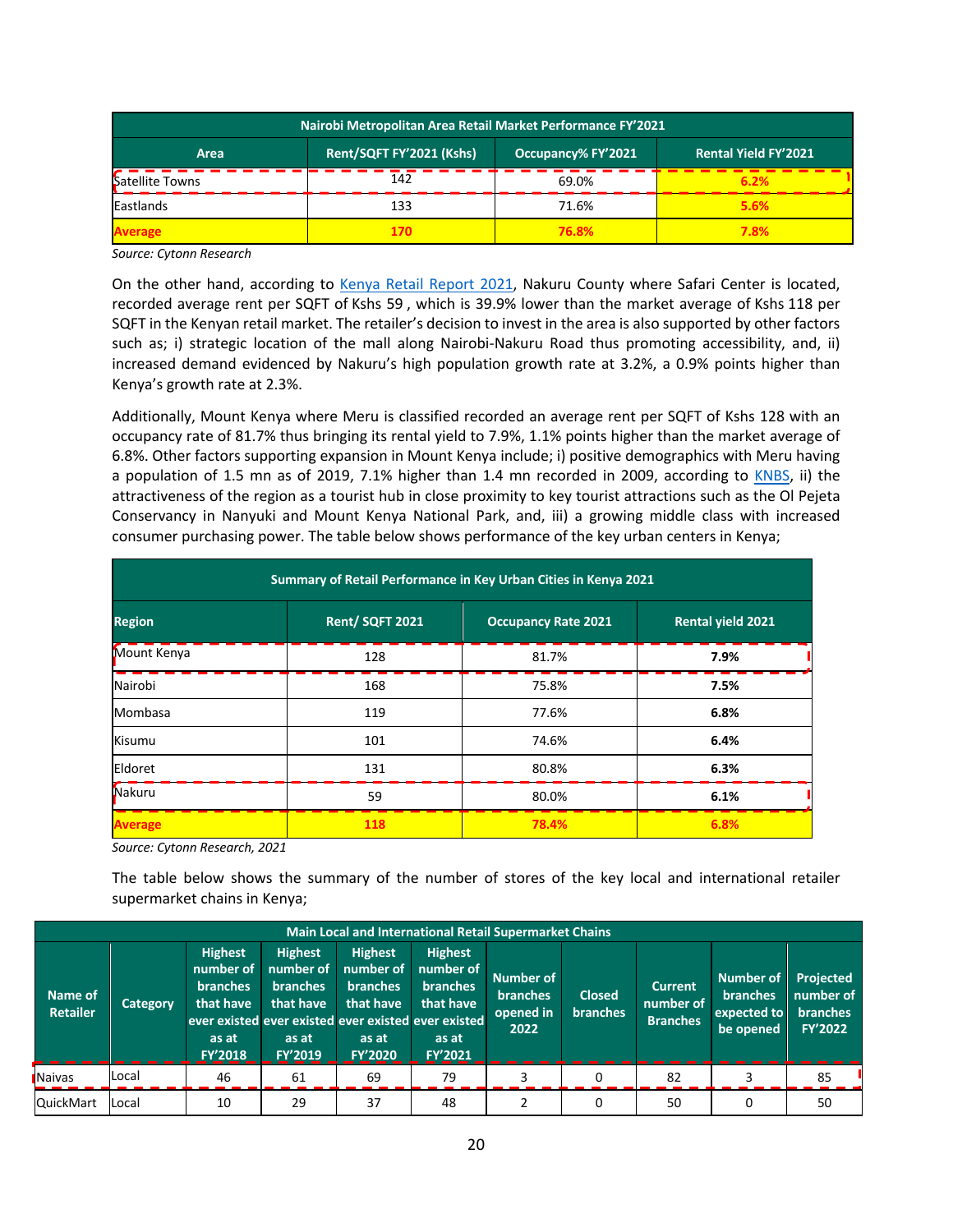|                            | Main Local and International Retail Supermarket Chains |                                                                                        |                                                                                                                                        |                                                                                        |                                                                                 |                                                          |                                  |                                                |                                                          |                                                      |  |  |  |
|----------------------------|--------------------------------------------------------|----------------------------------------------------------------------------------------|----------------------------------------------------------------------------------------------------------------------------------------|----------------------------------------------------------------------------------------|---------------------------------------------------------------------------------|----------------------------------------------------------|----------------------------------|------------------------------------------------|----------------------------------------------------------|------------------------------------------------------|--|--|--|
| Name of<br><b>Retailer</b> | <b>Category</b>                                        | <b>Highest</b><br>number of<br><b>branches</b><br>that have<br>as at<br><b>FY'2018</b> | <b>Highest</b><br>number of<br><b>branches</b><br>that have<br>ever existed ever existed ever existed ever existed<br>as at<br>FY'2019 | <b>Highest</b><br>number of<br><b>branches</b><br>that have<br>as at<br><b>FY'2020</b> | <b>Highest</b><br>number of<br><b>branches</b><br>that have<br>as at<br>FY'2021 | <b>Number of</b><br><b>branches</b><br>opened in<br>2022 | <b>Closed</b><br><b>branches</b> | <b>Current</b><br>number of<br><b>Branches</b> | Number of<br><b>branches</b><br>expected to<br>be opened | Projected<br>number of<br><b>branches</b><br>FY'2022 |  |  |  |
| Chandarana Local           |                                                        | 14                                                                                     | 19                                                                                                                                     | 20                                                                                     | 23                                                                              | 1                                                        | 1                                | 24                                             | 4                                                        | 28                                                   |  |  |  |
| Carrefour                  | International                                          | 6                                                                                      | $\overline{7}$                                                                                                                         | 9                                                                                      | 16                                                                              | 0                                                        | 0                                | 16                                             | 0                                                        | 16                                                   |  |  |  |
| Cleanshelf                 | Local                                                  | 9                                                                                      | 10                                                                                                                                     | 11                                                                                     | 12                                                                              | $\Omega$                                                 | 0                                | 12                                             | $\Omega$                                                 | 12                                                   |  |  |  |
| Tuskys                     | Local                                                  | 53                                                                                     | 64                                                                                                                                     | 64                                                                                     | 3                                                                               | 0                                                        | 61                               | 3                                              | 0                                                        | 3                                                    |  |  |  |
| Game<br><b>Stores</b>      | International                                          | $\overline{2}$                                                                         | $\overline{2}$                                                                                                                         | 3                                                                                      | 3                                                                               | 0                                                        | 0                                | 3                                              | $\Omega$                                                 | 3                                                    |  |  |  |
| Uchumi                     | Local                                                  | 37                                                                                     | 37                                                                                                                                     | 37                                                                                     | 2                                                                               | $\Omega$                                                 | 35                               | $\overline{2}$                                 | $\Omega$                                                 | $\overline{2}$                                       |  |  |  |
| Choppies                   | International                                          | 13                                                                                     | 15                                                                                                                                     | 15                                                                                     | $\Omega$                                                                        | $\Omega$                                                 | 13                               | 0                                              | $\Omega$                                                 | 0                                                    |  |  |  |
| Shoprite                   | International                                          | $\overline{2}$                                                                         | 4                                                                                                                                      | 4                                                                                      | 0                                                                               | 0                                                        | 4                                | 0                                              | 0                                                        | 0                                                    |  |  |  |
| Nakumatt                   | Local                                                  | 65                                                                                     | 65                                                                                                                                     | 65                                                                                     | $\Omega$                                                                        | 0                                                        | 65                               | 0                                              | 0                                                        | $\Omega$                                             |  |  |  |
| <b>Total</b>               |                                                        | 257                                                                                    | 313                                                                                                                                    | 334                                                                                    | 186                                                                             | 6                                                        | 179                              | 192                                            | $\overline{7}$                                           | 199                                                  |  |  |  |

*Source: Online Search*

### **b) Zimbabwe's largest fast-food restaurant operator Simbisa Brands to expand in Kenya**

Simbisa Brands, Zimbabwe's largest fast-food restaurant operator, announced plans to expand to 245 outlets in Kenya by June 2022 from 190 outlets as at December 2021. The brand, which operates quick-service restaurants such as Chicken Inn, Pizza Inn, Bakers Inn, and Creamy Inn, targets to open the additional 55 restaurants by June this year amid increased competition from big players in the fast-food industry such as Kentucky Fried Chicken (KFC), McDonald's, and Burger King.

The expansion of the fast-food retail chain into the Kenyan market is supported by; i) the brand's need to increase its geographical footprint, ii) the easing of Covid-19 restrictions following mass vaccinations which has boosted businesses, iii) the vibrant youthful population in the country who are expected to form a large part of the firms targeted clientele particularly through e-commerce, and, iv) Nairobi's rise as a hub for international corporations supported by the developing infrastructure.

The Kenyan retail sector performance is expected to be supported by the expansion of multi-national franchises such as Simbisa Brands, and the rise of e-commerce through online payments and deliveries complementing sales in physical outlets. We expect the retail sector to continue witnessing expansion activities by local and international retailers driven by factors such as; i) positive demographics, ii) infrastructure developments opening up areas for accessibility and investments, and, iii) the improved business environment promoting transactions and activities. However, rise of e-commerce has also led to reduced need for physical retail space hence the oversupply of 1.7mn SQFT of space in the Kenya retail market and 3.0 mn SQFT in the Nairobi Metropolitan Area as of 2021, is expected to weigh down performance of the retail sector.

### **IV. Hospitality Sector**

### **a) JW Marriott International Hotel to Open a Lodge in Maasai Mara**

Global US hotel brand JW Marriott International, signed an agreement with Baraka Lodges Limited to open its first luxury safari lodge in Masai Mara, Narok County. The JW Marriott Maasai Mara Lodge in Kenya is expected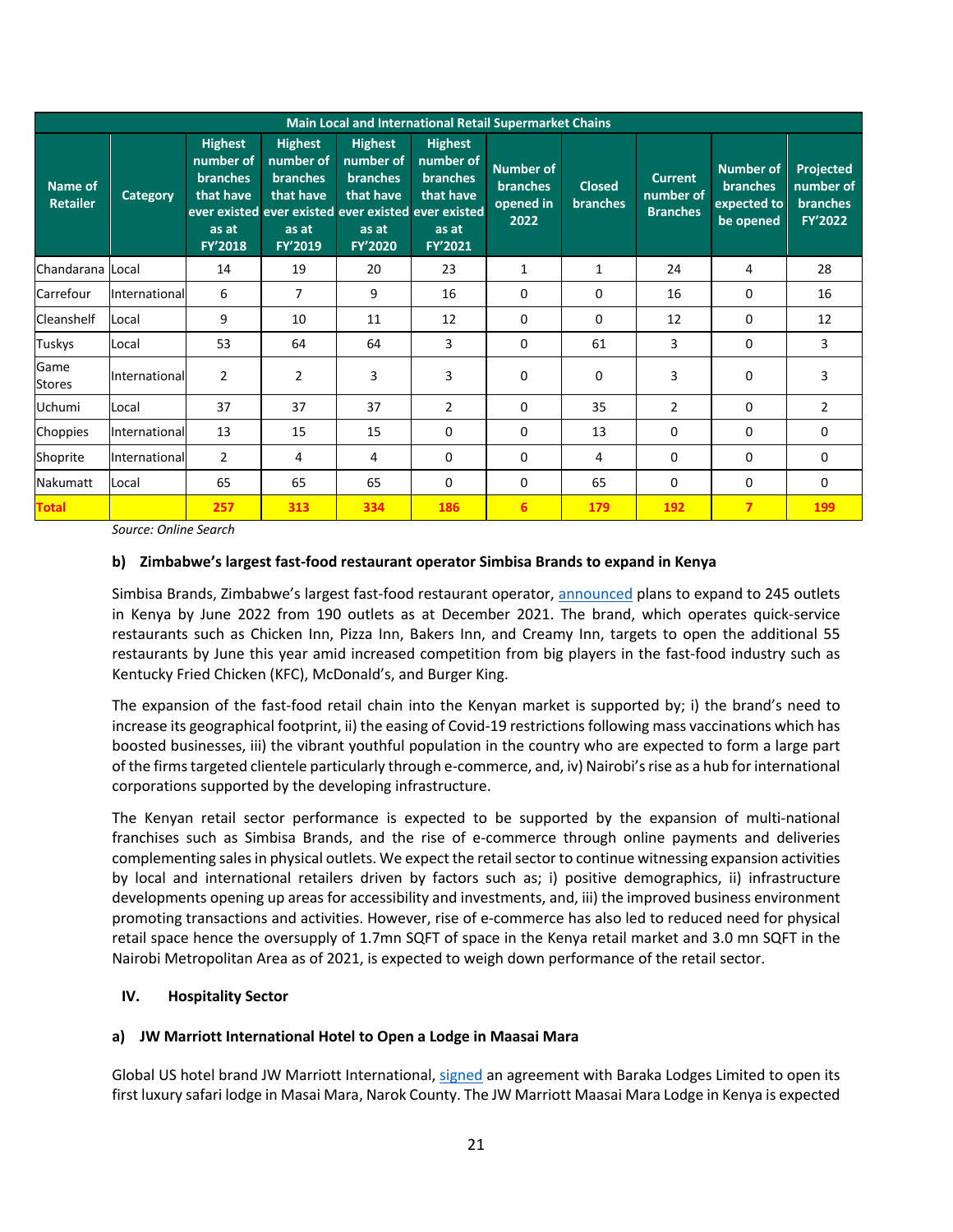to be opened in 2023, and will be Marriott's first luxury safari property in Africa. The facility will join other luxury brands in the reserve including British billionaire Richard Branson's Mahali Mzuri, Keekorok Lodge owned by Sun Africa Hotels, Olare Mara Kempinski and Ol Seki Hemingways Mara Camp among others.

The prime location of the lodge, overlooking the famed banks of the River Talek and on the edge of the reserve, will offer guests elevated views of Maasai Mara National Reserve, its stunning vistas, and, abundant wildlife. The move is expected to boost occupancy rates at the reserve as it will enhance Maasai Mara's brand visibility thus attracting more tourists.

## **b) Radisson Blu to Resume Operations in May**

Additionally, during the week, global five-star hotel brand Radisson Blu located in Nairobi Upper Hill announced plans to resume operations on 9th May 2022 following easing of the coronavirus crisis. The 271-room hotel sent most of their staff home in December 2020 following low bookings due to the Covid-19 pandemic. However, its sister establishments, Radisson Blu Hotel & Residence Nairobi Arboretum and Park Inn by Radisson Nairobi Westlands, remained in operation. It will become the second five-star hotel to reopen after The Norfolk which is set to resume operations in April 2022 amid a decline in the country's daily coronavirus case count and increased mass vaccinations.

The move by Radisson Blu is supported by the increased activities in the hospitality sector attributed to; i) relaxation of travel advisories by governments of key tourism markets thereby increasing international visitor arrivals, ii) repackaging of the tourism sector's products to appeal to domestic tourists, and, iii) increased hotel bookings due to events, conferences and tourism activities.

According to the Monetary Policy Committee Hotels Survey - November 2021, there was an overall improvement in the general operating environment of hotels evidenced by the increased number of hotels in operations, bed occupancy levels, and share of foreign clientele. The graph below shows the overall percentage of the number of operating hotels in Kenya between January 2021– January 2021;



*Source: Central Bank of Kenya (CBK)*

The graph below highlights the hotel bed occupancy rates in Kenya between January - November 2021;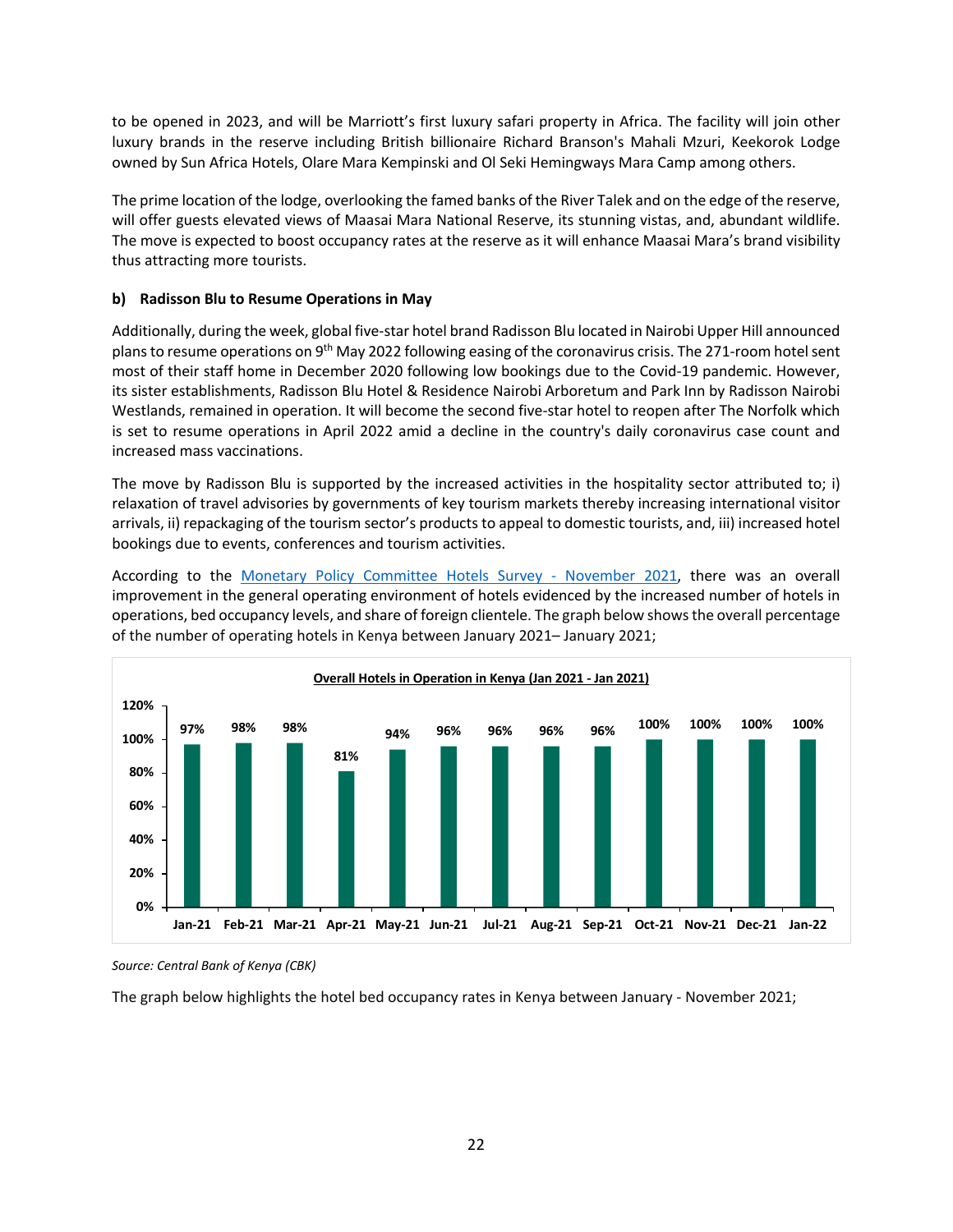

*Source: Central Bank of Kenya (CBK)*

We expect the sector to register increased activities supported by increasing international visitors which will boost performance of the tourism industry, and improve occupancy rates in hotels and serviced apartments.

### **V. Listed Real Estate**

In the Nairobi Stock Exchange, the ILAM Fahari I-REIT closed the week trading at an average price of Kshs 6.0 per share. This represented a 3.4% Week-to-Date (WTD) increase and 6.3% Year-to-Date (YTD) decline, from Kshs 5.8 per share and Kshs 6.4 per share, respectively. On Inception-to-Date (ITD) basis, the share price has recorded a decline of 70.0%, from Kshs 20.0 recorded in November 2015. The graph below shows Fahari I-REIT's performance from November 2015 to March 2022;



In other highlights;

i. During the week, The Board of Directors of the REIT Manager and the REIT Trustee of ILAM Fahari I-REIT issued a Cautionary Announcement to unitholders of the REIT and the general public. In the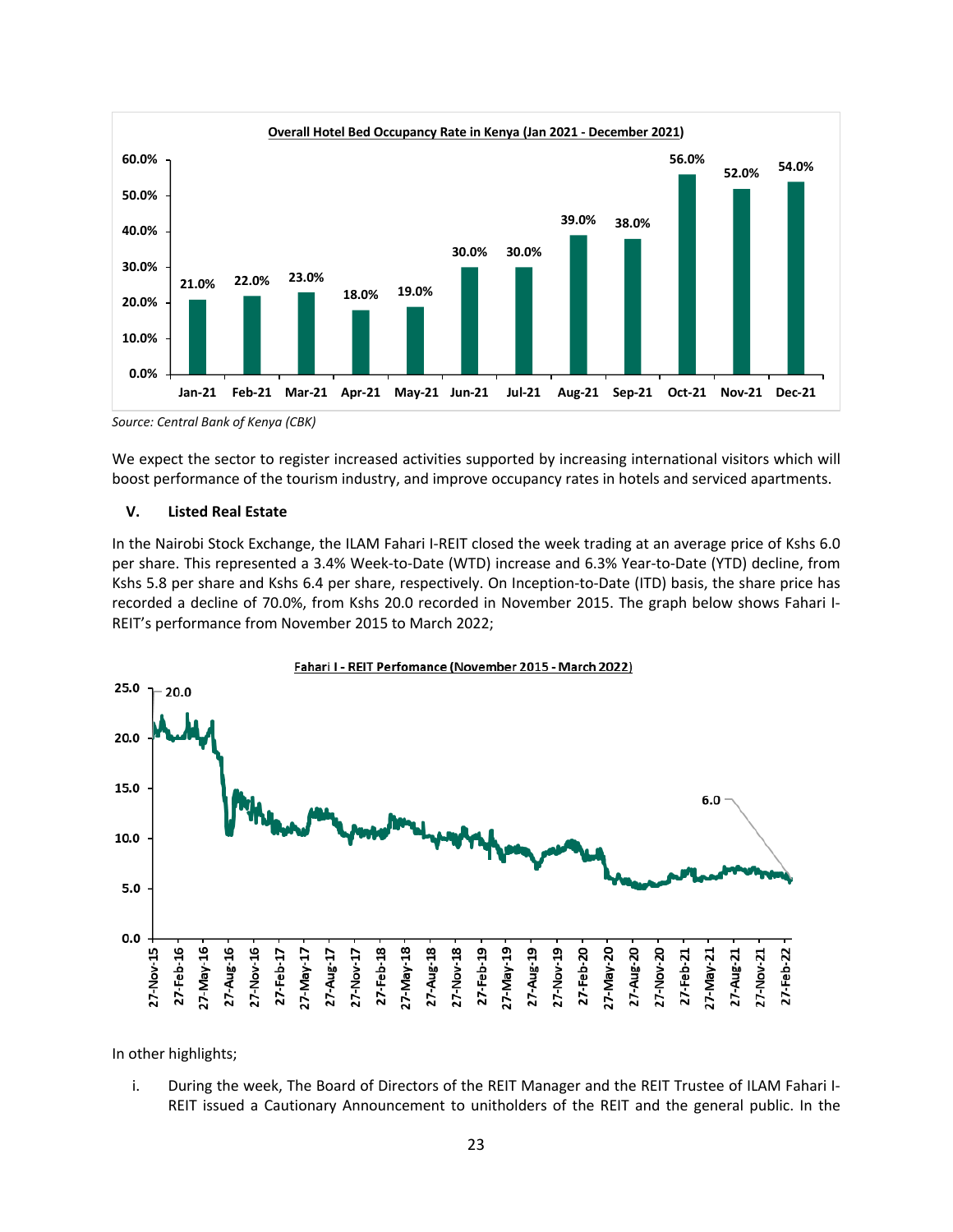statement they announced that the I-REIT Manager has undertaken a strategic review of the I-REIT with the Trustee's consent which, if approved and implemented may involve restructuring of the REIT. Additionally, unitholders and the public were advised to exercise caution when dealing in the units of the I-REIT.

Restructuring is a type of corporate action taken when significantly modifying the debt, operations or structure of a company as a means of potentially eliminating financial harm and improving the business. The Kenyan REIT market performance continues to be weighed down by; i) a general lack of knowledge on the financing instrument, ii) high minimum capital requirements for a Trustee of Kshs 100.0 mn and for investors at Kshs 5.0 mn, iii) general lack of interest of the REIT by investors, and, iv) lengthy approval processes to get all the necessary requirements thus discouraging those interested in investing in it. Therefore, we expect that restructuring of the REIT will help address these challenges to improve performance of the instrument.

*We expect Kenya's property market to continue recording growth and development activities driven by initiatives to support affordable housing, expansion of local and international retailers, and, resumption of hotel operations. However, investor's minimal appetite for the REIT instrument is expected to weigh down the overall performance of the property sector.*

## **Focus of the Week: Nairobi Metropolitan Area Commercial Office Report 2022**

In 2021, we published the Nairobi Metropolitan Area Commercial Office Report 2021 themed "*Market under Pandemic,* in which we highlighted the performance of the sector in 2020, as well as giving insights on the outlook and areas best fit for investment opportunities. According to the report, the sector's performance softened in 2020 recording a 0.5% points decline in average rental yields to 7.0% in 2020, from 7.5% in 2019. Occupancy rates declined as well by 2.6% points to 77.7% in 2020, from 80.3% realized in 2019. Also, asking rents and prices declined by 3.0% and 2.8% respectively to an average of Kshs 93 and Kshs 12,280 per SQFT in 2020, from Kshs 96 and Kshs 12,638 per SQFT in 2019. The drop in performance was mainly attributed to a challenging financial environment that led to reduced spending patterns, coupled with an oversupply of 7.3 mn SQFT forcing landlords to reduce rates in a bid to attract and retain existing clients.

This week we will update our research with the Commercial Office report 2022 themed *'Changing Working Patterns Driving the Market'*, in order to determine the market's performance by looking at the following:

- I. Overview of the Commercial Office Sector,
- II. Commercial Office Supply in the Nairobi Metropolitan Area,
- III. Commercial Office Performance, by Location and by Grades, and,
- IV. Office Market Outlook and the Investment Opportunity in the Sector.

## **Section I: Overview of the Commercial Office Sector**

In 2021, the Nairobi Metropolitan Area (NMA) commercial office market witnessed an improvement in expansion activities by various firms, and its overall performance, compared to 2020. Additionally, the market witnessed additional supply of office spaces as a result of completed buildings worth 0.5 mn SQFT. Some of the factors that have been driving the increased performance and activities in the market include;

- **Reopening of the Economy:** The reopening of the economy in 2021 facilitated the full resumption of various business operations. This in turn led to a slight increase in the overall occupancy rates of the commercial office sector, as well as the overall rental yields,
- **Positive Demographics:** Kenya's urbanization growth rate is currently at 4.0%, 3.2% points higher than the world's 1.8% according to the World Bank. This in turn drives the demand for office spaces as a result of people moving into the urban areas,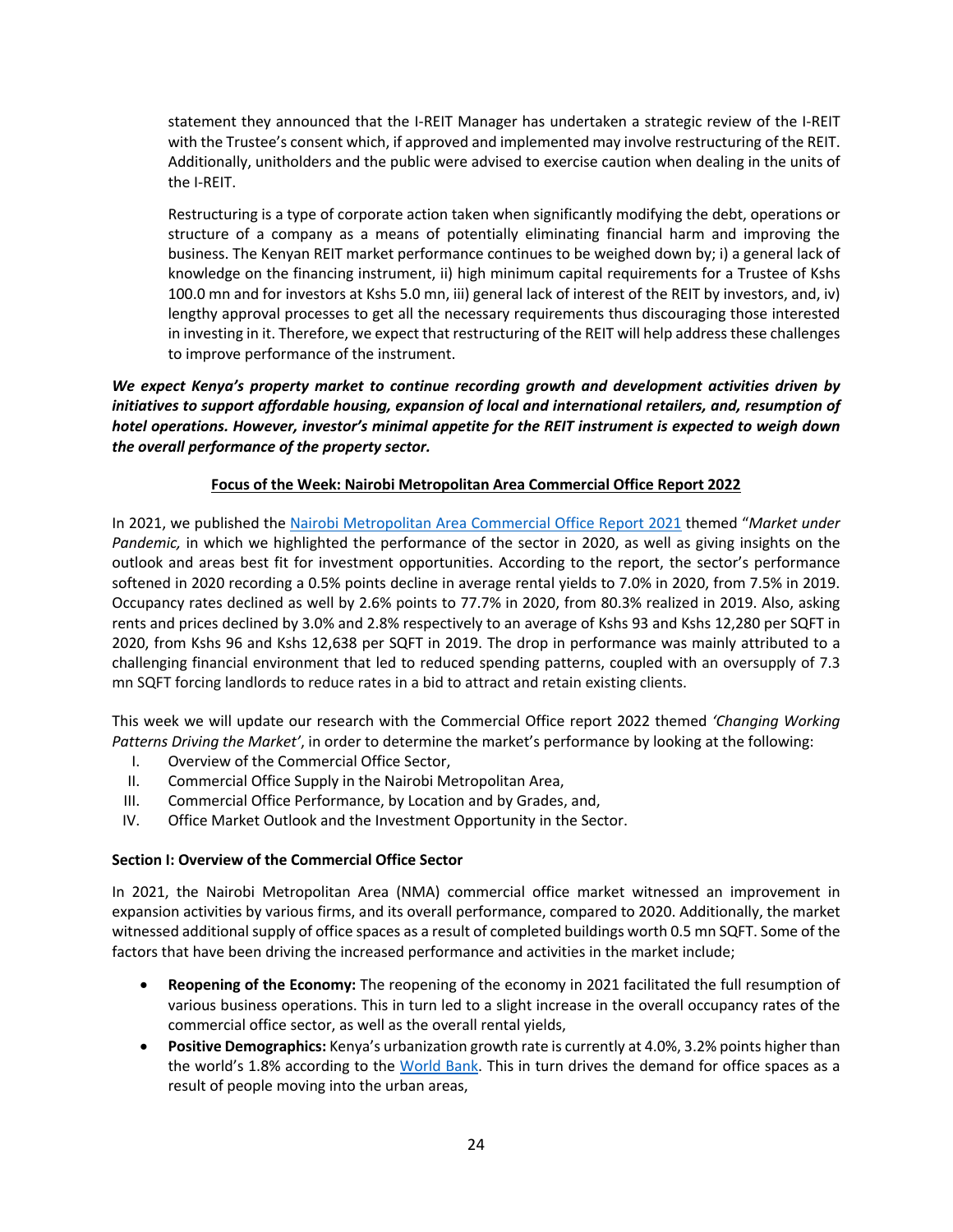- **Serviced Offices/ Co-Working Spaces:** These have been gaining traction in Kenya due to their convenience and flexibility, which in turn makes them attractive to tenants and investors, and,
- **Nairobi's recognition as a regional hub:** This has attracted investments from foreigners. In January 2022, Max International Company alongside CCI Group of Companies took up commercial office space at the Garden City Business Park bringing its total occupancy rate to 93.0%.

Conversely, the sector continues to face setbacks such as;

- **Remote/ Hybrid Working Model**: The remote/hybrid working model which continues to be embraced by some firms, continues to weigh down the overall occupancy rates of office spaces and the overall returns to landlords. Notably, though, a shift to a hybrid working model by companies who had adapted the full remote working model will help boost office occupancy rates,
- **Oversupply of the office Space:** The addition of office spaces against the existing demand in Nairobi has led to an oversupply of 6.7 mn SQFT in 2021, and in turn affecting the overall occupancy rates of the buildings. Moreover, developers are halting their construction plans as they await the absorption of the existing office spaces,
- **Price/ Rent Concessions:** As a result of discounts provided by landlords in order to attract and retain clients, rental rates and prices have stagnated or in other instances reduced. As such, this has affected the overall yields generated by various commercial developments, evidenced by average rental rates that stabilized at Kshs 93 per SQFT in 2021, a sign of the rates having not resumed to their pre-COVID prices, which averaged at Kshs 96 per SQFT as at 2019, and,
- **Financial Constraints**: Access to credit loans continue to be a challenge faced by developers due to the tedious transaction processes and timelines. Moreover, banks continue to tighten their loan lending terms while requesting for more collateral, due to the increasing default rates. According to Central Bank of Kenya's October-December 2021 Quarterly Economic Review, the Gross Non Performing Loans in the Real Estate sector increased by 21.7% to Kshs 74.7 bn in FY'2021, from Kshs 61.4 bn realized in FY'2020. This therefore leads to longer construction timelines and heavy debts incurred at the end of projects.

## **Section II: Commercial Office Supply in the Nairobi Metropolitan Area**

The supply of new commercial space continued to rise in 2021, with the addition of 3 other commercial buildings offering up to 0.5 mn SQFT of extra space in to the commercial office market. The developments included; Global Trade Centre (GTC) Office Tower and Riverside Square, both located in Westlands, and Karen Green in Karen. We expect the office space supply to further increase in 2022 with the addition of other various developments in the pipeline totaling 0.6 mn SQFT of space. These developments include; The Cube and Sandalwood both located in Riverside, and, One Principal Place and the Piano both located in Westlands. The table below shows some of the notable office completions during the review period as well as incoming spaces:

|                                                                                                     | Nairobi Metropolitan Area Commercial Office Space Supply |                                                   |         |                                                              |           |         |  |  |  |  |  |  |
|-----------------------------------------------------------------------------------------------------|----------------------------------------------------------|---------------------------------------------------|---------|--------------------------------------------------------------|-----------|---------|--|--|--|--|--|--|
|                                                                                                     |                                                          | <b>Major Commercial Office Completion in 2021</b> |         | <b>Major Incoming Commercial Office Space Supply in 2022</b> |           |         |  |  |  |  |  |  |
| #<br>Size (SQFT)<br>Size (SQFT)<br><b>Development</b><br><b>Development</b><br>Location<br>Location |                                                          |                                                   |         |                                                              |           |         |  |  |  |  |  |  |
| 1                                                                                                   | Global Trade<br>Centre (GTC) Office<br>Tower             | Westlands                                         | 272,359 | The Cube                                                     | Riverside | 77,876  |  |  |  |  |  |  |
| 2                                                                                                   | Riverside Square                                         | Westlands                                         | 136,907 | Sandalwood                                                   | Riverside | 250.000 |  |  |  |  |  |  |
| B                                                                                                   | Karen Green                                              | Karen                                             | 69,000  | One Principal Place                                          | Westlands | 126.109 |  |  |  |  |  |  |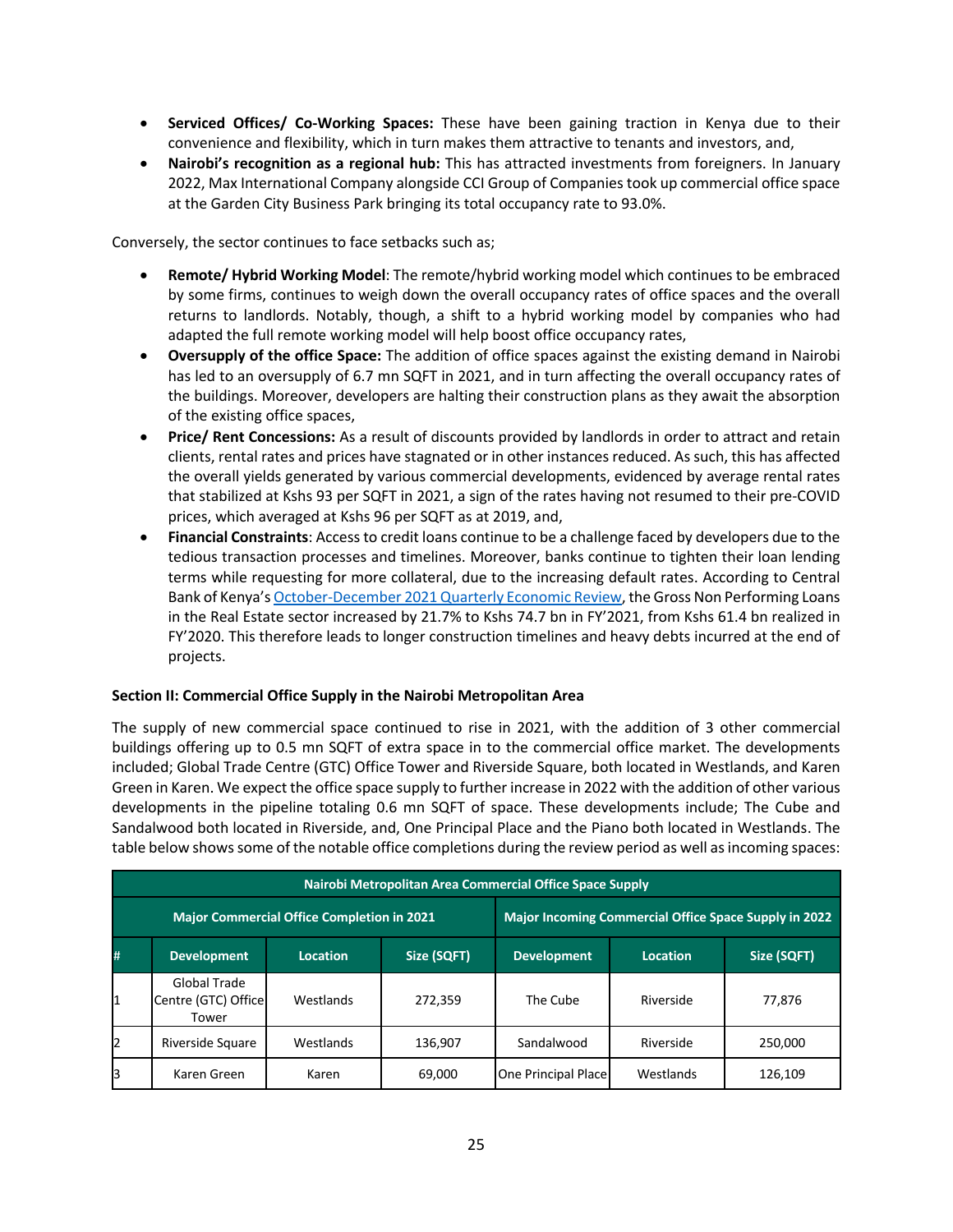| 14 |  |         | The Piano | Westlands | 136,167 |
|----|--|---------|-----------|-----------|---------|
|    |  | 478,266 |           |           | 590,152 |

*Source: Cytonn Research/Knight Frank Research*

There was an office space over supply of 6.7 mn SQFT in 2021, an 8.2% decrease from the 7.3 mn SQFT realized in 2020. This was attributed to increased demand of physical office spaces as some firms resumed full operations, as well as a decline in the supply of new office developments, which came in at 0.5 mn SQFT in 2021, 37.5% lower than the 0.8 mn SQFT recorded in 2020. The table below summarizes the commercial office space supply over time:

|                             | Nairobi Metropolitan Area Office Space Analysis |       |       |       |       |       |       |       |       |       |        |  |
|-----------------------------|-------------------------------------------------|-------|-------|-------|-------|-------|-------|-------|-------|-------|--------|--|
| Year                        | 2012                                            | 2013  | 2014  | 2015  | 2016  | 2017  | 2018  | 2019  | 2020  | 2021  | 2022 F |  |
| Stock (Mn Sgft)             | 7.7                                             | 9.7   | 15.4  | 22.9  | 28.9  | 31.8  | 35.5  | 36.3  | 36.4  | 36.8  | 37.4   |  |
| Completions (Mn<br>Sqft)    | 1.2                                             | 2.1   | 5.9   | 7.8   | 6.5   | 3.5   | 4.3   | 1.5   | 0.8   | 0.5   | 0.6    |  |
| Vacancy Rate (%)            | 9.0%                                            | 10.0% | 10.0% | 11.0% | 12.0% | 16.8% | 16.7% | 19.5% | 22.3% | 22.1% | 23.3%  |  |
| Vacant Stock (Mn<br>Sqft)   | 0.7                                             | 1.0   | 1.5   | 2.5   | 3.5   | 5.3   | 5.9   | 7.1   | 8.1   | 8.1   | 8.7    |  |
| Occupied Stock<br>(Mn Sqft) | 7.1                                             | 8.8   | 13.9  | 20.3  | 25.4  | 26.5  | 29.6  | 29.2  | 28.3  | 28.7  | 28.7   |  |
| Net Absorption              | 1.0                                             | 1.7   | 5.1   | 6.5   | 5.1   | 1.0   | 3.1   | (0.4) | (1.0) | 0.4   | 0.0    |  |
| Demand                      | 1.1                                             | 1.9   | 5.3   | 6.8   | 5.6   | 1.6   | 3.7   | 0.4   | (0.2) | 1.2   | 0.8    |  |
| Available Supply,<br>AS(T)  | 1.7                                             | 2.6   | 6.5   | 8.8   | 8.4   | 6.3   | 9.0   | 6.7   | 7.1   | 7.9   | 8.0    |  |
| Gap, GAP(T)                 | (0.5)                                           | (0.8) | (1.2) | (2.1) | (2.9) | (4.7) | (5.2) | (6.3) | (7.3) | (6.7) | (7.2)  |  |

*Source: Cytonn Research/ Building Plan Approvals Data from the Nairobi City County*

### **Section III: Commercial Office Performance, by Location and by Grades**

The Commercial Office sector realized an improvement in its overall performance in 2021, with the average rental yields coming in at 7.1%, 0.1 % points higher than the 7.0% recorded in 2020. The average occupancy rates increased as well by 0.2% points to 77.9%, from 77.7% recorded in 2020. The improvement in performance was mainly driven by an improved business environment following the lifting of the COVID-19 containment measures, as well as some businesses resuming full operations hence boosting the occupancy rates. The table below summarizes the performance of the commercial office theme over time: *(All Values in Kshs Unless Stated Otherwise)*

|                                          | <b>Commercial Office Performance Over Time</b> |        |        |        |        |        |        |        |                                |  |  |  |
|------------------------------------------|------------------------------------------------|--------|--------|--------|--------|--------|--------|--------|--------------------------------|--|--|--|
| Year                                     | 2013                                           | 2015   | 2016   | 2017   | 2018*  | 2019   | 2020   | 2021   | $\overline{y/y}$ $\Delta$ 2021 |  |  |  |
| Occupancy (%)                            | 90.0%                                          | 89.0%  | 88.0%  | 82.6%  | 83.8%  | 80.3%  | 77.7%  | 77.9%  | 0.2%                           |  |  |  |
| <b>Asking Rents</b><br>(Kshs/SQFT)       | 95                                             | 97     | 97     | 101    | 101    | 96     | 93     | 93     | 0.0%                           |  |  |  |
| <b>Average Prices</b><br>(Kshs/SQFT)     | 12,433                                         | 12,776 | 12,031 | 12,649 | 12,407 | 12,638 | 12,280 | 12,279 | 0.0%                           |  |  |  |
| <b>Node Average Rental</b><br>Yields (%) | 8.3%                                           | 8.1%   | 8.5%   | 7.9%   | 8.3%   | 7.5%   | 7.0%   | 7.1%   | 0.1%                           |  |  |  |

*Source: Cytonn Research*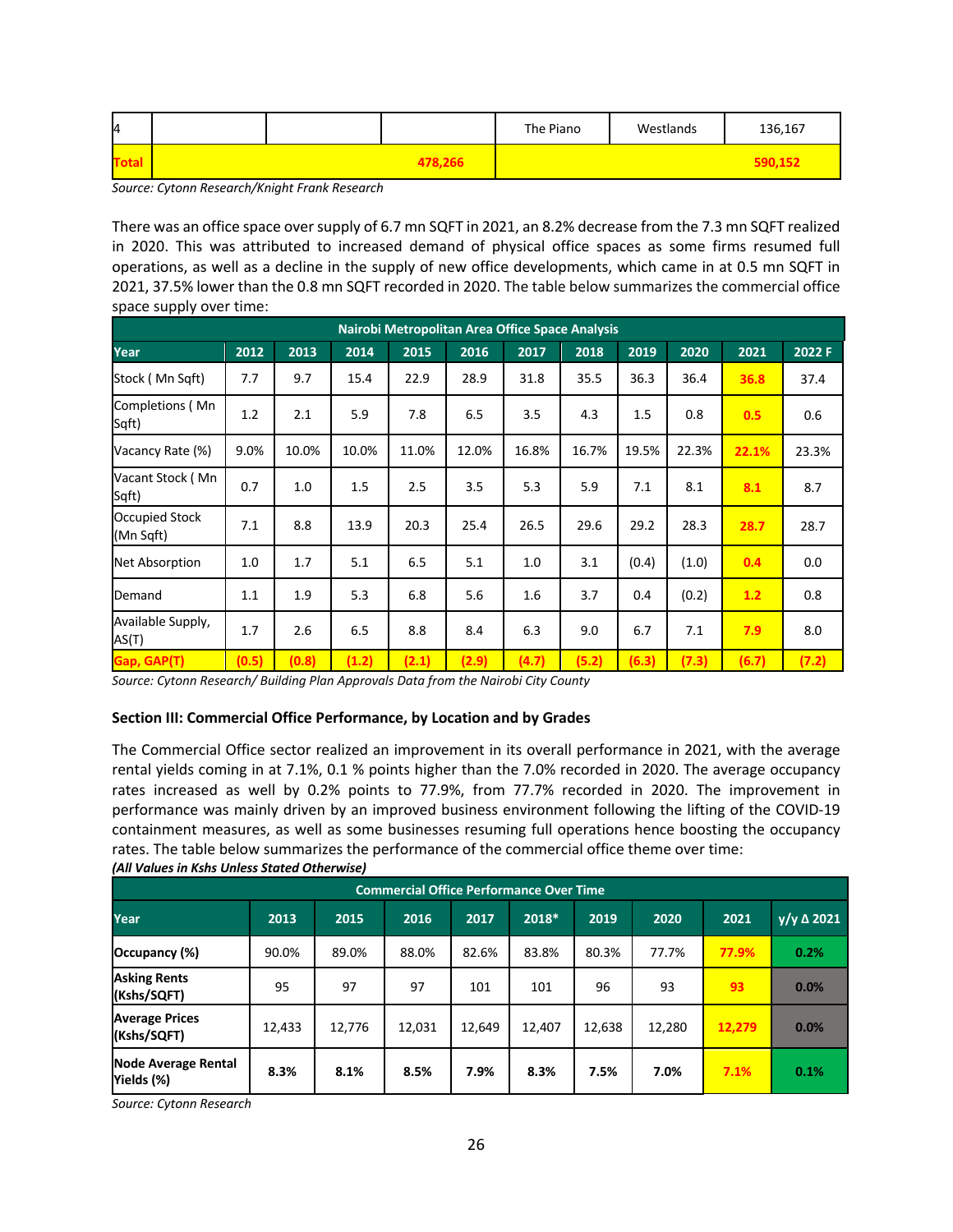## **a) Commercial Office Performance by Nodes**

In 2021, We classified the main office nodes in the Nairobi Metropolitan Area into 9 nodes: i) Nairobi CBD, ii) Westlands, covering environs including Riverside, iii) Parklands, iv) Mombasa Road, v) Thika Road, vi) Upperhill, vii) Karen, viii) Gigiri, and ix) Kilimani, which includes offices in Kilimani, Kileleshwa and Lavington.

| (All values in Kshs unless stated otherwise) |                                                  |                                 |                              |                                 |                                              |                                             |                                    |                         |                            |                                     |                                        |  |
|----------------------------------------------|--------------------------------------------------|---------------------------------|------------------------------|---------------------------------|----------------------------------------------|---------------------------------------------|------------------------------------|-------------------------|----------------------------|-------------------------------------|----------------------------------------|--|
|                                              | NMA Commercial Office Submarket Performance 2021 |                                 |                              |                                 |                                              |                                             |                                    |                         |                            |                                     |                                        |  |
| Area                                         | <b>Price</b><br>/SQFT<br>(Kshs)<br>2020          | Rent<br>/SQFT<br>(Kshs)<br>2020 | <b>Occupa</b><br>ncy<br>2020 | Rental<br><b>Yields</b><br>2020 | <b>Price</b><br>Kshs/<br><b>SQFT</b><br>2021 | <b>Rent</b><br><b>Kshs</b><br>/SQFT<br>2021 | <b>Occupa</b><br>ncy<br>$2021(\%)$ | Rental<br>Yield<br>2021 | $\Delta$ in<br><b>Rent</b> | $\Delta$ in<br><b>Occupa</b><br>ncy | $\Delta$ in<br>Rental<br><b>Yields</b> |  |
| Gigiri                                       | 13,400                                           | 116                             | 82.5%                        | 8.5%                            | 13,500                                       | 119                                         | 81.3%                              | 8.6%                    | 2.3%                       | (1.2%)                              | 0.1%                                   |  |
| Westlands                                    | 11,975                                           | 104                             | 74.4%                        | 7.8%                            | 11,972                                       | 104                                         | 75.5%                              | 8.1%                    | 0.4%                       | 1.1%                                | 0.3%                                   |  |
| Karen                                        | 13,567                                           | 106                             | 83.6%                        | 7.8%                            | 13,325                                       | 106                                         | 83.0%                              | 7.7%                    | (0.4% )                    | $(0.6\%)$                           | (0.1%)                                 |  |
| Parklands                                    | 10,958                                           | 93                              | 79.9%                        | 7.6%                            | 11,336                                       | 91                                          | 80.1%                              | 7.6%                    | $(1.4\%)$                  | 0.2%                                | 0.0%                                   |  |
| Kilimani                                     | 12,233                                           | 93                              | 79.1%                        | 6.8%                            | 12,364                                       | 91                                          | 79.8%                              | 7.1%                    | (1.5%)                     | 0.7%                                | 0.3%                                   |  |
| Upperhill                                    | 12,684                                           | 92                              | 78.5%                        | 6.9%                            | 12,409                                       | 94                                          | 78.0%                              | 7.0%                    | 2.2%                       | (0.5%)                              | 0.2%                                   |  |
| Nairobi CBD                                  | 11,889                                           | 82                              | 82.4%                        | 6.8%                            | 11,787                                       | 82                                          | 82.8%                              | 6.8%                    | (0.7%)                     | 0.4%                                | 0.0%                                   |  |
| Thika Road                                   | 12,500                                           | 80                              | 76.1%                        | 5.8%                            | 12,571                                       | 79                                          | 76.3%                              | 5.7%                    | (1.8%)                     | 0.2%                                | (0.1%)                                 |  |
| Mombasa<br>road                              | 11,313                                           | 73                              | 63.0%                        | 4.8%                            | 11,250                                       | 73                                          | 64.2%                              | 5.1%                    | 0.6%                       | 1.2%                                | 0.3%                                   |  |
| <b>Node</b><br><b>Averages</b>               | 12,280                                           | 93                              | 77.7%                        | 7.0%                            | 12,279                                       | 93                                          | 77.9%                              | 7.1%                    | 0.0%                       | 0.2%                                | 0.1%                                   |  |

The table below shows the Nairobi Metropolitan Area (NMA) sub-market performance;

*Source: Cytonn research*

Key take-outs include;

- i) Key to note, Gigiri and Westlands were the best performing nodes with average rental yields of 8.6% and 8.1%, respectively, compared to the market average of 7.1%, in 2021. This was mainly attributed to the presence of high quality offices attracting high rents.
- ii) On the other hand, Mombasa Road was the worst performing node with average rental yields of 5.1% in 2021, 2.0% points lower than the market average of 7.1%. This was mainly driven by; i) the low average rents at Kshs 73.0 per SQFT compared to the market average of Kshs 93 per SQFT, ii) zoning regulations as Mombasa Road is mainly considered an industrial area thus making it unattractive to business firms, and iii) current traffic snarl-ups caused by the ongoing Nairobi Expressway project thus making the area unattractive. However this is a temporary situation as we expect the area to record improved performance upon the completion of the project.
- **iii)** Karen and Thika Road were the only nodes to record declines in rental yield, both declining by 0.1% points to 7.7% and 5.7%, respectively. This was mainly attributable to a decline in their rents by 0.4% and 1.8%, respectively.

### **b) Commercial Office Performance by Class/Grade:**

Commercial office buildings are classified into three main categories based on the size and quality of office spaces. These are: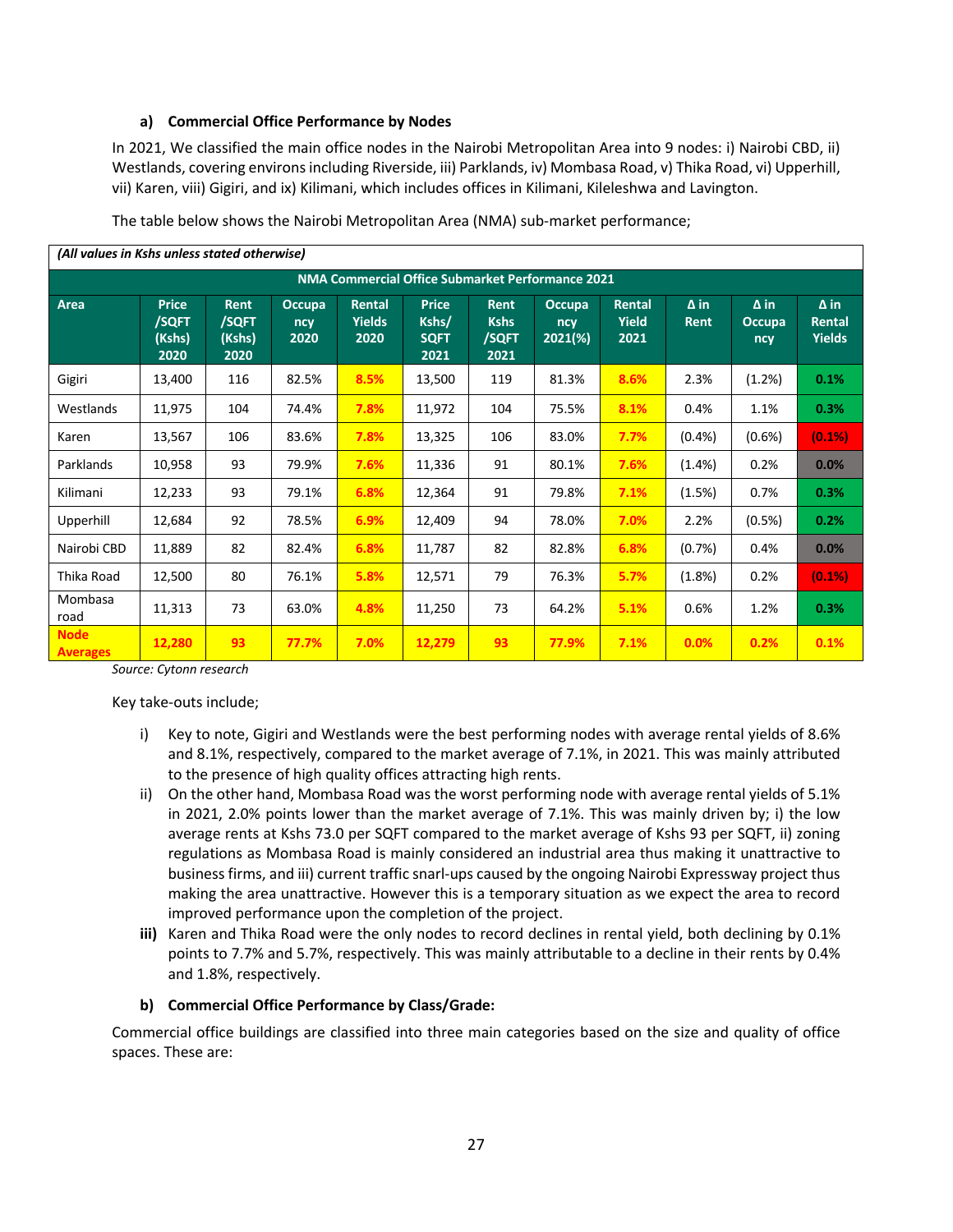- **Grade A:** These are high quality office buildings characterized by their adequate amenities, facilities, and finishes. They therefore fetch higher rental rates and yields compared to other office types. Also these office building sizes range from 100,001 - 300,000 SQFT,
- **Grade B:** These office buildings have their sizes ranging between 50,000 to 100,000 SQFT. They have good amenities and services, however not as good as Grade A offices, hence charge moderate rental rates, and,
- **Grade C:** These buildings are usually old, hence their lack of adequate services and facilities. Usually, they charge rents below the average market rate.

From our analysis, Grade B office spaces still account for a majority office spaces in Nairobi, with the current market share being 56.0%. However, this is a 1.8% points decline from the 57.8% share recorded in 2020, as a result of the increased completions of Grade A offices such as the GTC Office Tower in Westlands. For the individual nodes, Gigiri has the highest percentage of Grade A offices at 60.0%, whereas Kilimani has the highest percentage of Grade B offices at 81.8%. For Grade C, Mombasa Road accounts for majority of the office spaces with a current market share of 55.6%. In terms of concentration, Parklands has the highest mix of office types, having recorded 21.1%, 52.6%, and 26.3% of Grade A, Grade B, and Grade C office spaces. The distribution of various office classes/grades is as summarized in the table below:



#### *Source: Cytonn Research*

In terms of performance;

- i) Grade A and B office spaces had the highest rental yields at 7.5% as tenants prefer them because of their relative better technical services in comparison to Grade C office spaces,
- ii) Grade A offices recorded the highest overall increase in occupancy rates by 3.1% points in 2021 to 79.4% from the 76.3% realized in 2020 as a result of increased demand, and,
- iii) For rental rates, Grade C offices recorded the largest drop in the average rental rates by 3.3% which in turn led to the largest drop in rental yields by 0.2% points in the period of focus.

The performance according to grades/class is as summarized in the table below:

|                                                      | (All Values in Kshs Unless Stated Otherwise) |                                                                      |  |  |  |  |                                       |                             |                   |                                                   |                                           |  |
|------------------------------------------------------|----------------------------------------------|----------------------------------------------------------------------|--|--|--|--|---------------------------------------|-----------------------------|-------------------|---------------------------------------------------|-------------------------------------------|--|
| <b>Commercial Office Performance Based On Grades</b> |                                              |                                                                      |  |  |  |  |                                       |                             |                   |                                                   |                                           |  |
| <b>Office Grade</b>                                  | Price 2020 Rent 2020 Occupancy               | Kshs/SQFT Kshs/SQFT 2020 (%) Yield 2020 Kshs/SQFT Kshs/SQFT 2021 (%) |  |  |  |  | Rental Price 2021 Rent 2021 Occupancy | Rental<br>Yield (%)<br>2021 | $\Delta$ Rent Y/Y | Δ<br><b>Occupancy</b><br><b>Y/Y (%</b><br>points) | <b>A</b> Rental<br>Yield Y/Y<br>(%points) |  |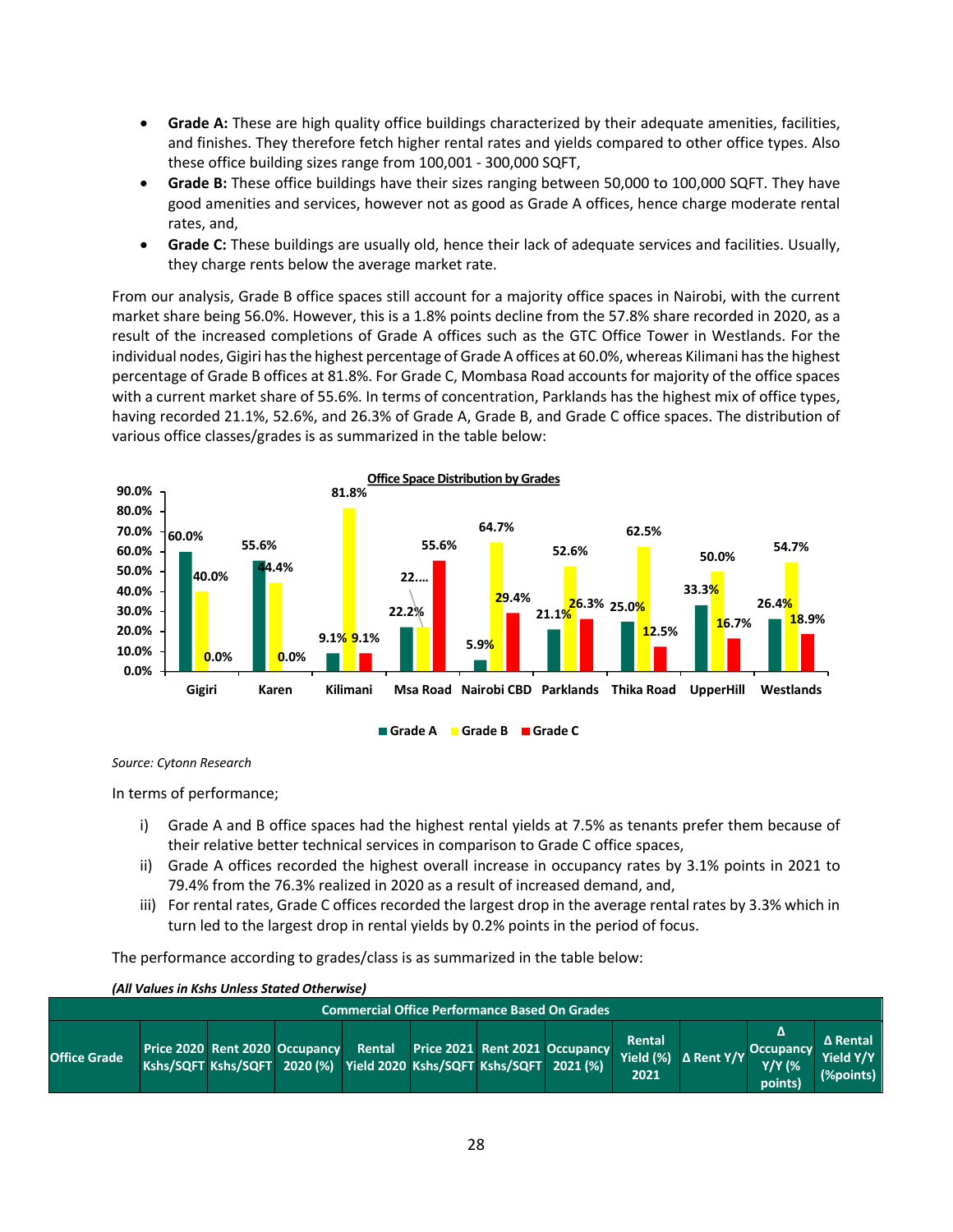| Grade A | 13,628 | 101 | 76.3% | 5.8%    | 12,674 | 99 | 79.4% | 7.5% | (1.8%  | 3.1%   | 0.7%  |
|---------|--------|-----|-------|---------|--------|----|-------|------|--------|--------|-------|
| Grade B | 12,202 | 96  | 78.7% | 7.5%    | 12,340 | 97 | 78.2% | 7.5% | (1.1%) | (0.5%) | 0.0%  |
| Grade C | 10,721 | 85  | 74.3% | $6.8\%$ | 10,839 | 82 | 74.3% | 6.6% | (3.3%) | 0.0%   | (0.2% |

*Source: Cytonn Research* 

## **c) Commercial Office Performance by Class and Node:**

In 2021, Grade A offices in Gigiri, Karen and Parklands offered the highest average rental yields all at 8.2%, and Westlands at 7.8%. This was attributed to their superior locations characterized by serene environment attracting high-end clients and premium rates, coupled with the presence of adequate amenities and infrastructure servicing the areas. The Grade B offices in Gigiri and Westlands had the highest rental yields of 9.0% and 8.6%, respectively, whereas for the Grade C category, Westlands and Nairobi CBD had the best returns with average rental yields that came in at 7.7% and 7.3%, respectively. The class performance by node is as summarized in the table below with the best performing areas of each grade highlighted in yellow:

|                   | <b>Commercial Office Performance in 2021 by Nodes and Grades</b>        |                |                             |                                          |                             |                                          |  |  |  |  |  |  |
|-------------------|-------------------------------------------------------------------------|----------------|-----------------------------|------------------------------------------|-----------------------------|------------------------------------------|--|--|--|--|--|--|
|                   |                                                                         | <b>Grade A</b> |                             | <b>Grade B</b>                           | <b>Grade C</b>              |                                          |  |  |  |  |  |  |
| <b>Row Labels</b> | <b>Average of Rental</b><br>Average of<br>Occupancy (%)<br><b>Yield</b> |                | Average of<br>Occupancy (%) | <b>Average of Rental</b><br><b>Yield</b> | Average of<br>Occupancy (%) | <b>Average of Rental</b><br><b>Yield</b> |  |  |  |  |  |  |
| Gigiri            | 77.5%                                                                   | 8.2%           | 85.1%                       | 9.0%                                     |                             |                                          |  |  |  |  |  |  |
| Karen             | 85.8%                                                                   | 8.2%           | 80.3%                       | 7.4%                                     | ٠                           | ۰                                        |  |  |  |  |  |  |
| Parklands         | 84.8%                                                                   | 8.2%           | 75.0%                       | 7.2%                                     | 84.6%                       | 7.7%                                     |  |  |  |  |  |  |
| Westlands         | 78.2%                                                                   | 7.8%           | 75.6%                       | 8.6%                                     | 71.8%                       | 7.2%                                     |  |  |  |  |  |  |
| Kilimani          | 72.5%                                                                   | 6.2%           | 80.7%                       | 7.2%                                     | 80.0%                       | 7.2%                                     |  |  |  |  |  |  |
| Upper Hill        | 77.9%                                                                   | 7.3%           | 80.2%                       | 7.2%                                     | 72.5%                       | 6.3%                                     |  |  |  |  |  |  |
| Nairobi CBD       |                                                                         |                | 83.2%                       | 6.7%                                     | 82.0%                       | 7.3%                                     |  |  |  |  |  |  |
| Thika Road        | 80.0%                                                                   | 6.6%           | 76.3%                       | 5.7%                                     | 73.0%                       | 4.6%                                     |  |  |  |  |  |  |
| Msa Road          | 75.0%                                                                   | 5.3%           | 61.5%                       | 5.0%                                     | 61.0%                       | 5.0%                                     |  |  |  |  |  |  |

*Source: Cytonn Research*

## **d) Serviced Offices**

Serviced offices realized a 0.8% Y/Y rental growth to Kshs 183 per SQFT in 2021, from Kshs 161 per SQFT recorded in 2020. In comparison to the unserviced offices which recorded average rents of Kshs 93, the average rents for the serviced offices were higher by 49.2% in 2021. The remarkable performance was mainly attributed to; i) convenience resulting from access to existing facilities, ii) flexibility of the leases, and, iii) no set-up costs required.

Westlands and Karen recorded the highest rent appreciations of 3.9% and 3.1%, respectively, compared to the market average of 0.8% for the serviced offices, due to the presence of quality infrastructure, and facilities attracting prime rents.

| All values in Kshs Unless Stated Otherwise |  |  |
|--------------------------------------------|--|--|
|                                            |  |  |

| Nairobi Metropolitan Area Serviced Office Performance |                           |                                      |                           |                                      |                             |                                     |
|-------------------------------------------------------|---------------------------|--------------------------------------|---------------------------|--------------------------------------|-----------------------------|-------------------------------------|
| <b>Location</b>                                       | <b>Rent Per SQFT 2020</b> |                                      | <b>Rent Per SQFT 2021</b> |                                      | <b>Serviced Offices</b>     | <b>Un-serviced</b>                  |
|                                                       | <b>Serviced Offices</b>   | <b>Un-serviced</b><br><b>Offices</b> | <b>Serviced Offices</b>   | <b>Un-serviced</b><br><b>Offices</b> | <b>Rental growth</b><br>(%) | <b>Offices Rental</b><br>growth (%) |
| Westlands                                             | 204                       | 93                                   | 212                       | 104                                  | 3.9%                        | 10.6%                               |
| Karen                                                 | 186                       | 104                                  | 192                       | 106                                  | 3.1%                        | 1.9%                                |
| Parklands                                             | 174                       | 106                                  | 169                       | 91                                   | (3.3%)                      | (16.5%)                             |
| Gigiri                                                | 181                       | 116                                  | $\overline{\phantom{0}}$  | 119                                  | $\blacksquare$              | 2.5%                                |
| Upperhill                                             |                           | 92                                   | 235                       | 94                                   | $\overline{\phantom{0}}$    | 2.1%                                |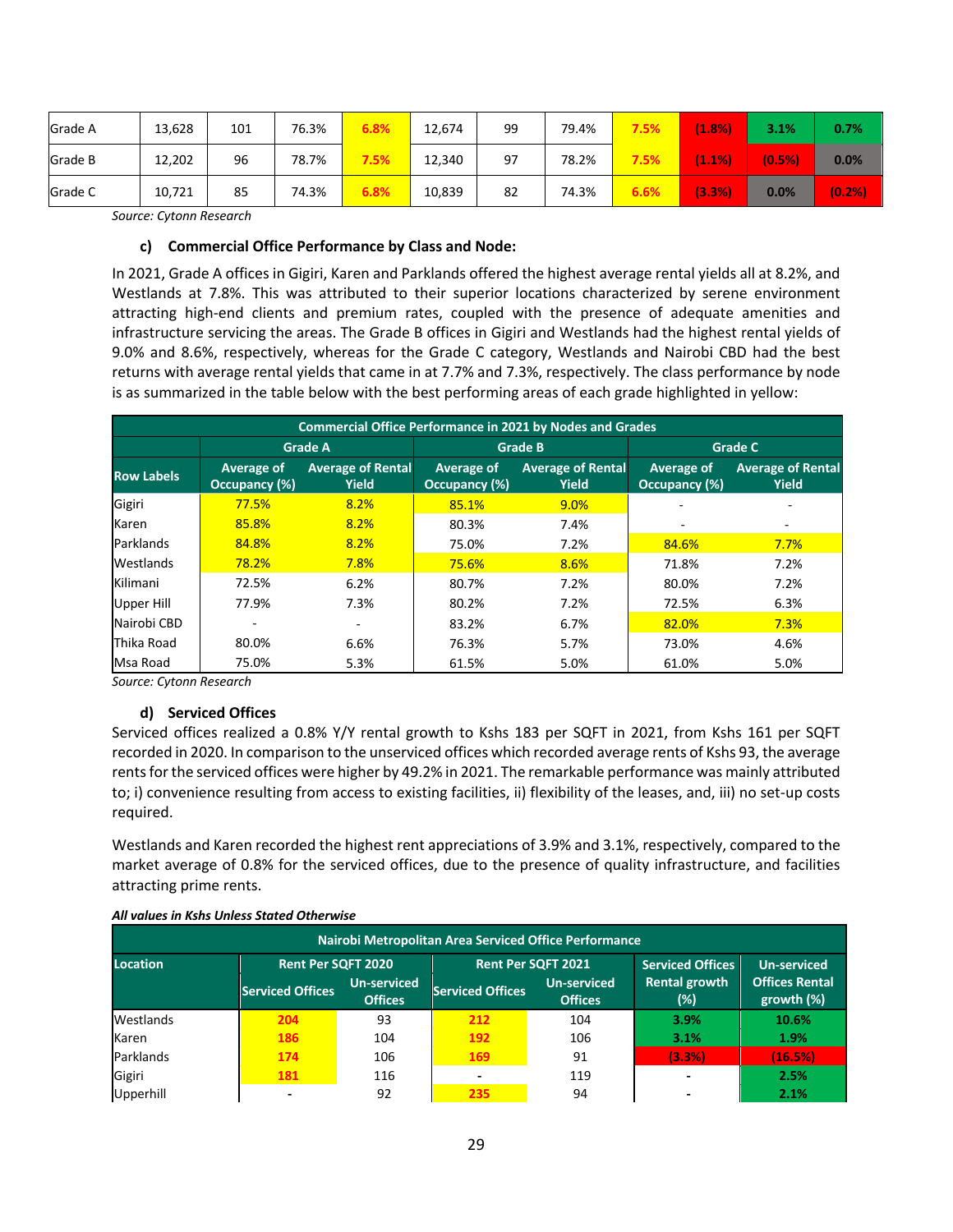| Kilimani    | 190 | 82 | 194 | 91 | 2.2%                     | 9.9%    |
|-------------|-----|----|-----|----|--------------------------|---------|
| Nairobi CBD | 160 | 93 | 164 | 82 | 2.6%                     | (13.4%) |
| Msa Rd      | 105 | 73 | -   | 73 | $\overline{\phantom{0}}$ | 0.0%    |
| Thika Rd    | 116 | 80 |     | 79 | (3.6%)                   | (1.3%)  |
|             |     |    |     |    | 1.8%                     | $0.0\%$ |

*Source: Cytonn Research*

#### **Section IV: Office Market Outlook and the Investment Opportunity in the Sector**

Based on the office market supply, demand, performance, and investor returns, we have a **NEUTRAL** outlook for the commercial office sector theme in Nairobi Metropolitan Area (NMA) mainly due to the 6.7 mn SQFT oversupply of space. However, with most firms and business fully embarking to working from the office amidst the improved economic environment, we expect that this will cushion the performance of the sector. The table below summarizes our outlook on the sector based on the various key driving factors.

| <b>Nairobi Commercial Office Outlook</b> |                                                                                                                                                                                                                                                                                 |                                                                                                                                                                                                                                                                                                                                                                                                                                                                                                                                                                                                                                                                                                                                                                                                                                                                                         |                |                 |  |  |  |
|------------------------------------------|---------------------------------------------------------------------------------------------------------------------------------------------------------------------------------------------------------------------------------------------------------------------------------|-----------------------------------------------------------------------------------------------------------------------------------------------------------------------------------------------------------------------------------------------------------------------------------------------------------------------------------------------------------------------------------------------------------------------------------------------------------------------------------------------------------------------------------------------------------------------------------------------------------------------------------------------------------------------------------------------------------------------------------------------------------------------------------------------------------------------------------------------------------------------------------------|----------------|-----------------|--|--|--|
| <b>Measure</b>                           | 2020 Sentiment                                                                                                                                                                                                                                                                  | 2021 Sentiment and 2022 Outlook                                                                                                                                                                                                                                                                                                                                                                                                                                                                                                                                                                                                                                                                                                                                                                                                                                                         | 2021 Review    | 2022 Outlook    |  |  |  |
| <b>Supply</b>                            | home alongside the incoming supply which is<br>expected to affect the occupancy rates                                                                                                                                                                                           | We had an oversupply of 7.3 mn SQFT of office There was an oversupply of 6.7mn SQFT in 2021, an 8.3%<br>space in 2020, and it is expected to grow bydecrease from the 7.3 mn SQFT realized in 2020. This was<br>1.1% to 8.0 mn SQFT in 2021, due to reduced due to increased demand of physical office spaces as some<br>occupancy rates brought about by reduced firms resumed full operations. The incoming supply in 2021<br>demand as people adopt the working from came it 0.5 mn SQFT 3.6% lower than the 0.8 mn SQFT<br>recorded in 2020.<br>We expect the office space oversupply to further increase<br>by 9.0% in 2022 to 7.1 mn SQFT, attribute to an expected<br>addition of 0.6 mn SQFT from commercial office buildings<br>that are currently under construction, coupled with an<br>anticipated decline in occupancy rates in 2022 as per Cytonn<br>2022 Markets Outlook | <b>Neutral</b> | <b>Negative</b> |  |  |  |
| <b>Demand</b>                            | occupancy rates mainly attributable to an<br>differentiated concepts such as serviced offices<br>offering yields of up to 11.2% compared to 7.0%<br>average rental yields of Unserviced materials                                                                               | There was reduced demand for office space in There was an increased demand for office spaces,<br>the Nairobi Metropolitan Area (NMA) evidenced evidenced by the 0.2% increase in the average occupancy<br>by the 1.3% y/y decline in the average rates which came in at 77.9% in 2021, from the 77.7%<br>recorded in 2020. This was mainly attributed to businesses<br>oversupply. investment opportunity lies in resuming full operations after the lifting of COVID-19<br>containment measures. In addition to this, the absorption<br>of office spaces increased to 1.2mn SQFT in 2021 from (0.2)<br>mn SQFT recorded in 2020<br>We however expect the occupancy rates to be weighed<br>down by some businesses still embracing the remote/<br>hybrid working model, and the market uncertainties due to<br>the incoming general elections                                           | <b>Neutral</b> | <b>Neutral</b>  |  |  |  |
| <b>Office Market</b><br>Performance      | also declined in 2020 coming in at 77.7%, a<br>over the short term due to downward pressure<br>arising from the decline in effective demand<br>from the existing oversupply in the market, and<br>the COVID-19 effects that has caused decline in<br>occupancy rates and yields | The commercial office sector performance The sector realized a slight improvement in its overall<br>softened in 2020 recording a 0.5% points performance in FY'2021, with the average rental yields<br>decline in average rental yields to 7.0% in 2020 coming in at 7.1%. We expect that the full resumption of<br>from 7.5% in 2019. The average occupancies operations by some firms and businesses amidst the<br>improved economy to continue driving the market's<br>2.6%points decline from 80.3% in 2019. In 2020, performance. However, the remote working model still<br>we expect average rental prices to drop slightly being embraced by some firms, coupled with existing<br>oversupply of office spaces currently at 6.7 mn SQFT are<br>expected to weigh down the overall occupancy rates and<br>vields of the sector                                                    | <b>Neutral</b> | <b>Neutral</b>  |  |  |  |